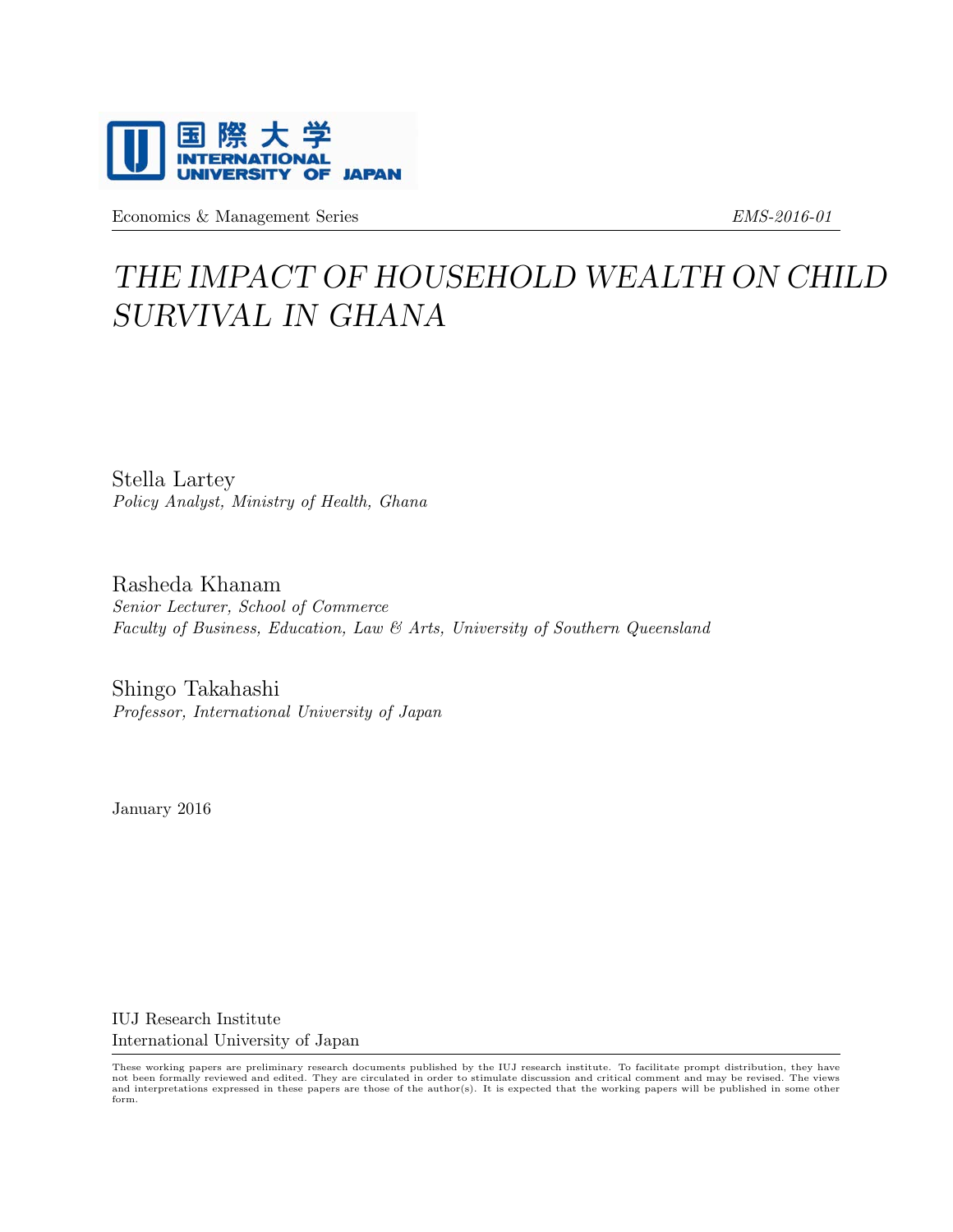## **THE IMPACT OF HOUSEHOLD WEALTH ON CHILD SURVIVAL IN GHANA**

Stella Lartey

Policy Analyst, Ministry of Health, Ghana P. O. Box MB 44, Ministries. Accra-Ghana larteystella@ymail.com

Rasheda Khanam

Senior Lecturer, School of Commerce

Faculty of Business, Edication, Law & Arts, University of Southern Queensland Toowoomba , Queensland ,4350 , Australia

rasheda.khanam@usq.edu.au

Shingo Takahashi Professor, International University of Japan Graduate School of International Relations Niigatak-ken Minamiuonuma-shi, Kokusai-cho 777, 949-7277 Japan staka@iuj.ac.jp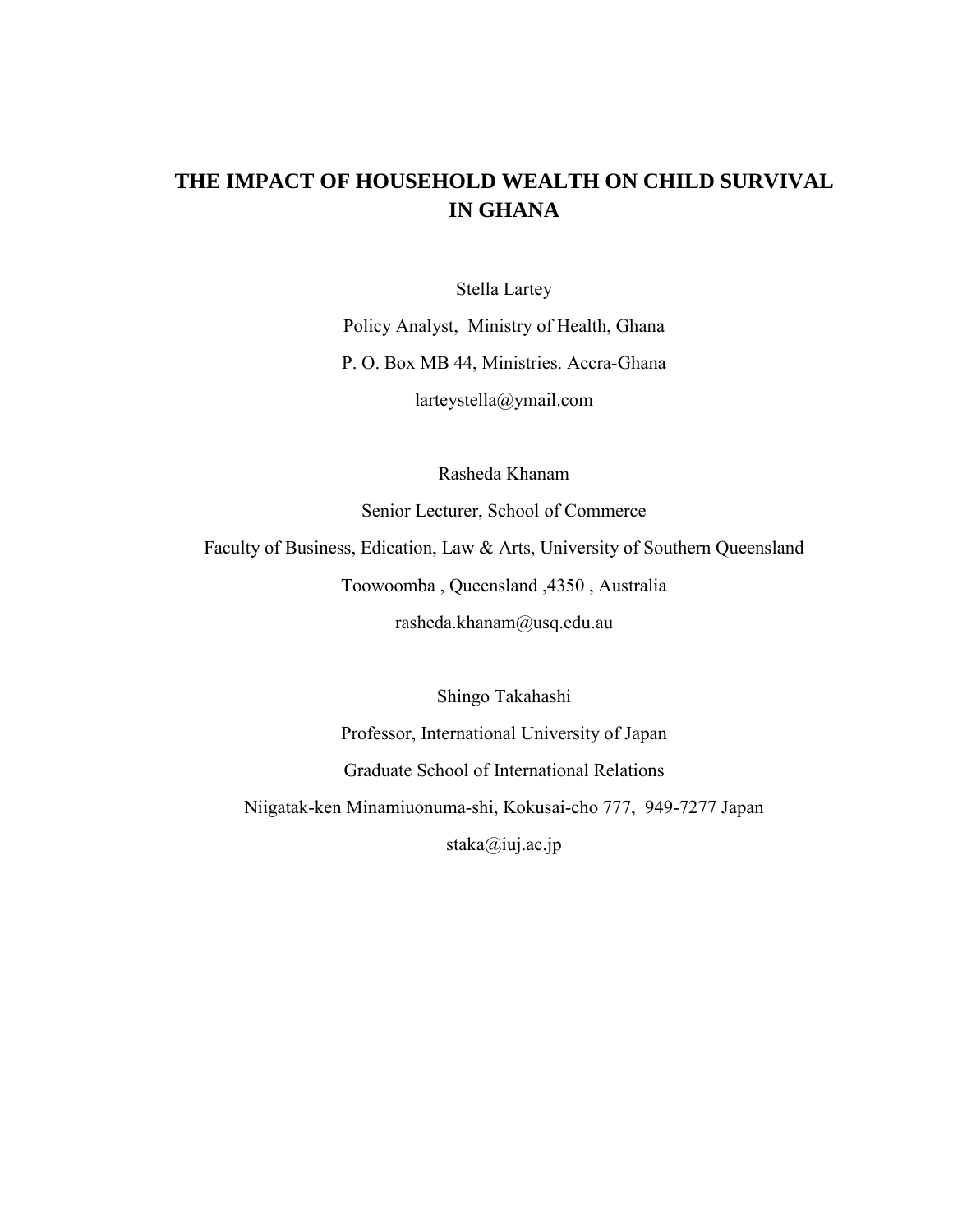#### **ABSTRACT**

This paper pools four waves of data from Demographic and Health Surveys (from 1993 to 2008) to examine the impact of household wealth status on child survival in Ghana. The Weibull hazard model with gamma frailty was used to estimate the general wealth effect, as well as the trend of wealth effect on child's survival probability. We find that household wealth status has a negative and significant effect on the hazard rate. Thus a child is more likely to survive when he/she is from a household with high wealth status. Even though wealth effect declined over the years, the risk of death for children from the poorest households was about 1.7 times higher than those from the richest households. Among other factors, birth spacing and parental education are found to be highly significant to increase a child's survival probability.

**Keywords**: *Child survival, wealth, Weibull hazard model, Gamma frailty, Ghana*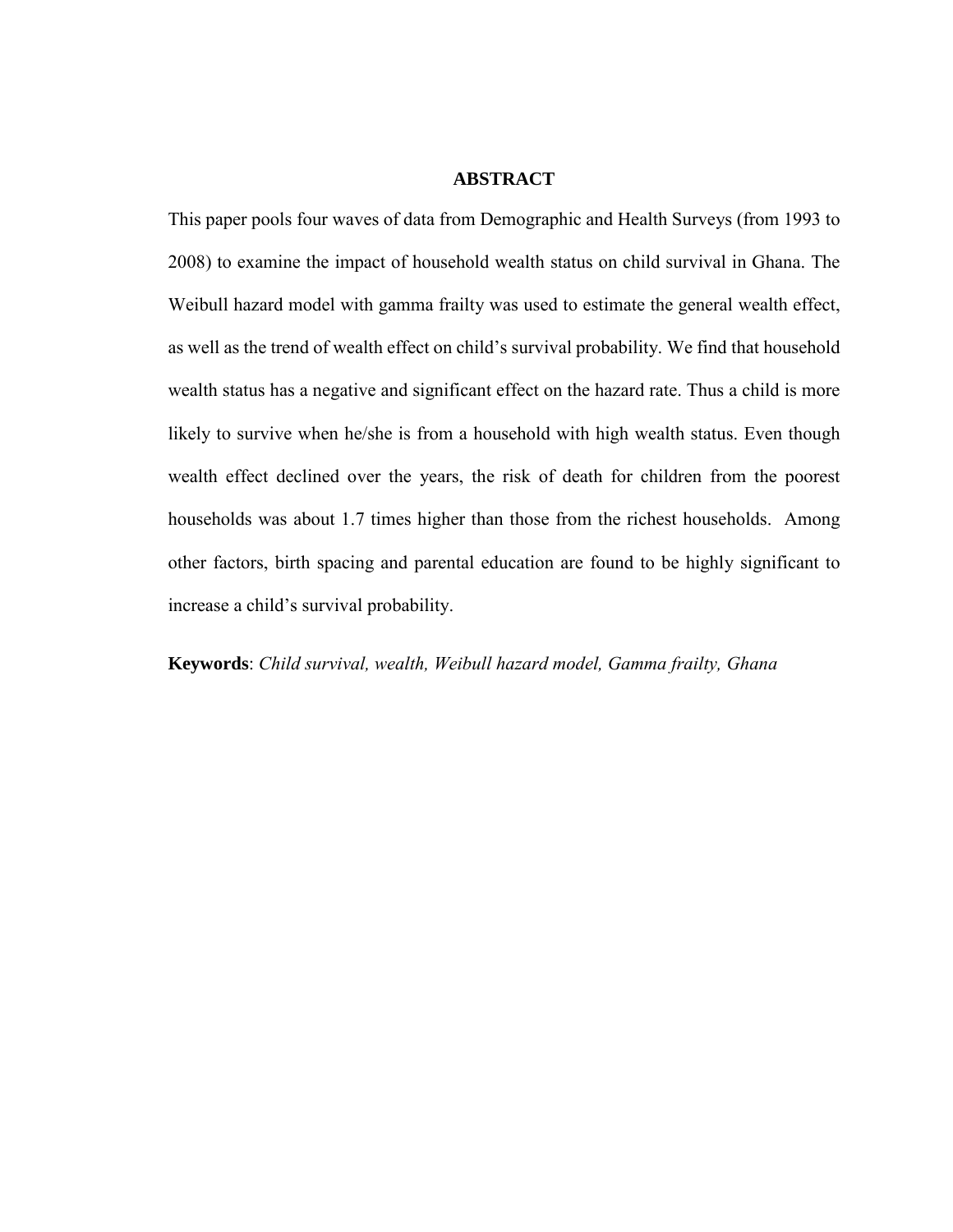## **1. Introduction**

Efforts to improve child health in the developing world have recently become one of the major targets of national governments and international organizations, since countries will give a definite account of their efforts to achieve the Millennium Development Goals (MDGs) by 2015 (Smith and Haddad, 2015). Throughout the past two decades, a number of strategies were proposed and implemented in order to reduce child mortality and improve child health in developing nations. Some of these strategies include improving health care financing, improving access to healthcare, increasing educational level, and most importantly, efforts to reduce poverty. Despite all these efforts, under-five and infant mortality rates still remain high in many developing nations.

Among the strategies listed, economic development and poverty reduction are deemed as major strategies that affect child health outcomes. For example, Pritchett & Summers (1996) found that more than half a million child deaths, which occurred in developing world in 1990 alone, could be attributed to poor economic performance in the 1980s. Thus economic development would contribute to child survival in a major way. If the state of the economy is better, it would increase the average income of the population, which would then increase capital for further investments (Boyles et al, 2006), and also improve infrastructure, which would then positively affect individuals in the population.

In Ghana, the question as to what extent does economic circumstances of households reduces infant and child mortality still remain largely unanswered. Thus, the purpose of this study is to investigate the extent to which wealth affects the survival of under-five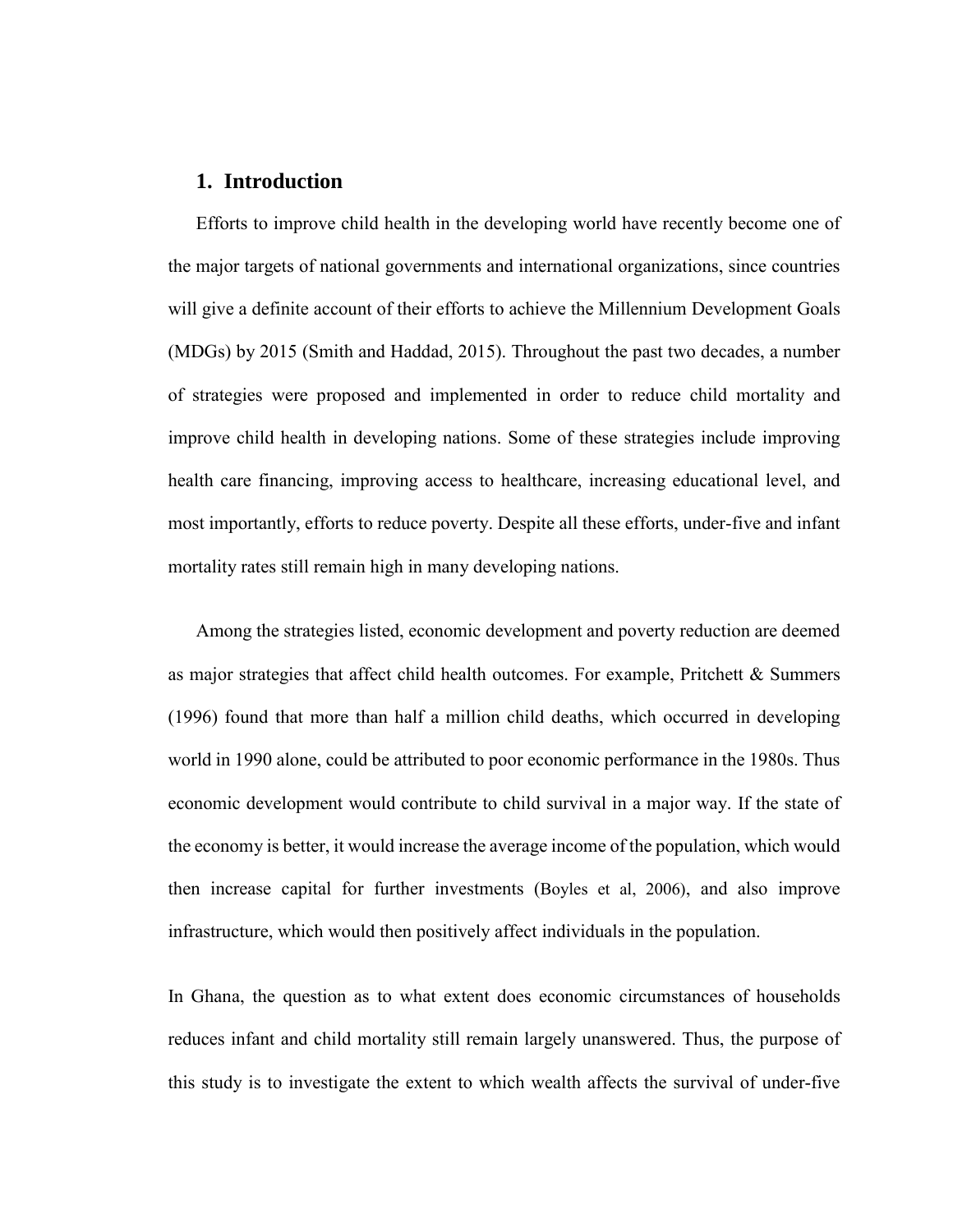children, using data from the Demographic and Health Survey (DHS) of Ghana. We infer that households' wealth reduces under-five mortality rate, since children from wealthier households may be exposed to less health shocks than children from poor backgrounds, given that rich parents are able to provide nutritious food, clean water and a safe environment (amongst other factors) for their children. In this sense, we expect the household wealth to be substitute to publicly offered child health care and public infrastructure in general. Given that public health care and infrastructure have improved in the decades, we also expect that the wealth effects might be reduced over time. Thus, we additionally investigate if the effects of wealth on under-five mortality have reduced overtime.

Mostly due to data limitation, different studies used "socioeconomic status" of the household to study this relationship. Most of these studies found a positive relationship between socioeconomic effect and child health (Khanam, Nghiem and Connelly, 2014, Khanam, Nghiem and Connelly, 2009, Cameron & Williams, 2009; Currie & Stabile, 2003; and Case, Lubotsky & Paxson, 2002). The most common variable used as a proxy for socioeconomic status of the household in recent past has been maternal educational status (Basu & Stephenson, 2005; Cleland & Van Ginniken, 1988; Caldwell & McDonald, 1982; Cochrane, Leslie & O'Hara, 1982). Unlike these studies, other studies have the perspective that data on income would give a better picture of socioeconomic effect on child mortality and survival (Pritchett & Summers, 1996; Casterline, Cooksey & Ismail, 1989). However, in the absence of income, consumption or expenditure data, various studies have suggested that household assets and characteristics when weighted appropriately using the Principal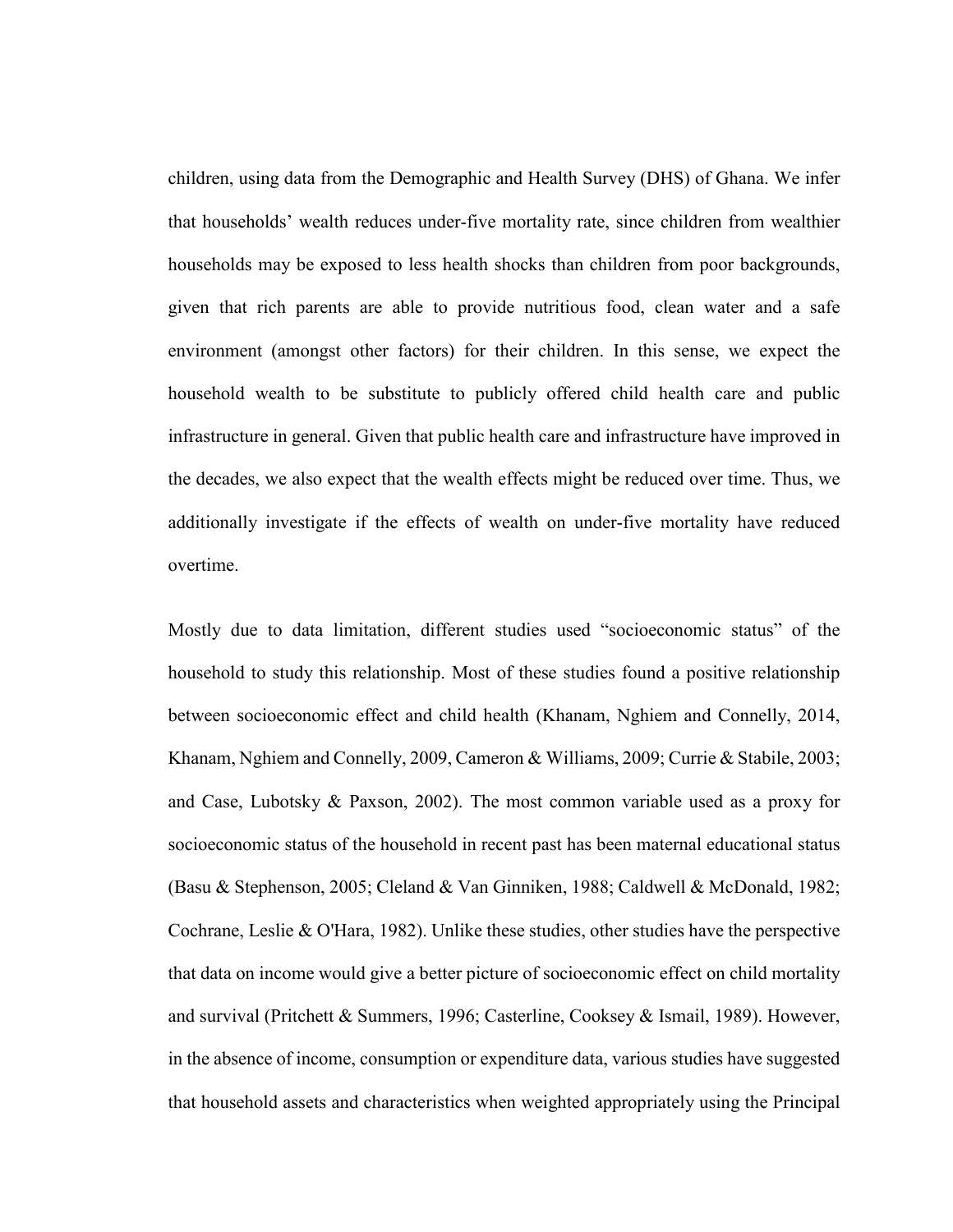Component Analysis could be used as proxy for the household wealth (Gwatkin, Rutstein, Johnson, Pande & Wagstaff, 2000; Filmer & Pritchett, 2001; Rutstein & Johnson, 2004; Reinbold, 2011; Chalasani 2012; Chalasani and Rutstein, 2014).

This paper uses this strategy and makes several contributions to the literature. First, to the best of our knowledge, this is the first study in Ghana that combines four cross sectional data sets from DHS to study a policy-relevant question. Further, we use Principal Component Analysis (PCA) to measure wealth status of the households in the absence of data on income, consumption and expenditure in DHS. As we use information on household's assets and characteristics from four data sets from DHS for the years of 1993- 2008 to construct wealth index, therefore, the wealth index we use serves as a long-term robust measure of household's economic situation compared to income and expenditure. Second, we extend Standard Weibull hazard model into Weibull hazard model with gamma frailty, which gives us a more accurate estimation of the effect of wealth status on child survival. Finally, the findings of this study are of interest not only because they provide insights into the determinants of child health in Ghana and other developing countries, but they also suggest policies beyond the scope of health. This requires policy makers to collaborate with sectors outside of health in order to maximize the health of children.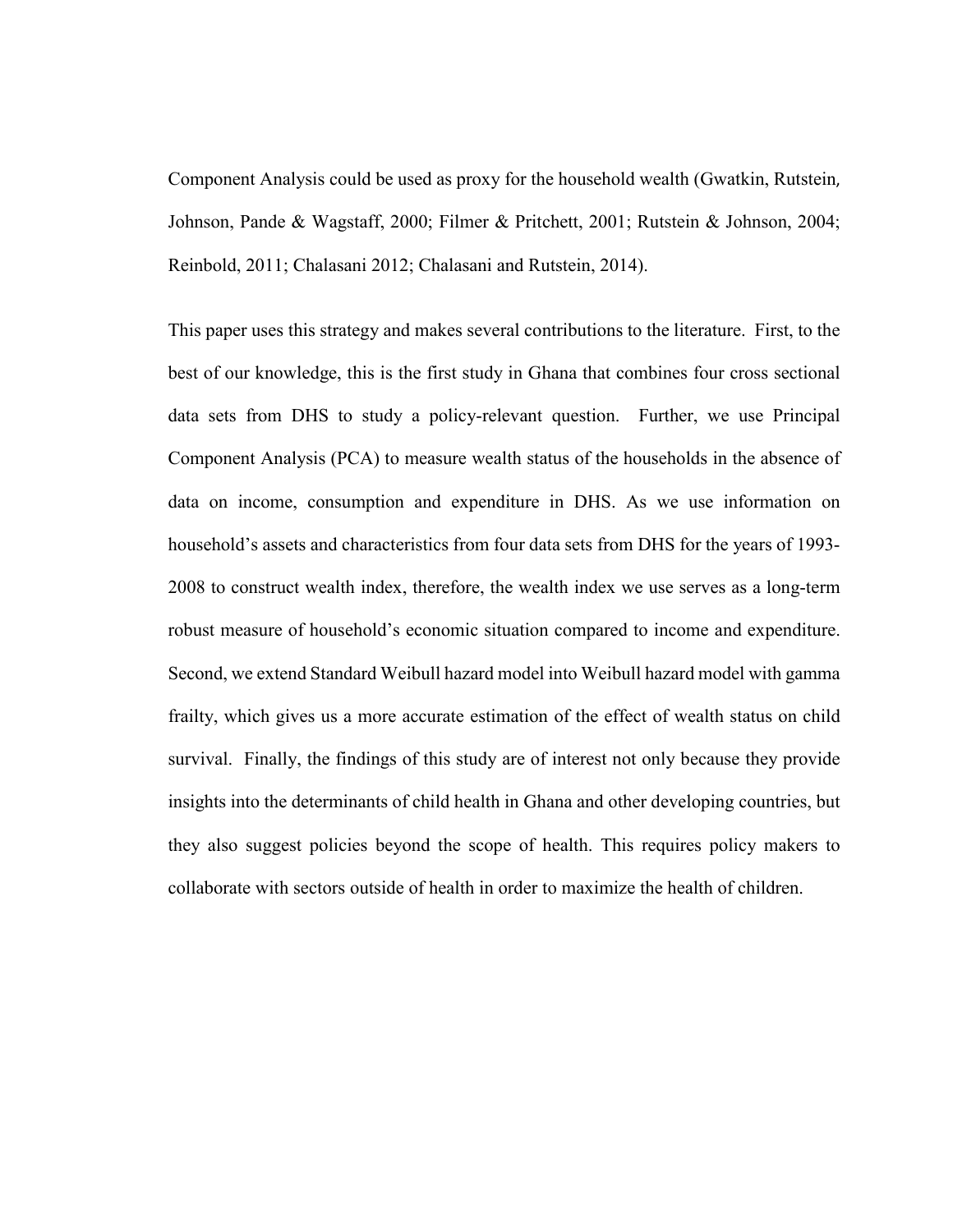## 2. **Econometric Model**

#### **2.1 Duration Analysis using Weibull Hazard Model**

Duration analysis was employed to determine the effect of wealth and other variables on the risk of death. Data used to examine this relationship is a cross-section survey data with retrospective question on the state of children who are 5 years or below. In the DHS dataset, we observe either the age of the child at the survey date or age of death; indicating that the data consist of both completed durations and right censored durations.

The major advantage of using this model is its ability to account for the sequential nature of the data; its ability to handle censoring and also its ability to incorporate time varying covariates. In this case, using a proportional hazard model makes it possible to estimate age pattern mortality. This is done through the estimation of hazard rate which refers to the chances of making a transition from the current state at each instant conditioned on survival up to that point. The major difference between the various duration models is determined by the distribution that the function follows (Jenkins, 2005).

It is widely believed that the conditional probability of a child's survival increases as he/she progresses in age; thus child survival is subject to "negative duration dependence". Substantial policy interventions have been carried out in Ghana that promised an increase in child survival on the assumption that negative duration dependence is a pervasive phenomenon. This study estimates the duration dependence effects using the Weibull Hazard Model. The model adopted for this duration analysis is a flexible parameterization which is useful when the relationship we observe monotonically increases or decreases or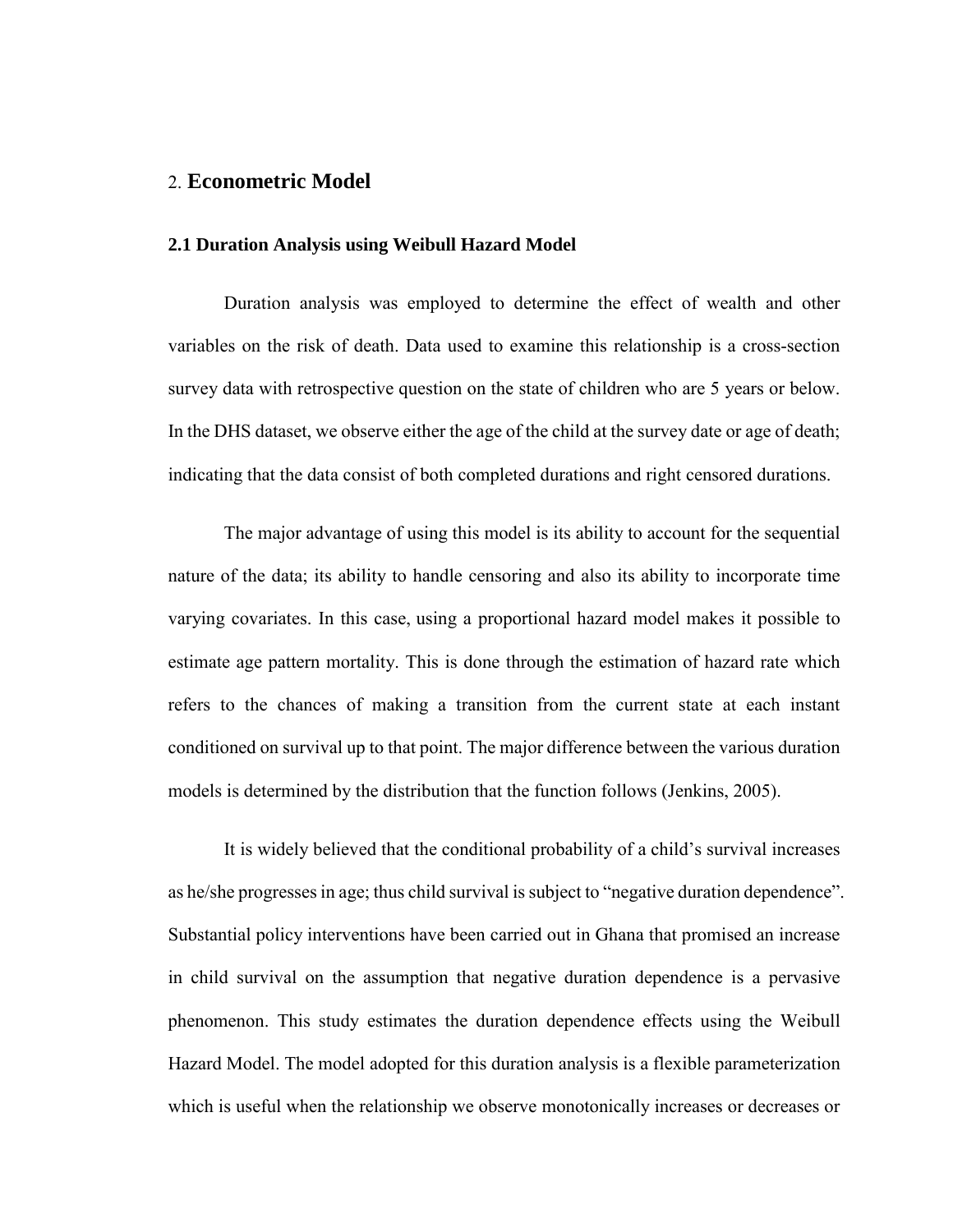it is flat with respect to time; it permits the baseline hazard to change with time, thus, capturing duration dependency.<sup>[1](#page-7-0)</sup> We estimate a simple child survival function that is a function of socioeconomic and proximate factors:

$$
\lambda(x_i;\alpha,\beta,\theta_i) = \alpha t^{1-\alpha} \exp(x^{\prime} \beta) \theta_i
$$

Where xi is a vector of socioeconomic and proximate determinants respectively for the *i*th child. Since we use a repeated cross section data, the covariates do not change with the survival time, and therefore the covariates do not have the time subscript. By assuming that all the covariates are exogenous, we rule out other selective factors or policy initiatives which improve for example the chances of survival of a child from a poor household. The term,  $\theta$  i, represents unobserved heterogeneity, or frailty, associated with child survival which is assumed to be uncorrelated with the determinants in the survival function. We assume  $\theta$  i, follows gamma distribution.

## **3. Data, Variables and Summary Statistics**

#### **3.1 Data description**

l

The study uses data from the Demographic and Health Survey (DHS) which is the most detailed dataset on households and demographic characteristics in Ghana. It is a repeated cross sectional data. The surveys collect information on a wide set of variables at the individual, household and community levels and are conducted every five years. The

<span id="page-7-0"></span> $1$  Box-Steffensmeier and Jones (2004) described this using political science data. Similar model was used by Hong et al (2007). Choe (1981) also used it to study infant and childhood mortality. Model is further explained by Lancaster (1985). Also refer to Gutierrez (2008) on how to handle survey for survival analysis.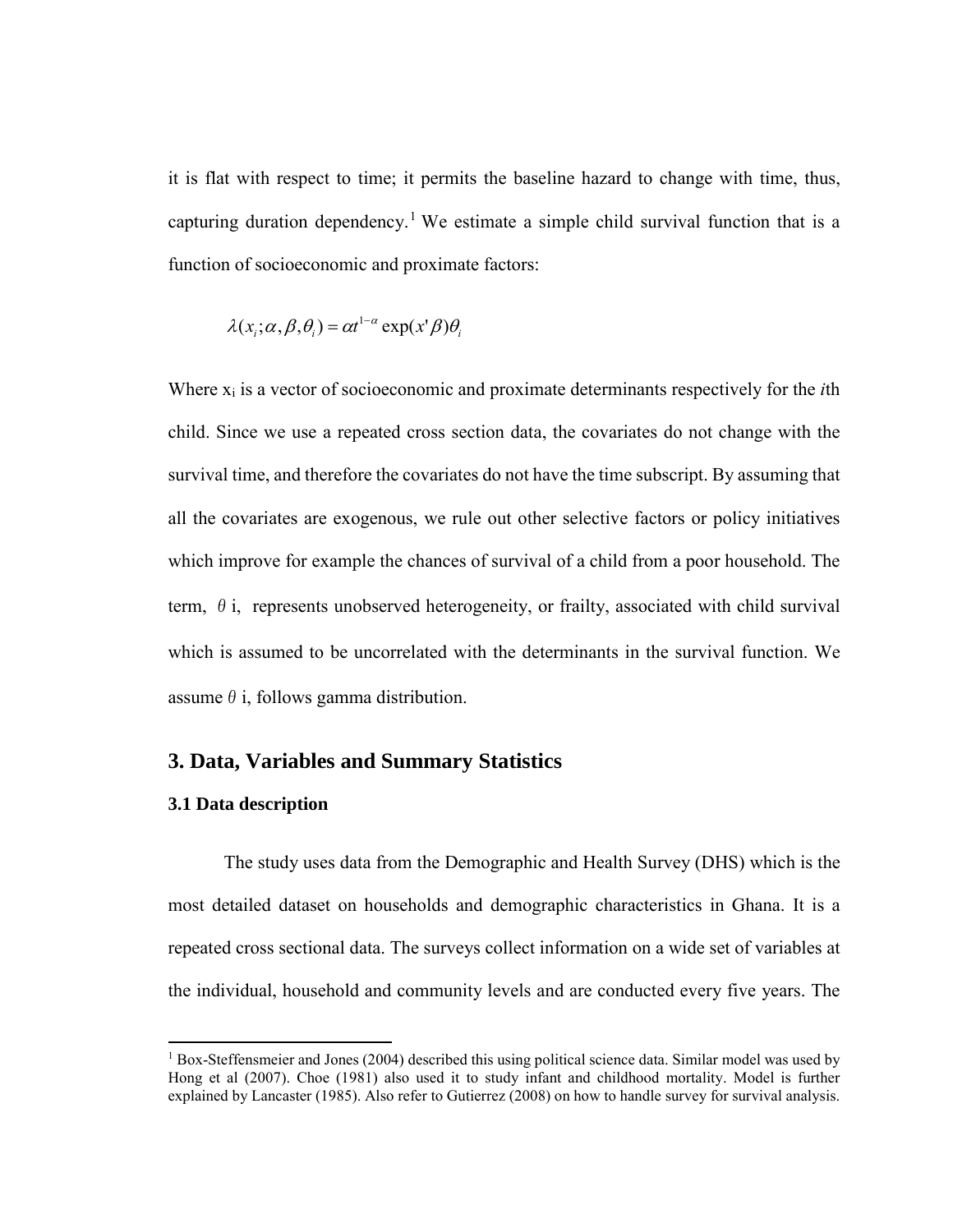sample for the survey covers about 6,000 households in each round. Data was obtained by distributing questionnaires to women of reproductive age between 15 and 49 years, which asked, among other things, their birth history information. DHS dataset is divided into the following groups; birth, couple, household, individual, children, male, household member, verbal autopsy and geographic datasets. We use the children dataset which contains detailed child information as well as those of mother and the household.

In Ghana there have been five rounds of collection; but only four rounds of datasets from 1993, 1998, 2003 and 2008 were used in this analysis. 1988 datasets were not used since some key variables, such as categorical regional data, were missing from it. There were 2,204 observations in the 1993 wave, 3,298 in the 1998 wave, 3,844 in the 2003 wave and 2,992 observations in 2008 wave. After eliminating observations with incomplete information, our final sample contained 12,002 child year observations.

#### **3.2 Variable description**

Table 1 shows a description of the main variables used for our hazard function estimation. The selection of explanatory variables mostly follows prior literature, especially those suggested by Mosley and Chen (1984). Duration of survival for children wasthe main health indicator which ranges between 0-59 months because the questionnaire asks about children whose ages were 5 years or less from the date of the interview.

Wealth index was the main explanatory variable. It is constructed using the Principal Component Analysis (PCA) since the dataset does not contain household income or consumption or expenditure variable. (See Appendix I for the details of the computation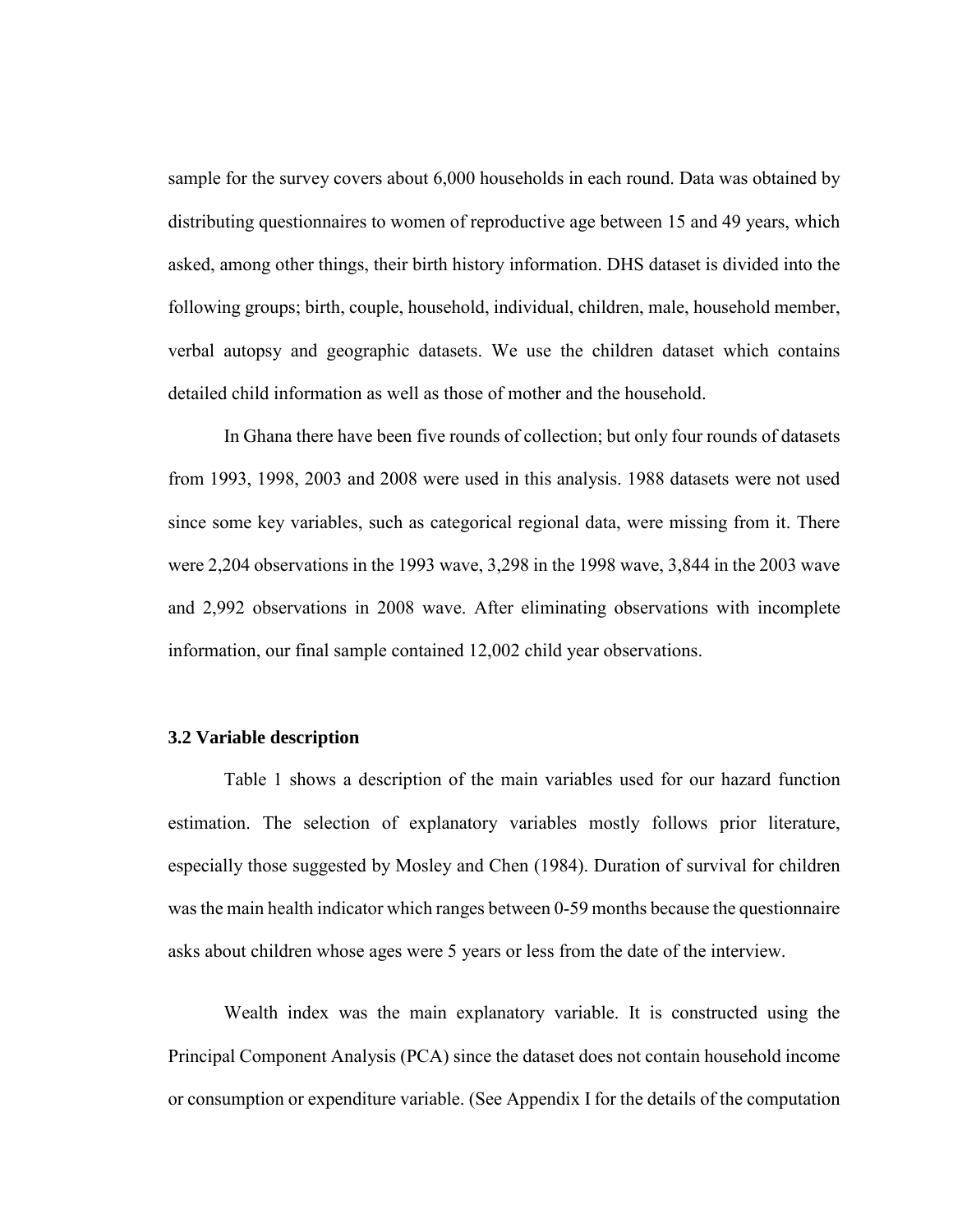of the wealth index). We identified the following variables that can characterize the household wealth; the household durable assets ownership that includes radio, television, refrigerator, bicycle, motorcycle, television, car; access to utilities such as electricity, having improved sanitation facility and having improved source of drinking water; housing characteristics, such as the type of floor material. The choice of variables was based on prior literature (Gwatkin, et al, 2000; Filmer & Pritchett, 2001; Rutstein & Johnson, 2004; Vyas & Kumaranayake, 2006).

Mother's age will be included in our hazard function analysis. We expect that teenage mothers may lack the experience in child up-bringing and this is likely to affect a child's survival. Both mother's and father's education will be included since parents' education were shown to be a determinant of child survival (Caldwell, 1979; Basu & Stephenson, 2005). Water and sanitation are deemed essential for child health (Smith  $\&$ Haddad, [2](#page-9-0)015).<sup>2</sup> Having improved source of drinking water was considered as essential for the survival of children since unimproved sources of drinking water may likely carry organisms which could cause diarrhea, worms among others which could reduce the duration of survival. Having improved sanitary facility is an indicator of clean environment which may also reduce the duration of survival if sanitation is poor.

At the individual level, sex of the child, birth intervals and twin status among others were considered. For example, shorter birth interval can affect mother's health and

l

<span id="page-9-0"></span><sup>2</sup> Improved source of drinking water is defined as private or public piped water, borehole/tube well, protected dug well/spring and rain collection; and improved sanitary facility is defined as having a flush or pours flush into pipe sewer system, septic tank or pit latrine and ventilated improved latrine (WHO/UNICEF, 2009).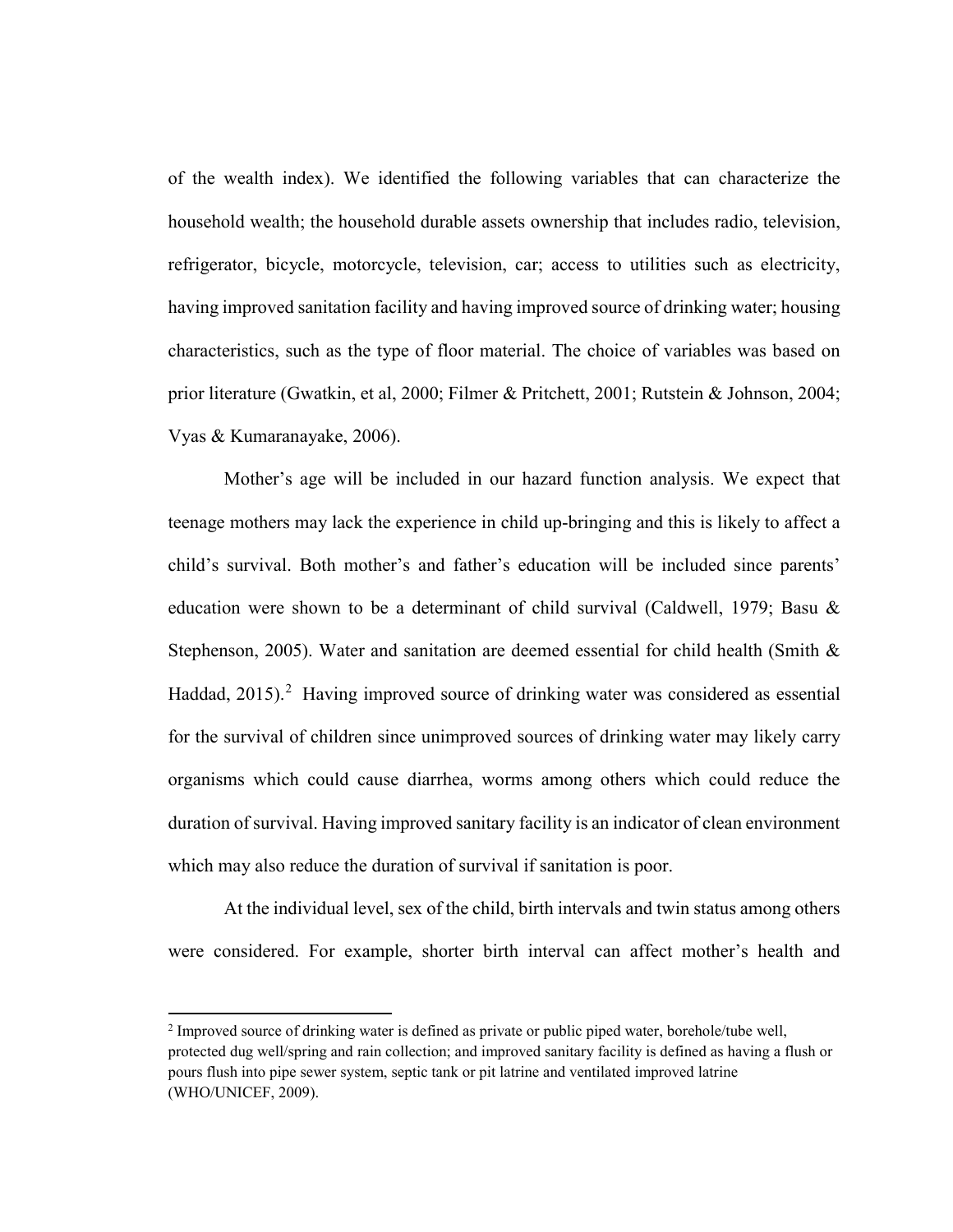mother's attention for each child will reduce for each child. Mother's attention may further reduce when the children are twins and this might contribute to shorter survival duration.

| Variables                  | <b>Description</b>                                                                                                                                   |
|----------------------------|------------------------------------------------------------------------------------------------------------------------------------------------------|
|                            | Age in months of the child at the time of survey. If the child is dead at the time                                                                   |
| Duration                   | of the survey, it shows child's age in month when the child died.                                                                                    |
| <b>Household level</b>     |                                                                                                                                                      |
| Wealth Index               | Continuous variable which represents the long run economic status of household                                                                       |
| Poorest                    | $= 1$ if household is poorest quantile, 0 otherwise                                                                                                  |
| Poor                       | $= 1$ if household is poor quantile, 0 otherwise                                                                                                     |
| Middle                     | $= 1$ if household is middle quantile, 0 otherwise                                                                                                   |
| Richer                     | $= 1$ if household is richer quantile, 0 otherwise                                                                                                   |
| Richest                    | $= 1$ if household is richest quantile, 0 otherwise                                                                                                  |
| Mothers' age (Years)       |                                                                                                                                                      |
| Teenage mother             | $= 1$ if mother at the time of birth of the index child was less than 20 years, 0<br>otherwise                                                       |
| 20-29                      | $= 1$ if mother at the time of birth of the index child was aged 20 or higher less<br>than 30 years, 0 otherwise                                     |
| 30-39                      | $= 1$ if mother at the time of birth of the index child was aged 30 or higher less<br>than 40years, 0 otherwise                                      |
| Over 40                    | $= 1$ if mother at the time of birth of the index child was age 40 or above, 0<br>otherwise                                                          |
| <b>Mothers' Education</b>  |                                                                                                                                                      |
| No education               | $= 1$ if mother had never attended school, 0 otherwise                                                                                               |
| Primary                    | $= 1$ if mother had primary education, 0 otherwise                                                                                                   |
| Secondary or Higher        | $= 1$ if mother had either secondary or higher education, 0 otherwise                                                                                |
| <b>Fathers' Education</b>  |                                                                                                                                                      |
| No Education               | $= 1$ if father had never attended school, 0 otherwise                                                                                               |
| Primary                    | $= 1$ if father had primary education, 0 otherwise                                                                                                   |
| Secondary or Higher        | $= 1$ if father had either secondary or higher education, 0 otherwise<br>$= 1$ if household's source of drinking water is approved by WHO/ UNICEF as |
| <b>Improved Water</b>      | improved, 0 otherwise<br>$=$ 1 if household uses toilet facility approved by WHO/ UNICEF as improved, 0                                              |
| <b>Improved Sanitation</b> | otherwise                                                                                                                                            |
| <b>Individual Level</b>    |                                                                                                                                                      |
| Male                       | $= 1$ if sex of child is male, 0 otherwise                                                                                                           |
| <b>Birth Order</b>         | Indicates the order in which index child was born                                                                                                    |
| Preceding Birth Interval   |                                                                                                                                                      |
| (months)                   | Indicate the difference in months between the index child and previous child                                                                         |
| Below 24                   | $=$ 1 if preceding birth interval is less than 24 months, 0 otherwise                                                                                |
| 24-36                      | $= 1$ if preceding birth interval is between 24-36 months, 0 otherwise                                                                               |
| Above 36                   | $=$ 1 if preceding birth interval is above 36 months, 0 otherwise                                                                                    |

**Table 1:** Description of variables used for analysis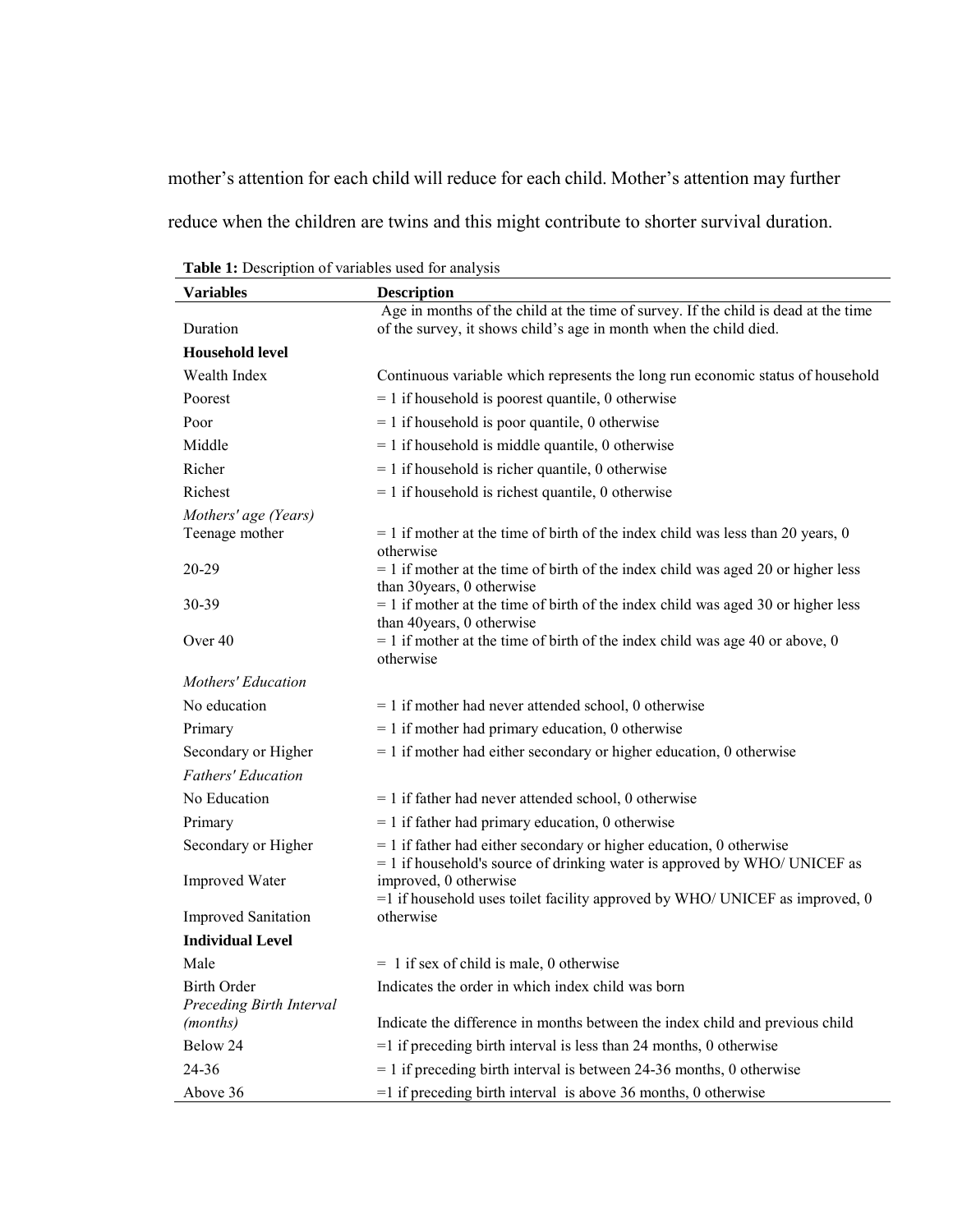| Variable                | Description                                                                                  |
|-------------------------|----------------------------------------------------------------------------------------------|
| #Children aged $\leq$ 5 | Indicates the number of children in the household who are 5 years and below                  |
| Twin                    | $= 1$ if child was of multiple birth, 0 otherwise                                            |
| <b>Community Level</b>  |                                                                                              |
| Urban                   | $=$ 1 if location was classified as urban, 0 otherwise                                       |
| Regional Distribution   |                                                                                              |
| Southern Belt           | $= 1$ if household is located in Central or Western or Greater Accra Region, 0<br>otherwise  |
| Eastern-Volta           | $=$ 1 if household is located in Eastern or Volta Region, 0 otherwise                        |
| Ashanti-Brong           | $= 1$ if household is located in Ashanti or Brong-Ahafo Region, 0 otherwise                  |
| Northern Belt           | $=$ 1 if household is located in Northern or Upper-East or Upper-West Region, 0<br>otherwise |
| Religion                |                                                                                              |
| No Religion             | $= 1$ if mother did not join any religious group, 0 otherwise                                |
| Christianity            | $=1$ if mother was a Christian, 0 otherwise                                                  |
| Muslem                  | $=$ 1 if mother was a Muslim, 0 otherwise                                                    |
| Traditional             | $= 1$ if mother joins any Traditional religious sect, 0 otherwise                            |
| Others                  | $=$ 1 if mother joins any other religious group, 0 otherwise                                 |

#### **3.3 Summary Statistics**

Table 2 shows the summary statistics of our main variables for all years under in the study. The average age of a mother was about 29 years in the 1993 wave. The average birth order is 3.5 in the same wave. This means that the average mother in our dataset must have had 3 to 4 children already. However, in the 2008 the average age of a mother was 30years while the index child may be the third child of the woman. Thus, the average age increased while the number of children decreased at this age. Even though the average number of mothers with some education increased over time, most of these mothers had only primary education. While the average number of households having improved source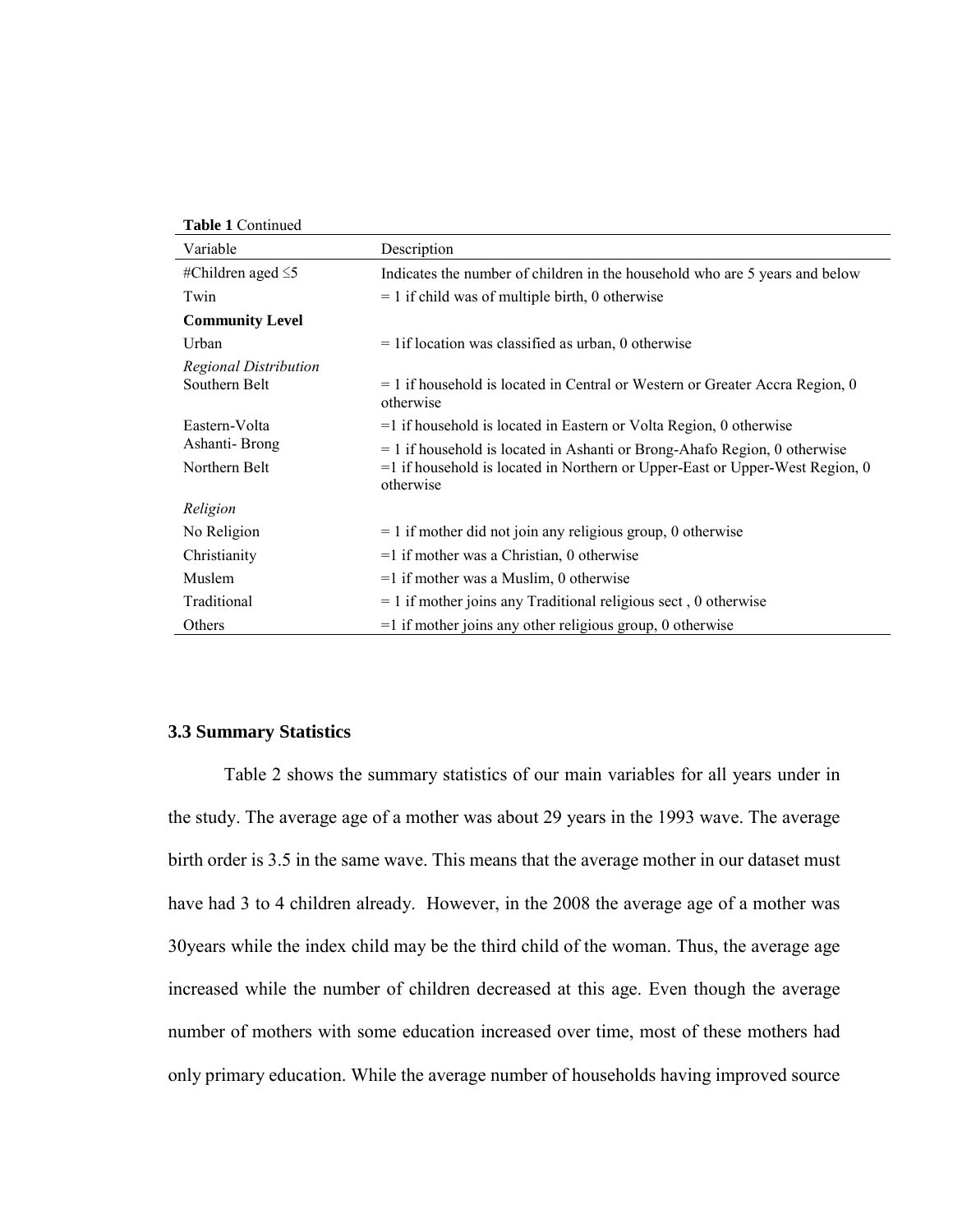of water increased over time, households with improved sanitary facilities declined over time.

| Variables                  | 1993   |          | 1998   |          | 2003   |          | 2008   |          |
|----------------------------|--------|----------|--------|----------|--------|----------|--------|----------|
|                            | Mean   | st-dev   | Mean   | st-dev   | Mean   | st-dev   | Mean   | st-dev   |
| Duration                   | 16.050 | (10.745) | 27.153 | (17.837) | 26.751 | (17.597) | 26.782 | (18.088) |
| <b>Household level</b>     |        |          |        |          |        |          |        |          |
| <b>Wealth Status</b>       | 2.971  | (1.430)  | 2.940  | (1.422)  | 2.934  | (1.402)  | 2.990  | (1.423)  |
| Poorest                    | 0.218  | (0.413)  | 0.214  | (0.410)  | 0.207  | (0.405)  | 0.208  | (0.406)  |
| Poor                       | 0.183  | (0.387)  | 0.200  | (0.400)  | 0.202  | (0.401)  | 0.194  | (0.395)  |
| Middle                     | 0.208  | (0.406)  | 0.215  | (0.411)  | 0.235  | (0.424)  | 0.199  | (0.399)  |
| Richer                     | 0.191  | (0.393)  | 0.170  | (0.376)  | 0.162  | (0.368)  | 0.200  | (0.400)  |
| Richest                    | 0.199  | (0.399)  | 0.199  | (0.399)  | 0.194  | (0.396)  | 0.200  | (0.400)  |
| Mothers' age (Years)       | 28.651 | (6.783)  | 30.083 | (7.150)  | 30.498 | (7.140)  | 30.084 | (7.019)  |
| Teenage mother             | 0.127  | (0.333)  | 0.072  | (0.259)  | 0.069  | (0.254)  | 0.071  | (0.257)  |
| 20-29                      | 0.495  | (0.500)  | 0.478  | (0.500)  | 0.447  | (0.497)  | 0.470  | (0.499)  |
| 30-39                      | 0.351  | (0.477)  | 0.359  | (0.480)  | 0.395  | (0.489)  | 0.375  | (0.484)  |
| Over <sub>40</sub>         | 0.084  | (0.278)  | 0.131  | (0.338)  | 0.124  | (0.330)  | 0.115  | (0.319)  |
| Mothers' Education         |        |          |        |          |        |          |        |          |
| No education               | 0.397  | (0.489)  | 0.468  | (0.499)  | 0.475  | (0.499)  | 0.378  | (0.485)  |
| Primary                    | 0.547  | (0.498)  | 0.181  | (0.385)  | 0.214  | (0.410)  | 0.241  | (0.428)  |
| Secondary or Higher        | 0.055  | (0.229)  | 0.351  | (0.477)  | 0.311  | (0.463)  | 0.380  | (0.486)  |
| Fathers' Education         |        |          |        |          |        |          |        |          |
| No Education               | 0.367  | (0.482)  | 0.402  | (0.490)  | 0.459  | (0.498)  | 0.388  | (0.487)  |
| Primary                    | 0.463  | (0.499)  | 0.080  | (0.272)  | 0.083  | (0.276)  | 0.087  | (0.282)  |
| Secondary or Higher        | 0.170  | (0.375)  | 0.517  | (0.500)  | 0.457  | (0.498)  | 0.525  | (0.499)  |
| <b>Improved Water</b>      | 0.508  | (0.500)  | 0.544  | (0.498)  | 0.594  | (0.491)  | 0.768  | (0.422)  |
| <b>Improved Sanitation</b> | 0.653  | (0.476)  | 0.589  | (0.492)  | 0.587  | (0.493)  | 0.531  | (0.499)  |
| <b>Individual Level</b>    |        |          |        |          |        |          |        |          |
| Male                       | 0.514  | (0.500)  | 0.492  | (0.500)  | 0.507  | (0.500)  | 0.510  | (0.500)  |
| <b>Birth Order</b>         | 3.543  | (2.254)  | 3.573  | (2.370)  | 3.612  | (2.341)  | 3.382  | (2.216)  |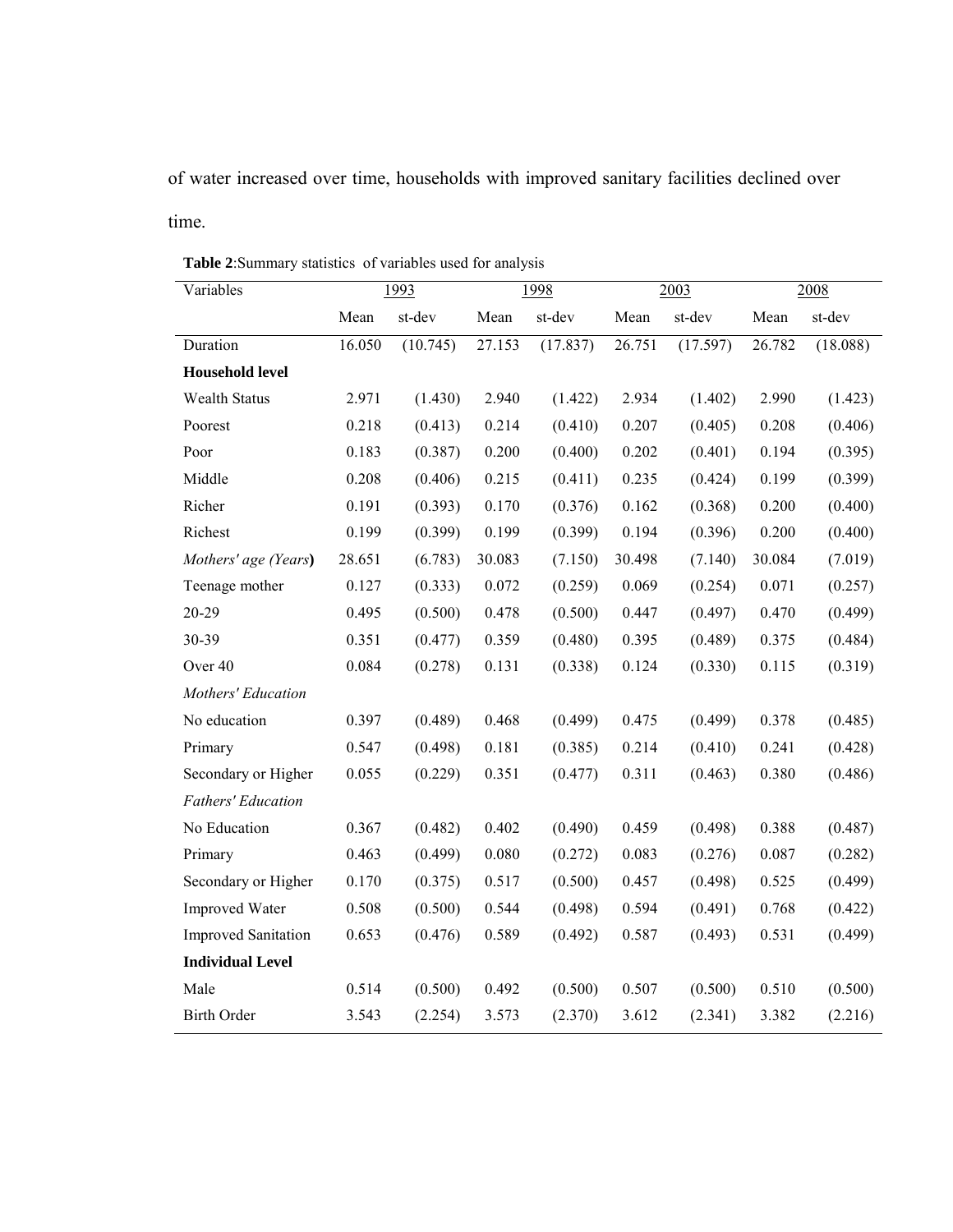#### **Table 2** continued

l

| Variables                         |       | 1993    | 1998  |         | 2003  |         | 2008  |         |
|-----------------------------------|-------|---------|-------|---------|-------|---------|-------|---------|
|                                   | Mean  | st-dev  | Mean  | st-dev  | Mean  | st-dev  | Mean  | st-dev  |
| <b>Individual Level</b>           |       |         |       |         |       |         |       |         |
| Preceding Birth Interval (months) |       |         |       |         |       |         |       |         |
| Below 24                          | 0.096 | (0.294) | 0.104 | (0.306) | 0.104 | (0.305) | 0.106 | (0.308) |
| 24-36                             | 0.278 | (0.448) | 0.260 | (0.439) | 0.257 | (0.437) | 0.236 | (0.425) |
| Above 36                          | 0.420 | (0.494) | 0.408 | (0.492) | 0.418 | (0.493) | 0.429 | (0.495) |
| #Children aged $\leq$ 5           | 1.837 | (0.962) | 1.764 | (0.992) | 1.779 | (0.941) | 1.783 | (0.981) |
| Twin                              | 0.047 | (0.211) | 0.043 | (0.204) | 0.040 | (0.196) | 0.044 | (0.205) |
| <b>Community Level</b>            |       |         |       |         |       |         |       |         |
| Urban                             | 0.279 | (0.448) | 0.216 | (0.411) | 0.271 | (0.445) | 0.334 | (0.472) |
| Rural                             | 0.721 | (0.448) | 0.784 | (0.411) | 0.729 | (0.445) | 0.666 | (0.472) |
| <b>Regional Distribution</b>      |       |         |       |         |       |         |       |         |
| Southern Belt                     | 0.289 | (0.453) | 0.288 | (0.453) | 0.242 | (0.429) | 0.259 | (0.438) |
| Eastern-Volta                     | 0.216 | (0.412) | 0.197 | (0.398) | 0.153 | (0.361) | 0.169 | (0.375) |
| Ashanti-Brong                     | 0.277 | (0.448) | 0.204 | (0.403) | 0.270 | (0.444) | 0.236 | (0.424) |
| Northern Belt                     | 0.218 | (0.413) | 0.310 | (0.463) | 0.334 | (0.472) | 0.336 | (0.472) |
| Religion                          |       |         |       |         |       |         |       |         |
| No Religion                       | 0.149 | (0.356) | 0.099 | (0.299) | 0.078 | (0.268) | 0.050 | (0.218) |
| Christianity                      | 0.672 | (0.470) | 0.636 | (0.481) | 0.657 | (0.475) | 0.661 | (0.474) |
| Moslem                            | 0.127 | (0.332) | 0.141 | (0.348) | 0.207 | (0.405) | 0.201 | (0.401) |
| Traditional                       | 0.051 | (0.221) | 0.097 | (0.296) | 0.057 | (0.232) | 0.086 | (0.280) |
| Others                            | 0.002 | (0.048) | 0.027 | (0.162) | 0.001 | (0.032) | 0.002 | (0.048) |

## **3.4 Rural-Urban distribution of mortality among children below age five**

The number of deaths in our sample as well as under-five mortality rates<sup>[3](#page-13-0)</sup> are illustrated in Figure 1. The mortality rate is measured as number of deaths per 1,000 live births. Figure 1 shows the trend in the number of deaths separately for urban and rural areas.

<span id="page-13-0"></span> $3$  Data source for mortality rates is from Ghana Demographic and Health Survey report (2008)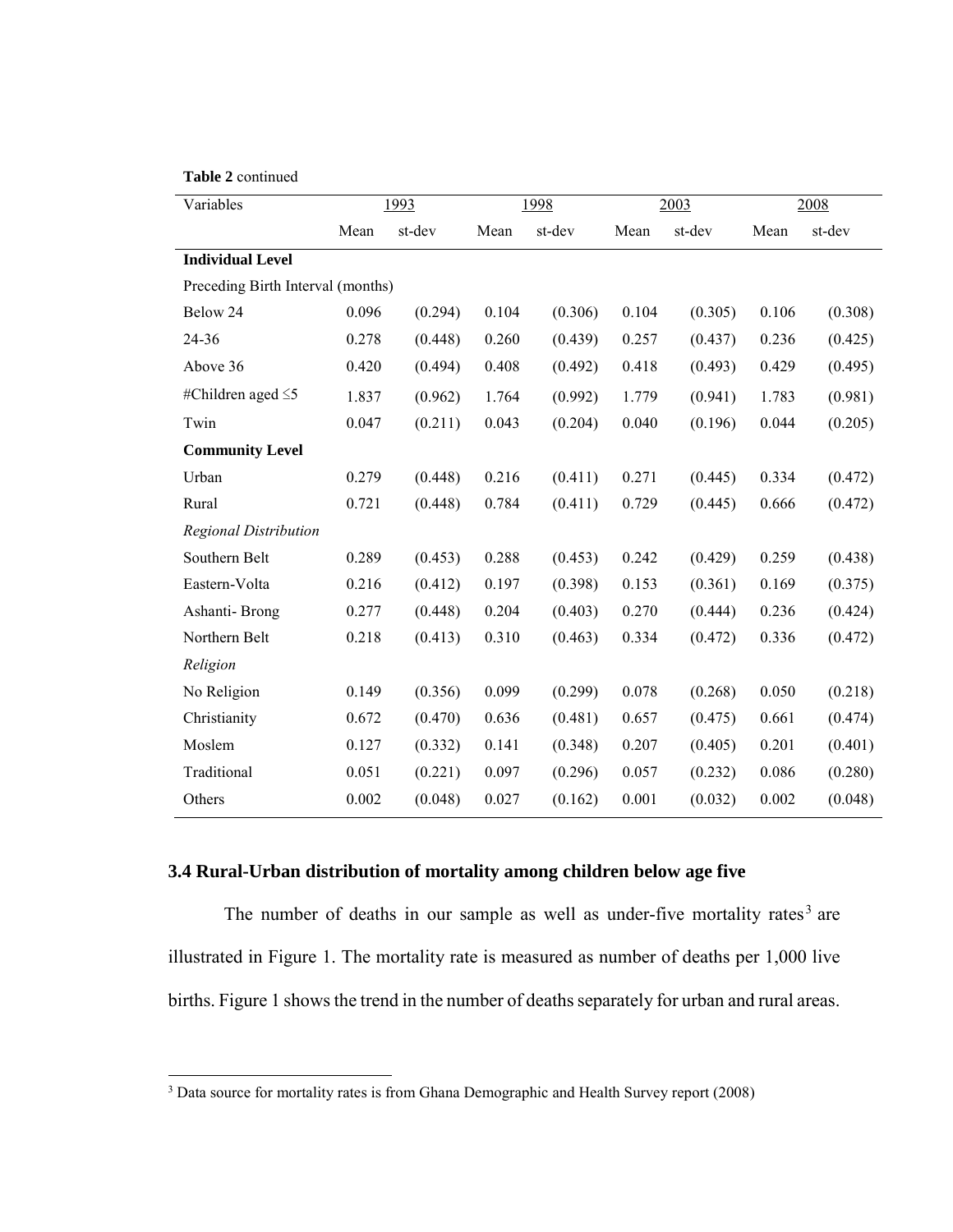The figure indicates that under-five mortality is higher in the rural areas compared to the urban areas, but it also shows that under-five mortality in the rural areas is reducing over time while that of urban areas is increasing over the same period<sup>[4](#page-14-0)</sup>. This may be due to the fact that the population in the urban areas was increasing which may have led to increased pressure on the health facilities in the urban areas; and therefore quality of health care for children in these areas may have deteriorated.



**Figure 1:** Rural-Urban Distribution of mortality among children below age five from 1993 to 2008

#### **3.5 Distribution of wealth across regions**

l

Figure 2 shows the distribution of observations (where one observation represents one child) across different levels of wealth (in quintile), separately for different regions.

<span id="page-14-0"></span><sup>4</sup> The percentage of deaths in the rural area was 77.7%, 85.7%, 76.4% and 66.2% in 1993, 1998, 2003 and 2008 respectively while in the urban areas it was 22.3%, 14.3%, 23.6% and in 1993, 1998, 2003 and 2008 respectively.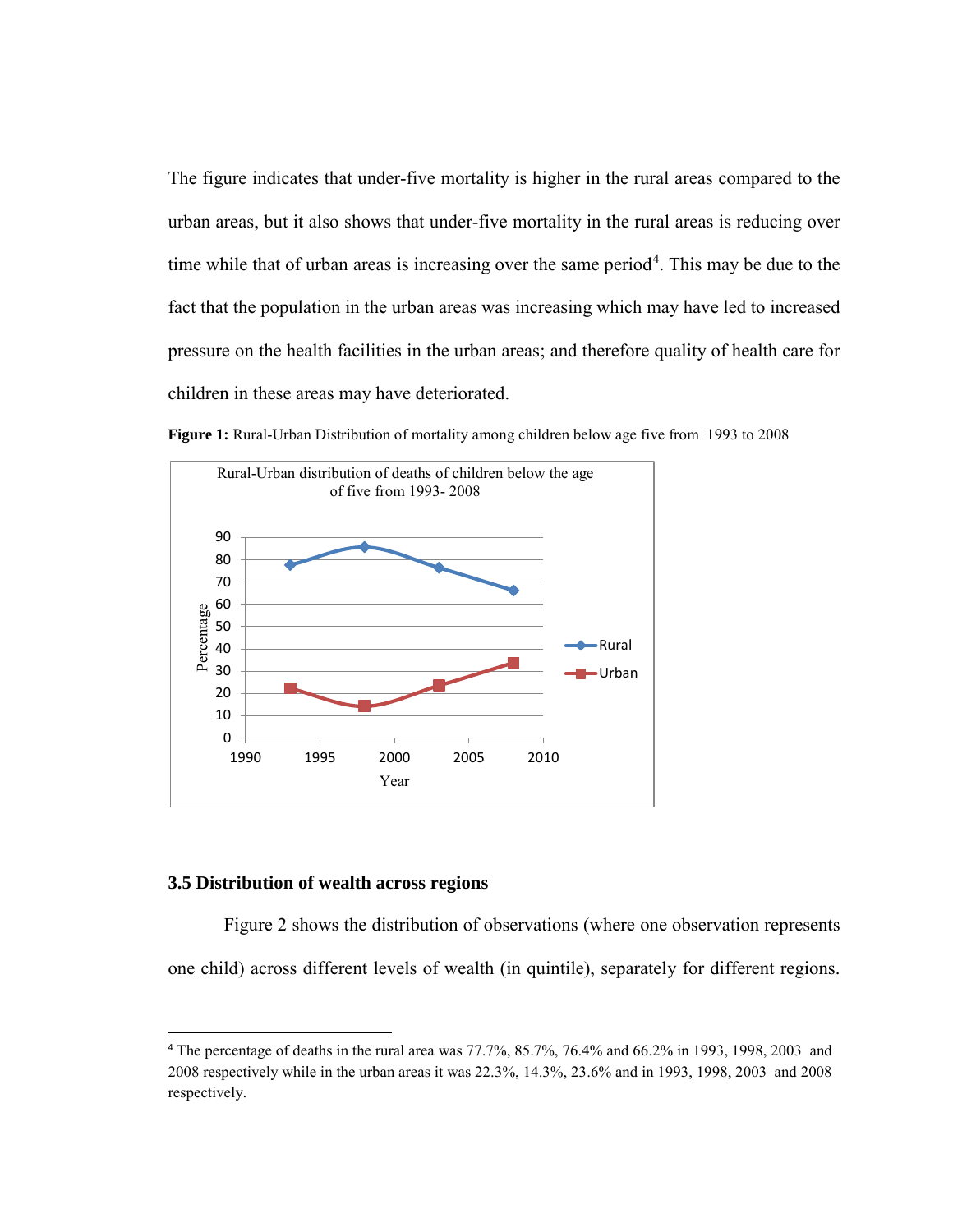Sixty-three percent of children from poorest households are located in the Northern belt and in the same region only 9% of children are from richest households. This is the exact opposite for children who are located in the Southern belt. Forty-four percent of children in the Southern belt are from the richest household while 9% are from the poorest household.



**Figure 2:** Distribution of observations within the quintiles across the region of residence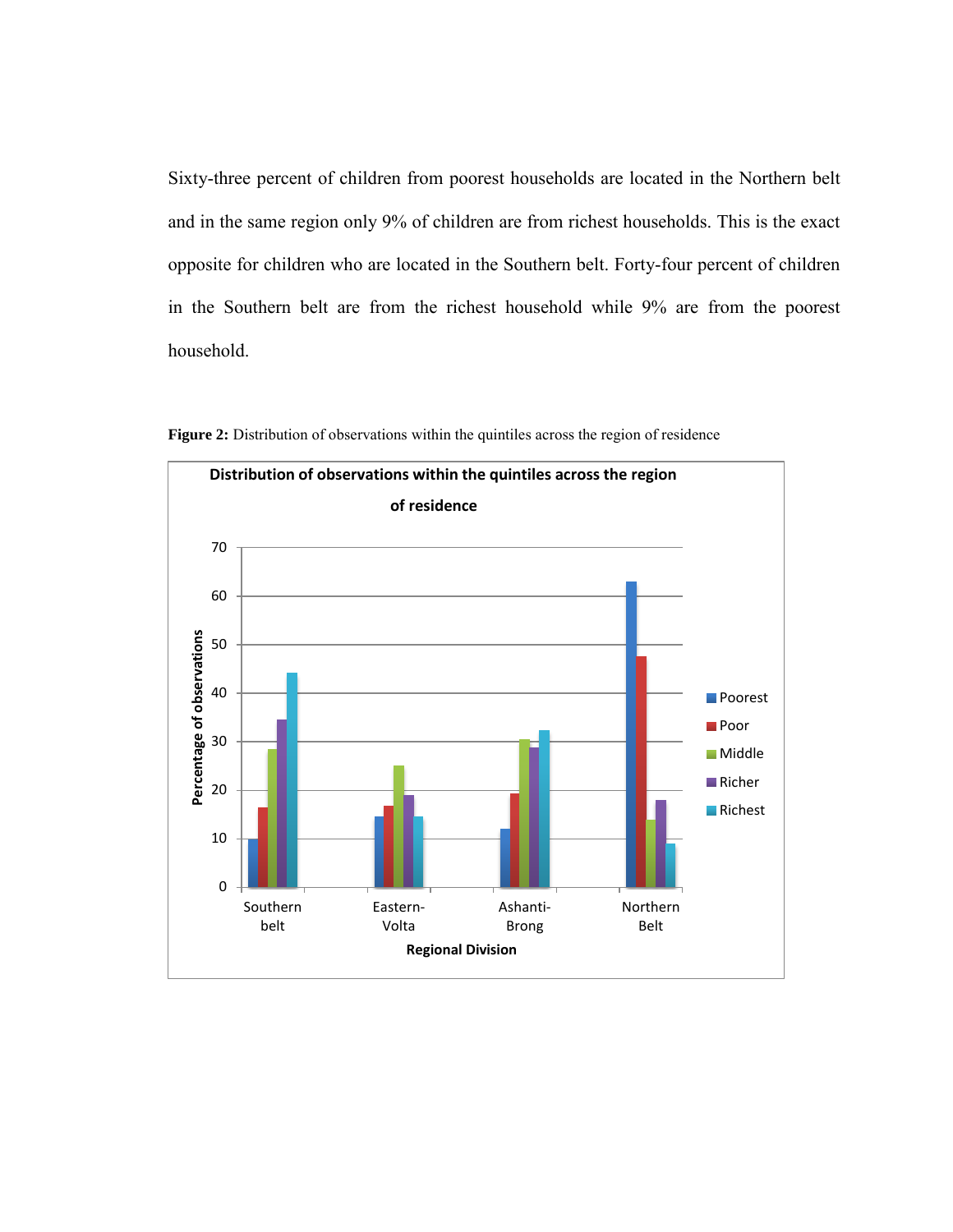## **4. Empirical Results and Discussion**

#### **4.1 Kaplan-Meier**

Our main analysis is a hazard function analysis. Before we present the results from hazard function analysis, however, it is useful to first present Kaplan-Meier (K-M) graphs. Figure 3 shows the K-M survival estimate for all children under the age of five years. The graph suggests that about 6% of children die before they turn five years. Figure 4 shows the K-M survival estimate for infants only, and it also suggests that about 3% of children die before their first birthday.

**Figure 3**: Kaplan-Meier survival estimate for under-fives

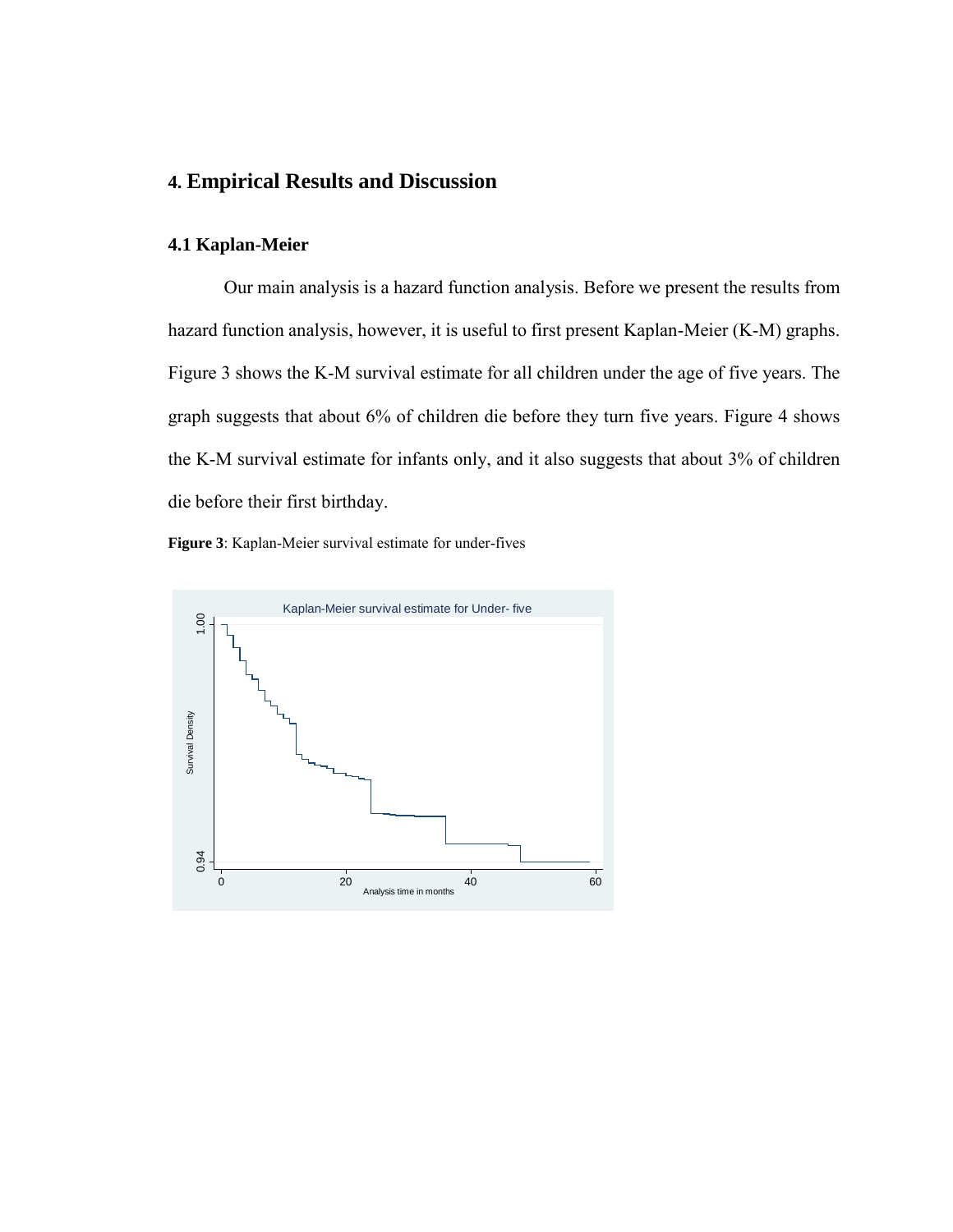**Figure 4**: Kaplan-Meier survival estimate for Infants



#### **4.2 Hazard Function Analysis**

We used the standard Weibull hazard model with gamma frailty to estimate hazard function. We present the estimations from standard Weibull model in the Appendix in Table 3 for comparison with the standard Weibull model with gamma frailty. Before presenting the results, we briefly discuss some identification issues. The major identification problem which could lead to biased estimations and for which we are concerned with is reverse causality. In the study of the effects of income on health, income can affect health and inversely, health can affect income since one might not be able to work due to poor health, causing a reverse causality problem. However, the main subjects of this study are children below the age of five years. These children are less likely to contribute directly to the And **Example 2018**<br>
We used the standard Weibull hazard model with gamma frailty to estimate hazard function.<br>
We present the estimations from standard Weibull model in the Appendix in Table 3 for<br>
where reserve the estim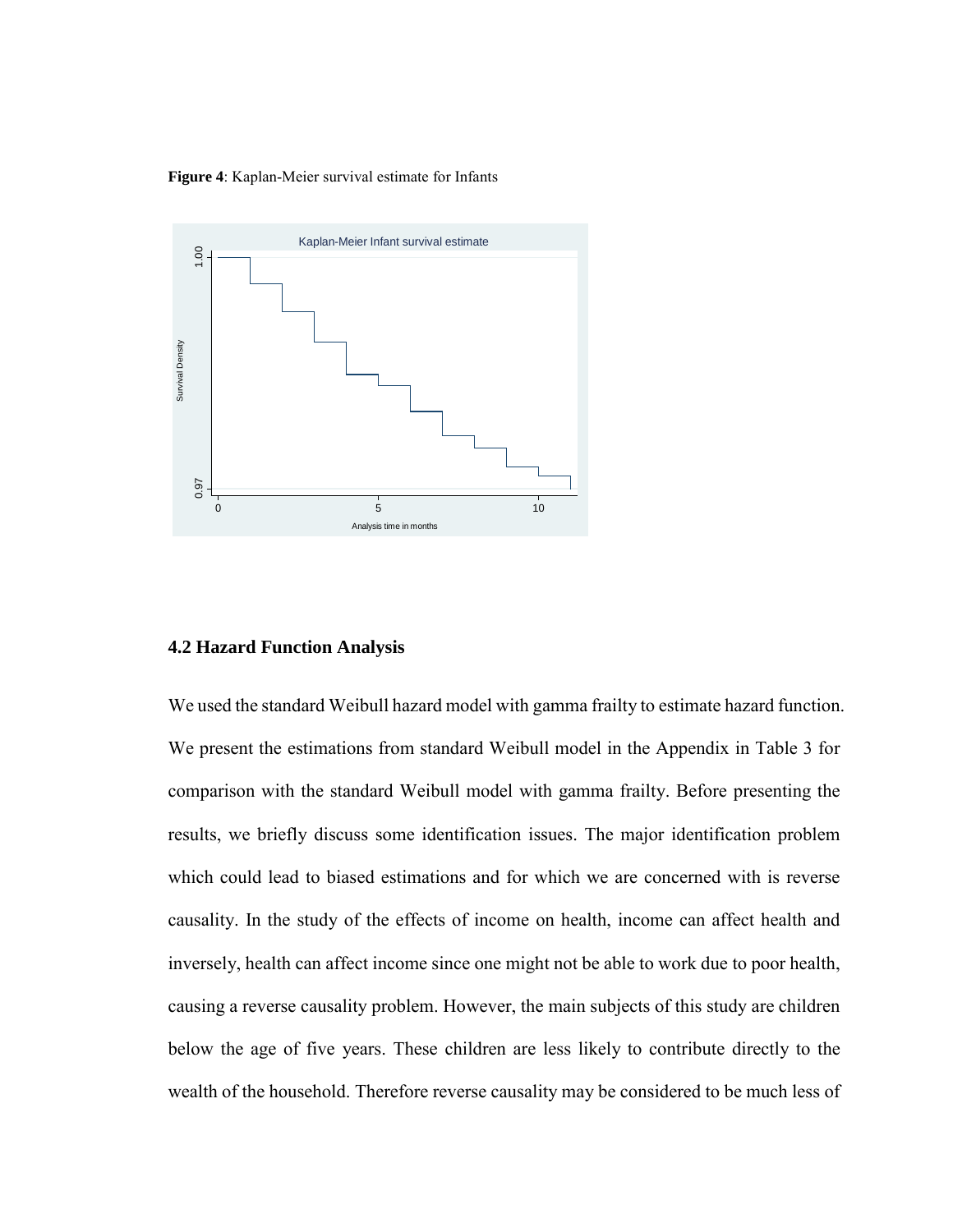a problem in this study. In addition to the fact that our subjects are children below age five, some studies, such as that of Acemoglu and Johnson (2007) showed in their study of the effect of life expectancy on economic growth that there was no evidence that increase in life expectancy which was mainly driven by child mortality, led to a faster growth of income per capita or output per worker. Thus, reverse causality does not substantially bias our estimate. Two other identification problems which could lead to biased estimations are how to account for unobserved heterogeneity and dependence<sup>[5](#page-18-0)</sup> among observations. To account for these, we include a gamma frailty term in our model<sup>[6](#page-18-1)</sup> (Box-Steffensmeier  $\&$ Jones, 2004; Gutierrez, 2002, Klein and Moeschberger, 1997; Omariba, Beaujot & Rajulton, 2007). Thus the hazard function becomes a function of both the observed covariates and unobserved frailties associated with the individual.

### **Wealth Effect**

l

Now, we turn to our results. Model 1 in Table 3 shows the estimates of effect of household wealth on the survival of all children under the age five. Household wealth status has a negative and significant effect on the hazard rate. Thus a child is more likely to survive when he/she is from a household with high wealth status. To understand the

<span id="page-18-0"></span><sup>&</sup>lt;sup>5</sup> An important assumption of the hazard model is that the observations are independent. However, data on children are collected from mothers who may have more than one child; therefore children may not be independent observations. Refer to Klein and Moeschberger, (1997) for detailed explanation.

<span id="page-18-1"></span><sup>6</sup> Model described by Box-Steffensmeier and Jones (2004) similar model used by Box-Steffensmeier, Linn & Smidt.(2013) Model also proposed by Hougaard (1995)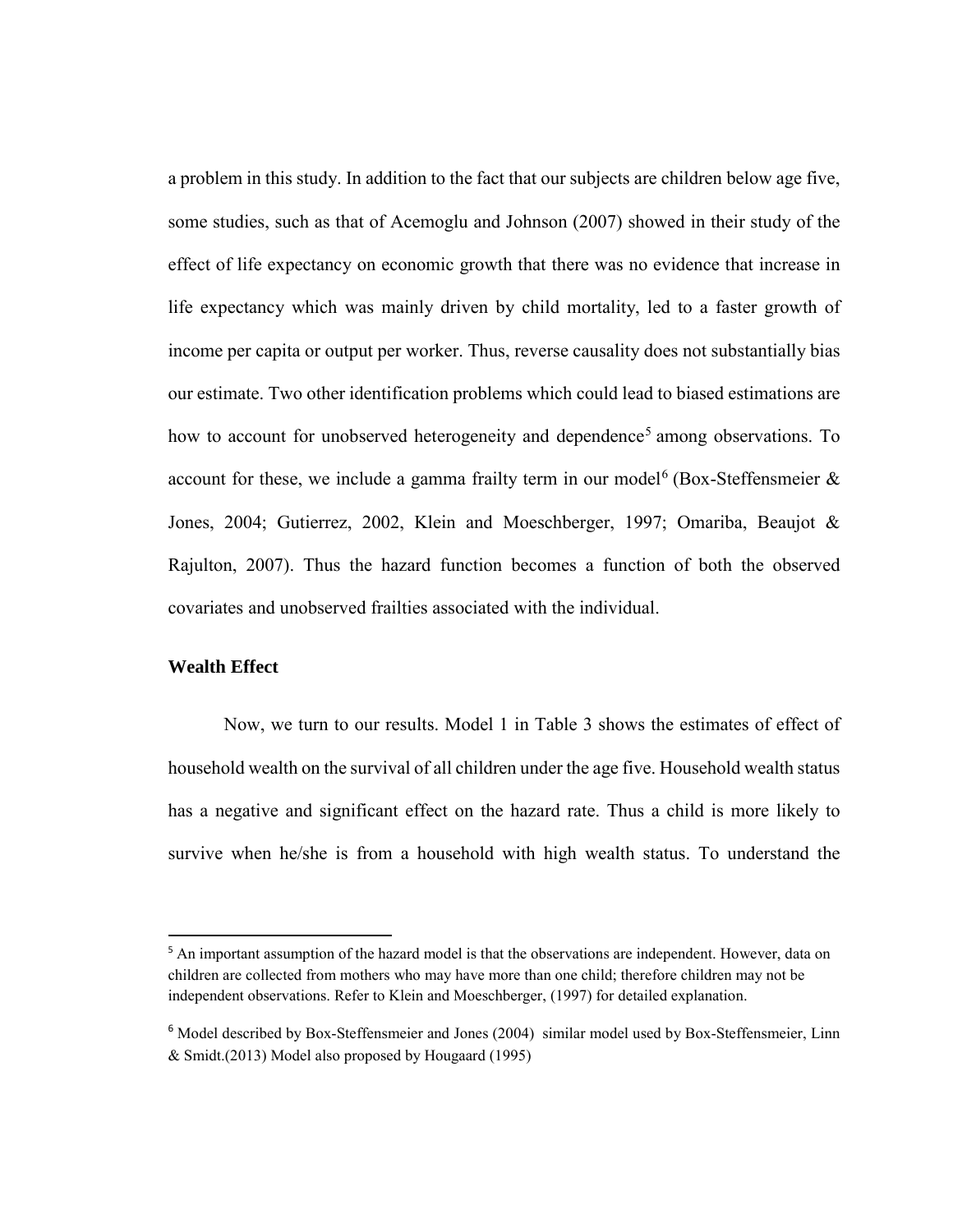magnitude of the wealth effects more clearly, we computed the survival probability for the top and the bottom wealth quintiles, while holding others factors constant. Figure 5 shows the results, which suggests that the top wealth quantile households had about 3.5% child mortality while bottom quantile had child mortality of 5.5%. So the difference is 2% which is relatively high. Thus, the survival probability is lower for poorest but relatively high for the richest.

The findings of significant wealth effect on child mortality are consistent with of other studies (Chalasani and Rutstein, 2014; Chalasani 2012; Cameron & Williams, 2009; Currie & Stabile, 2003; Case, Lubotsky & Paxson, 2002). What then could be the source of these wealth effects in the Ghanaian situation? In Ghana, there is qualitatively significant difference between the rich and the poor. The rich are able to provide at least the basic needs of their households including nutritious food, safe water, enough sleeping rooms, safe environment and also pay extra medical bills among others. These basic needs are not met for poorest/ poor households. Thus children from low income families are more likely to be subject to more health shocks.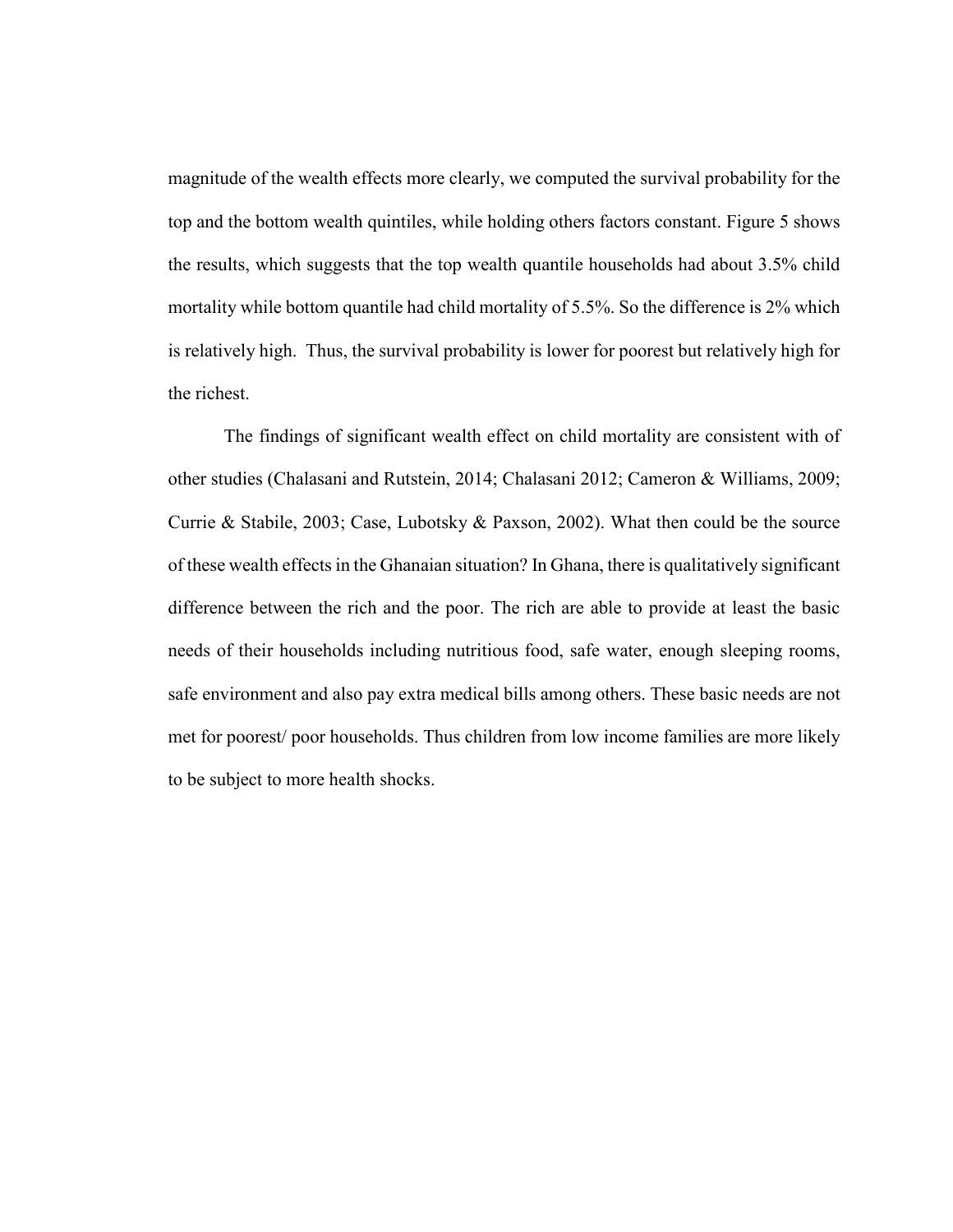| <b>Variables</b>           | All under-fives | <b>Infants</b> |                     |            |
|----------------------------|-----------------|----------------|---------------------|------------|
|                            | <b>Model 1</b>  | <b>Model 2</b> | Model 3             | Model 4    |
|                            |                 |                | Coefficient (s. e.) |            |
| <b>Household level</b>     |                 |                |                     |            |
| <b>Wealth Status</b>       | $-0.116**$      |                | $-0.272**$          | $-0.095$   |
|                            | (0.054)         |                | (0.111)             | (0.072)    |
| Poorest                    |                 | $0.523**$      |                     |            |
|                            |                 | (0.234)        |                     |            |
| Poor                       |                 | $0.405*$       |                     |            |
|                            |                 | (0.212)        |                     |            |
| Middle                     |                 | 0.298          |                     |            |
|                            |                 | (0.195)        |                     |            |
| Richer                     |                 | 0.245          |                     |            |
|                            |                 | (0.189)        |                     |            |
| Mothers' age (Years)       |                 |                |                     |            |
| 20-29                      | 0.241           | 0.246          | 0.238               | 0.197      |
|                            | (0.289)         | (0.289)        | (0.289)             | (0.358)    |
| 30-39                      | 0.087           | 0.093          | 0.070               | 0.126      |
|                            | (0.315)         | (0.316)        | (0.316)             | (0.399)    |
| Over 40                    | $-0.278$        | $-0.269$       | $-0.305$            | $-0.389$   |
|                            | (0.389)         | (0.370)        | (0.371)             | (0.485)    |
| Mothers' Education         |                 |                |                     |            |
| Primary                    | 0.0001          | $-0.002$       | 0.009               | 0.128      |
|                            | (0.139)         | (0.139)        | (0.139)             | (0.889)    |
| Secondary or Higher        | $-0.437***$     | $-0.432***$    | $-0.457***$         | $-0.118$   |
|                            | (0.163)         | (0.163)        | (0.164)             | (0.216)    |
| <b>Fathers' Education</b>  |                 |                |                     |            |
| Primary                    | $-0.195$        | $-0.195$       | $-0.184$            | $-0.509**$ |
|                            | (0.173)         | (0.173)        | (0.174)             | (0.248)    |
| Secondary or Higher        | $-0.405***$     | $-0.403***$    | $-0.410***$         | $-0.367*$  |
|                            | (0.137)         | (0.137)        | (0.137)             | (0.183)    |
| <b>Improved Water</b>      | 0.012           | 0.013          | 0.048               | 0.024      |
|                            | (0.116)         | (0.119)        | (0.119)             | (0.157)    |
| <b>Improved Sanitation</b> | 0.187           | 0.186          | 0.144               | 0.082      |
|                            | (0.146)         | (0.149)        | (0.147)             | (0.191)    |

**Table 3:** Effect of wealth and other factors on risk of death among children in Ghana-Estimated with Gamma Frailty

• \* Indicates significance at 10% level, \*\* Indicates significance at 5% and \*\*\* Indicates 1% significance level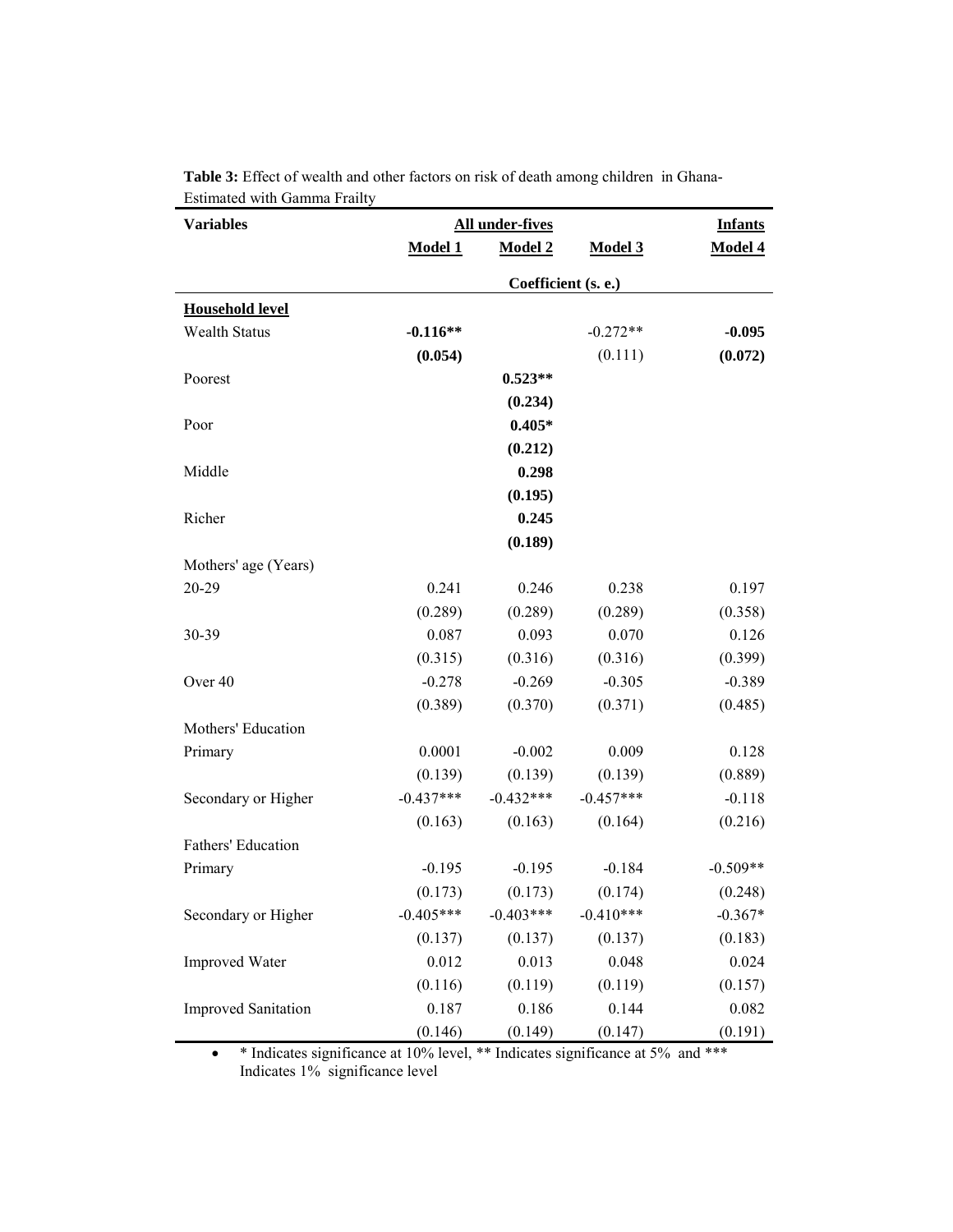|--|

| <b>Variables</b>                     | All under-fives |                     |             |             |  |
|--------------------------------------|-----------------|---------------------|-------------|-------------|--|
|                                      | <b>Model 1</b>  | <b>Model 2</b>      | Model 3     | Model 4     |  |
|                                      |                 | Coefficient (s. e.) |             |             |  |
| <b>Individual Level</b>              |                 |                     |             |             |  |
| Male                                 | $-0.025$        | $-.025$             | $-0.028$    | 0.016       |  |
|                                      | (0.099)         | (0.099)             | (0.099)     | (0.133)     |  |
| <b>Birth Order</b>                   | $0.073**$       | $0.072**$           | $0.076**$   | 0.065       |  |
|                                      | (0.033)         | (0.033)             | (0.033)     | (0.046)     |  |
| Preceding Birth Interval<br>(months) |                 |                     |             |             |  |
| Below 24                             | $0.517***$      | $0.514***$          | $0.524***$  | $0.711***$  |  |
|                                      | (0.164)         | (0.164)             | (0.165)     | (0.208)     |  |
| Above 36                             | $-0.499***$     | $-0.501***$         | $-0.502***$ | $-0.493***$ |  |
|                                      | (0.120)         | (0.120)             | (0.121)     | (0.167)     |  |
| # Children aged $\leq$ 5             | $-1.268***$     | $-1.266***$         | $-1.270***$ | $-1.042***$ |  |
|                                      | (0.075)         | (0.075)             | (0.075)     | (0.098)     |  |
| Twin                                 | $1.90***$       | $1.810***$          | 1.899***    | $2.047***$  |  |
|                                      | (0.299)         | (0.229)             | (0.231)     | (0.308)     |  |
| <b>Community Level</b>               |                 |                     |             |             |  |
| Urban                                | $-0.126$        | $-0.114$            | $-0141$     | $-0.206$    |  |
|                                      | (0.143)         | (0.147)             | (0.145)     | (0.194)     |  |
| <b>Regional Distribution</b>         |                 |                     |             |             |  |
| Southern Belt                        | $-0.357***$     | $-0.362**$          | $-0.350**$  | $-0.417*$   |  |
|                                      | (0.170)         | (0.170)             | (0.170)     | (0.230)     |  |
| Ashanti-Brong                        | $-0.496***$     | $-0.500***$         | $-0.486***$ | $-0.598**$  |  |
|                                      | (0.179)         | (0.179)             | (0.180)     | (0.244)     |  |
| Eastern-Volta                        | $-0.599***$     | $-0.606***$         | $-0.585***$ | $-0.587**$  |  |
|                                      | (0.197)         | (0.199)             | (0.198)     | (0.259)     |  |
| Religion                             |                 |                     |             |             |  |
| No religion (Excluded category)      |                 |                     |             |             |  |
| Christianity                         | $-0.167$        | $-0.169$            | $-0.131$    | $-0.122$    |  |
|                                      | (0.189)         | (0.189)             | (0.190)     | (0.264)     |  |
| Muslim                               | $-0.577*$       | $-0.584*$           | $-0.559*$   | $-0.357$    |  |
|                                      | (0.297)         | (0.298)             | (0.299)     | (0.382)     |  |
| Traditional                          | $-0.221$        | $-0.222$            | $-0.217$    | 0.041       |  |
|                                      | (0.219)         | (0.220)             | (0.221)     | (0.300)     |  |
| Others                               | $-0.098$        | $-0.100$            | $-0.063$    | $-0.037$    |  |
|                                      | (0.193)         | (0.193)             | (0.195)     | (0.272)     |  |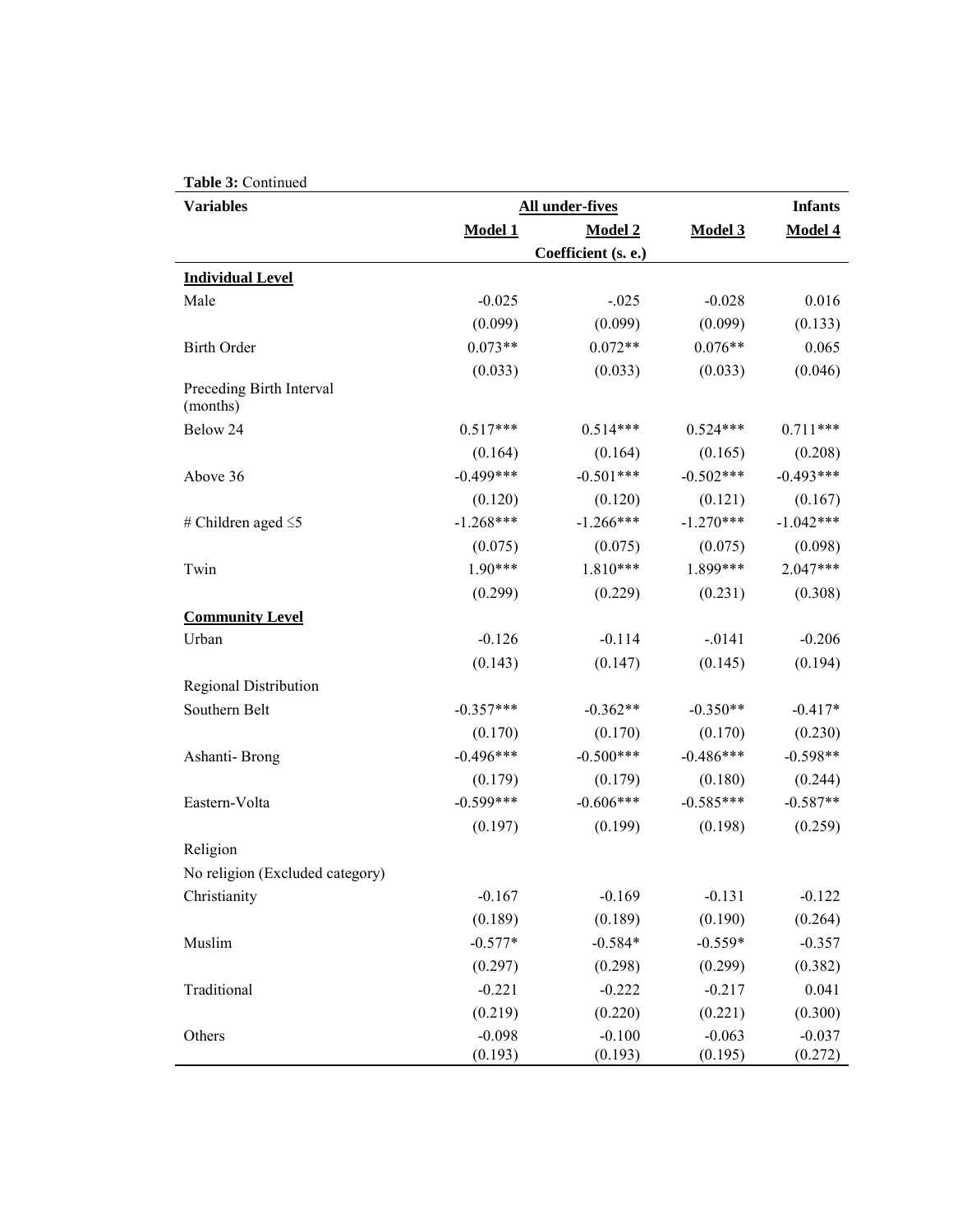| Table 3: Continued             |                                          |                     |            |          |  |
|--------------------------------|------------------------------------------|---------------------|------------|----------|--|
| Variables <sup>7</sup>         | <b>All under-fives</b><br><b>Infants</b> |                     |            |          |  |
|                                | <b>Model 1</b>                           | Model 2             | Model 3    | Model 4  |  |
|                                |                                          | Coefficient (s. e.) |            |          |  |
| <b>Community Level</b>         |                                          |                     |            |          |  |
| Period                         |                                          |                     |            |          |  |
| Year 1998                      | $0.338*$                                 | $0.334*$            | $-0.016$   | 0.219    |  |
|                                | (0.195)                                  | (0.195)             | (0.352)    | (0.247)  |  |
| Year 2003                      | 0.126                                    | 0.123               | $-0.350$   | $-0.122$ |  |
|                                | (0.195)                                  | (0.195)             | (0.374)    | (0.250)  |  |
| <b>Year 2008</b>               | 0.03                                     | 0.023               | $-0.721*$  | $-0.026$ |  |
|                                | (0.206)                                  | (0.206)             | (0.412)    | (0.261)  |  |
| (Wealth) x (year 1993)         |                                          |                     | $-0.272**$ |          |  |
|                                |                                          |                     | (0.111)    |          |  |
| (Wealth) $x$ (year 1998)       |                                          |                     | 0.135      |          |  |
|                                |                                          |                     | (0.121)    |          |  |
| (Wealth) $x$ (year 2003)       |                                          |                     | 0.181      |          |  |
|                                |                                          |                     | (0.126)    |          |  |
| (Wealth) $x$ (year 2008)       |                                          |                     | $0.277**$  |          |  |
|                                |                                          |                     | (0.135)    |          |  |
| Log $\alpha$ (Shape Parameter) | $-0.226***$                              | $-0.227***$         | $-0.224**$ | 0.095    |  |
|                                | (0.050)                                  | (0.05)              | (0.051)    | (0.072)  |  |
| Log Likelihood                 | $-2290$                                  | $-2290$             | $-2287$    | $-1388$  |  |
| Prob>Chi-Square                | 0.000                                    | 0.000               | 0.000      | 0.000    |  |
| Theta, $\theta$                | $1.305**$                                | $1.310**$           | 1.374**    | $3.001*$ |  |
|                                | (0.669)                                  | (0.669)             | (0.695)    | (2.427)  |  |
| Prob>Chi-Square for $\theta$   | 0.005                                    | 0.004               | 0.004      | 0.057    |  |

\* Indicates significance at 10% level, \*\* Indicates significance at 5% and \*\*\* Indicates 1% significance level

 $\overline{\phantom{a}}$ 

<span id="page-22-0"></span><sup>&</sup>lt;sup>7</sup> Reference groups are as follows: Richest for wealth classes; below 20years for mothers age; no education for both mother's and father's education; unimproved water; unimproved sanitation; female; 24-36 months for preceding birth intervals; single birth for twin; rural for urban; northern belt regional distribution; no religion for Religion and year 1993 for the year categories.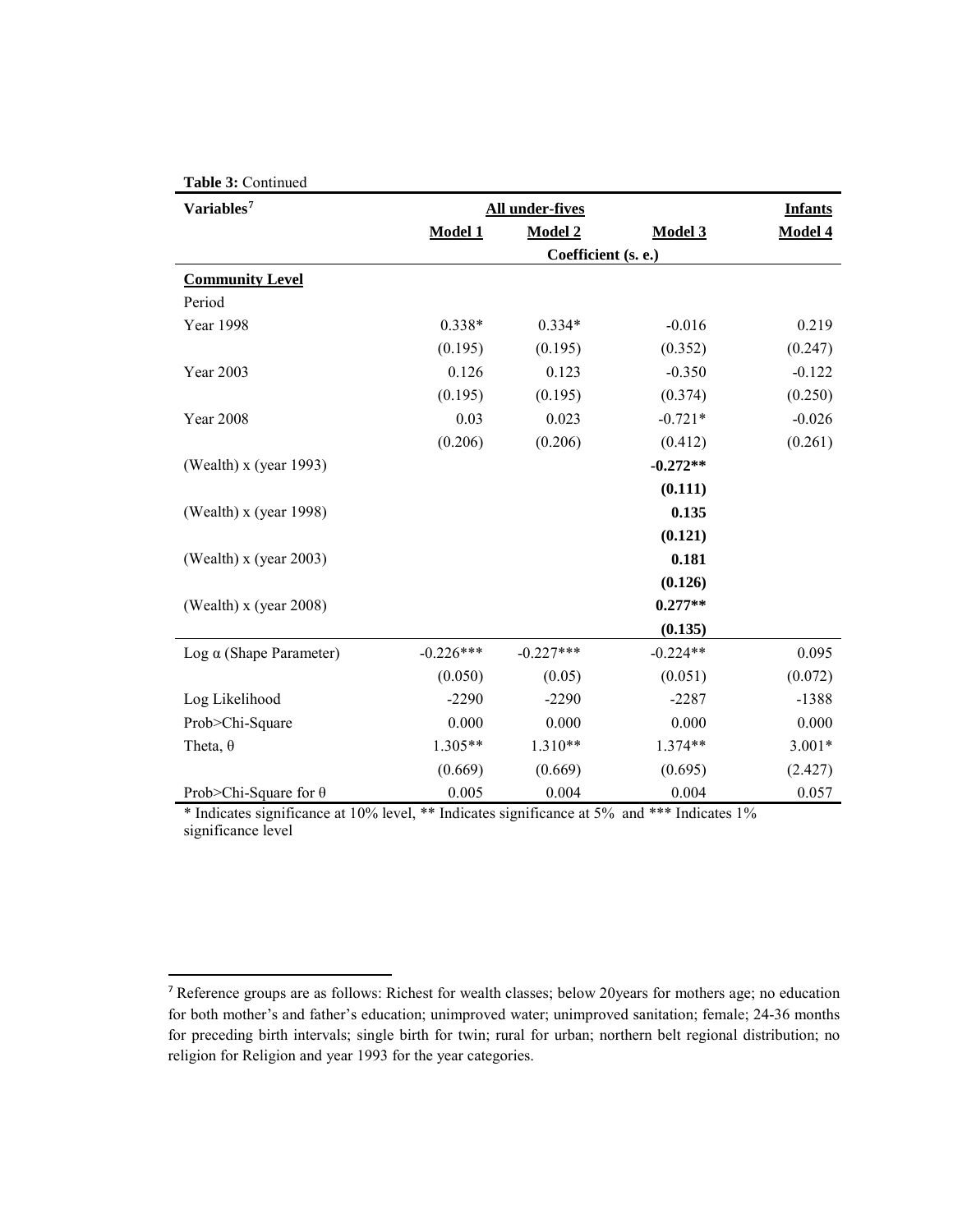**Figure 5**: Graph of Weibull survival rate by poorest and richest classes for under-fives



Model 2 controls for wealth as categorical dummies to capture possible non-linear effect, where wealth index is divided into wealth quintile dummies. In column 2, we found that the hazard of death was twice for a child from the poorest household compared to a child from a richest household. Holding all other factors constant, we computed the survival probability for all the quintiles. This is shown in Figure 6, which suggests that the richest class would have child mortality of 1.5% while the poorest has 5.5% by the  $59<sup>th</sup>$ month; so the difference is 4%. From the graph, the survival probability for the poorest and the poor were almost the same and so is the difference between the richest and the poor. The difference is relatively higher compared to the earlier estimation which considered the coefficient of wealth status to be constant for all categories. The difference may be attributed to reasons as already discussed.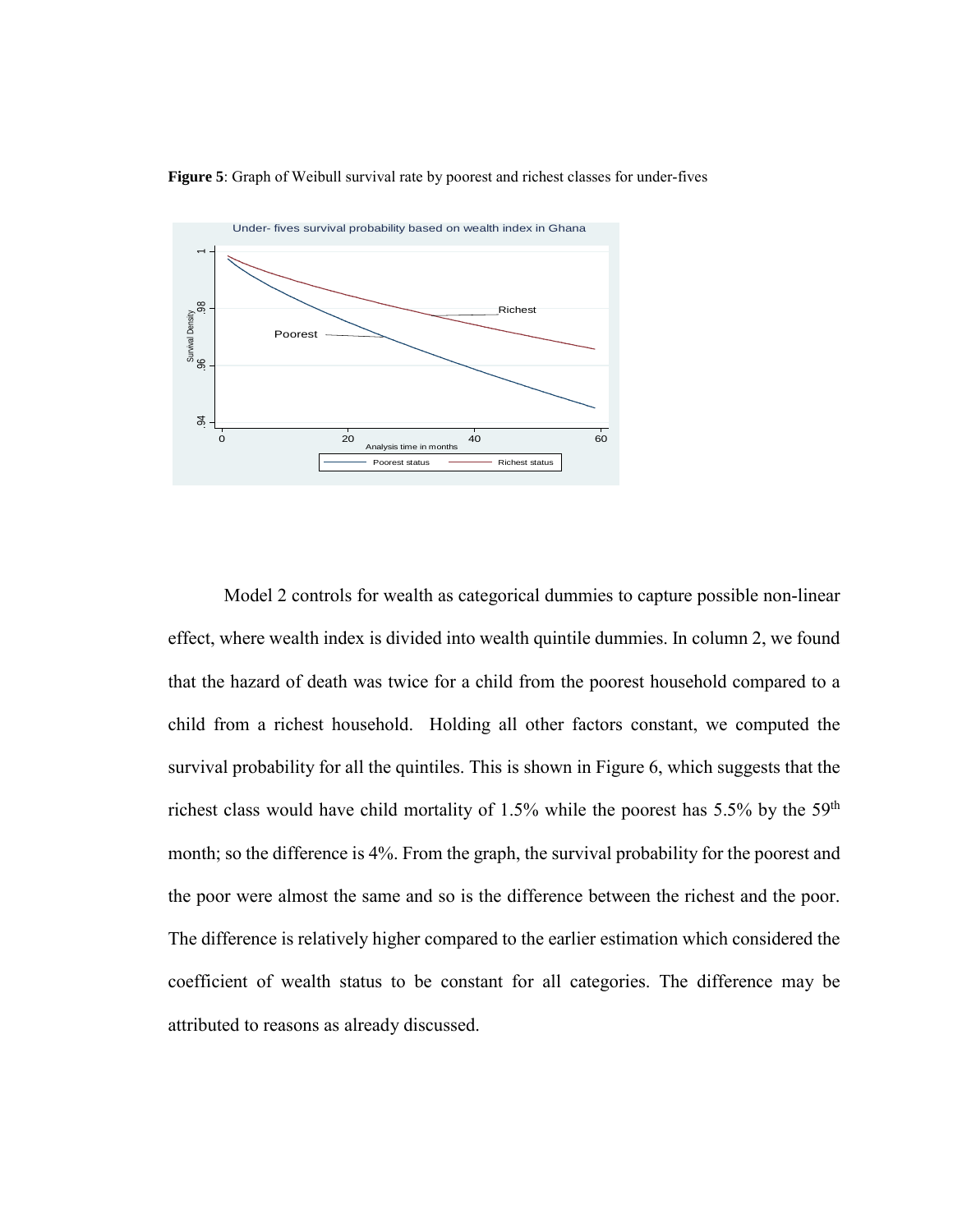

**Figure 6**: Graph of Survival Probabilities Based on Model 2

Model 3 examines if wealth effects have changed over time. In the past 20 years, Ghana has considerably improved its provision of reproductive and child health services. If the public health service is a substitute for household wealth, we would expect that wealth effect must decline over time. Thus model 3 includes interaction between wealth and year dummies to estimate this effect. As shown in Table 3 the effect of wealth in 1993 is negative and significant. However, the interactive coefficients are all positive and monotonically increasing over time, and therefore the wealth effects becomes gradually less negative over time. In fact in 1998, it is close to zero. Thus, the effect of wealth reduced over time. This is consistent with our expectation. The trend may be attributed to gradual strengthening of public health systems to support child health care over the years. For example vaccination trend has increased from 55% in1993 to 79% in 2008; household bed net use increased from 4% in 2003 to 39% in 2008; and between 1993 and 2008, health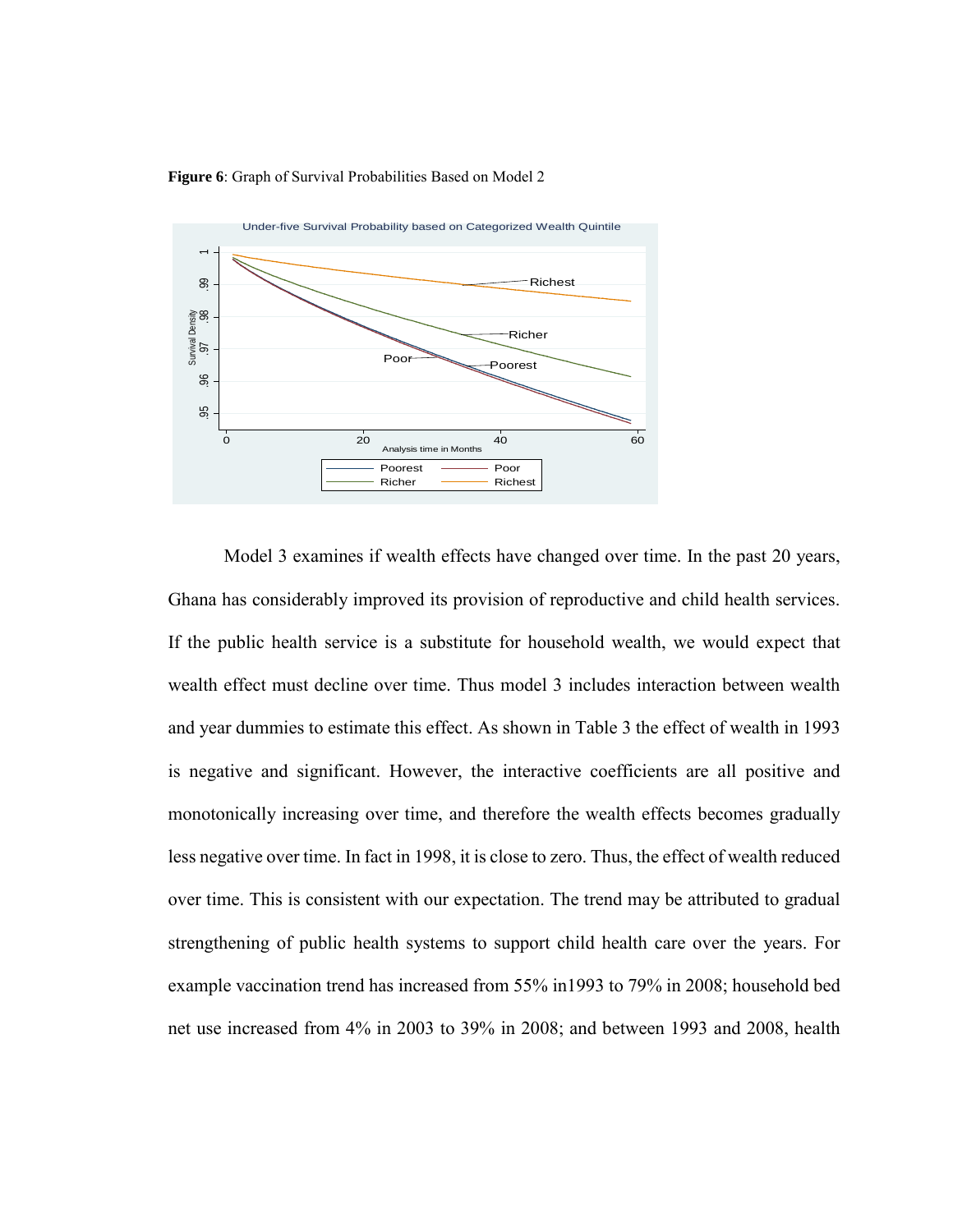facilities including CHPS compounds increase by about 30% across Ghana<sup>[8](#page-25-0)</sup> and National Health Insurance Scheme was introduced in 2003. However, the result of this study indicates that these efforts by Government will not be enough to improve under-fives' survival if it is not complemented with an increase in household wealth.

#### **Other Determinants of Child mortality**

Other variables which are also of interest are discussed below using the results mainly from Model 1. First, the risk of childhood mortality was significantly high for children born less than two years after a previous sibling whiles it was significantly low for children born more than three years after a previous sibling. A child born less than two years after a previous sibling was  $1.7$  [Exp(0.517)=17] times more likely to die whiles the risk reduced by a multiplicative factor of 61% among children born more than three years after a previous sibling. This may be due to many reasons; common among these are (1) competition for parents' limited time and resources; (2) the inability to allot enough time for a child if his/her birth was earlier than desired; and (3) most importantly the transmission of diseases among closely spaced siblings (DaVanzo, et al, 2004). Our results reaffirmed the importance of child spacing.

Furthermore, Children born to mothers who had at least secondary education had their risk of death reduced. This finding is consistent with Blunch (2013)'s finding on rural

 $\overline{\phantom{a}}$ 

<span id="page-25-0"></span><sup>8</sup> Ghana Statistical Service (GSS) (2012): Multiple indicator cluster survey (MICS)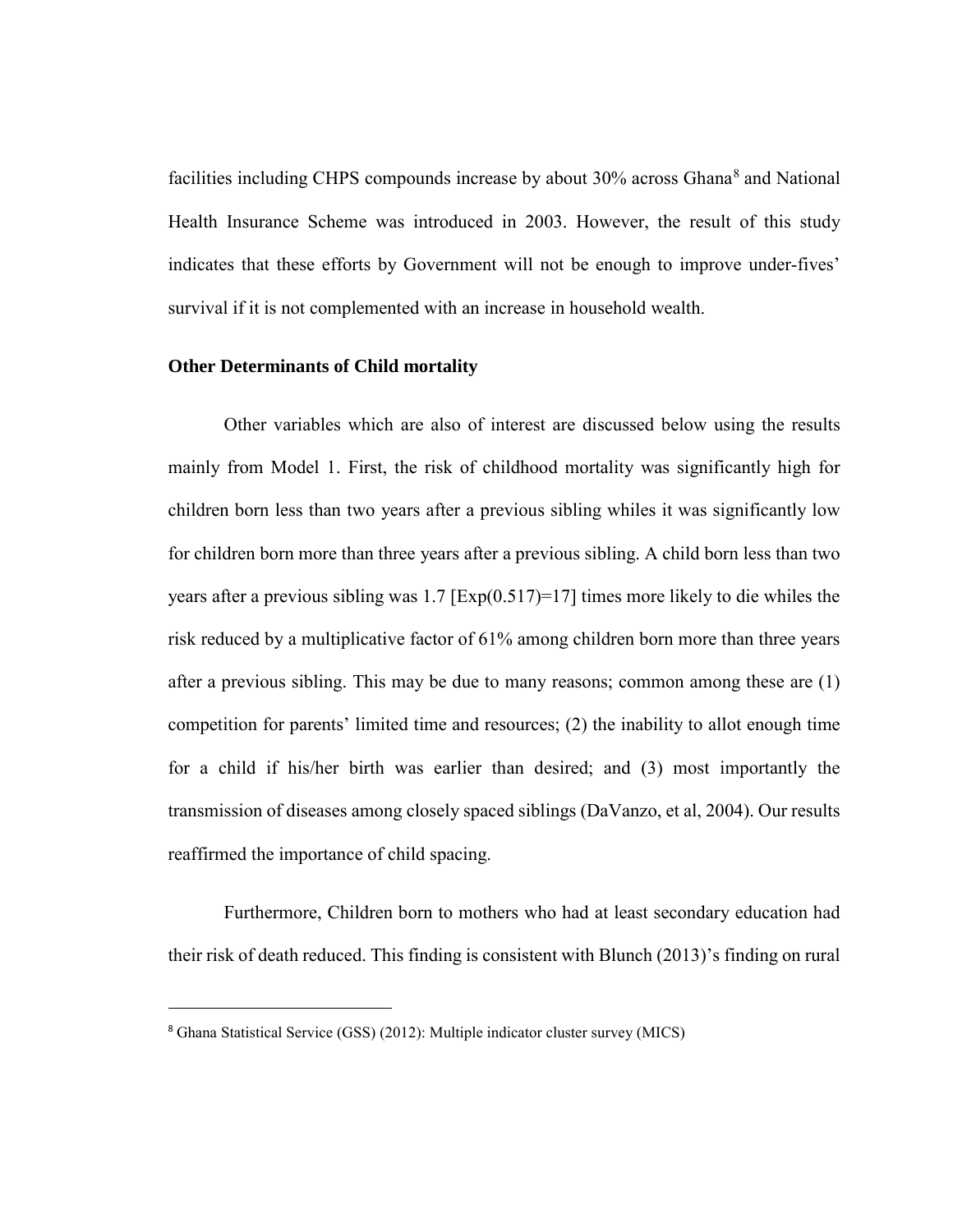Ghana. Father's level of education was also highly statistically significant. Children born to fathers who have at least secondary education have their risk of death reduced. Whereas we find both parents education almost equally counted in determining child mortality, some studies (See for example, Chalasani and Rutstein (2014), Chalasani (2012), Caldwell, 1979) found mothers' education had a relatively higher impact on child mortality than fathers' education and any other socioeconomic factors. Breierova and Dufflo (2004) in their program evaluation in Indonesia similarly found that increase in both parents' education had a strong causal effect on the reduction of child mortality. The trend may be due to the changing socialization circumstances in Ghana where men have increasingly become more concern about child care; and it may further be due to the current nature of ante-natal health education which is gradually involving husbands of pregnant women.

Childhood risk of death reduced by a multiplicative factor of about 28% [Exp(- 1.268)= 28%] when the number of children who were less than five years in a household reduced by one. Also, if the index child is a twin, hazard of death would increase by about 7 times compared to a child of single birth. The risk of children who are twin may be attributed to the same reasons as found in literature for birth intervals. However, the risk is seen to be very high for the twin child due to the fact that competition for parents' time occurs at the same time period and so handling twins becomes challenging for parents.

Improved water and improved sanitation did not have significant coefficients. This is perhaps due to the fact that those variables were used to construct wealth index. Thus, it could be that the effects of these variables were mostly captured by the wealth status. Also,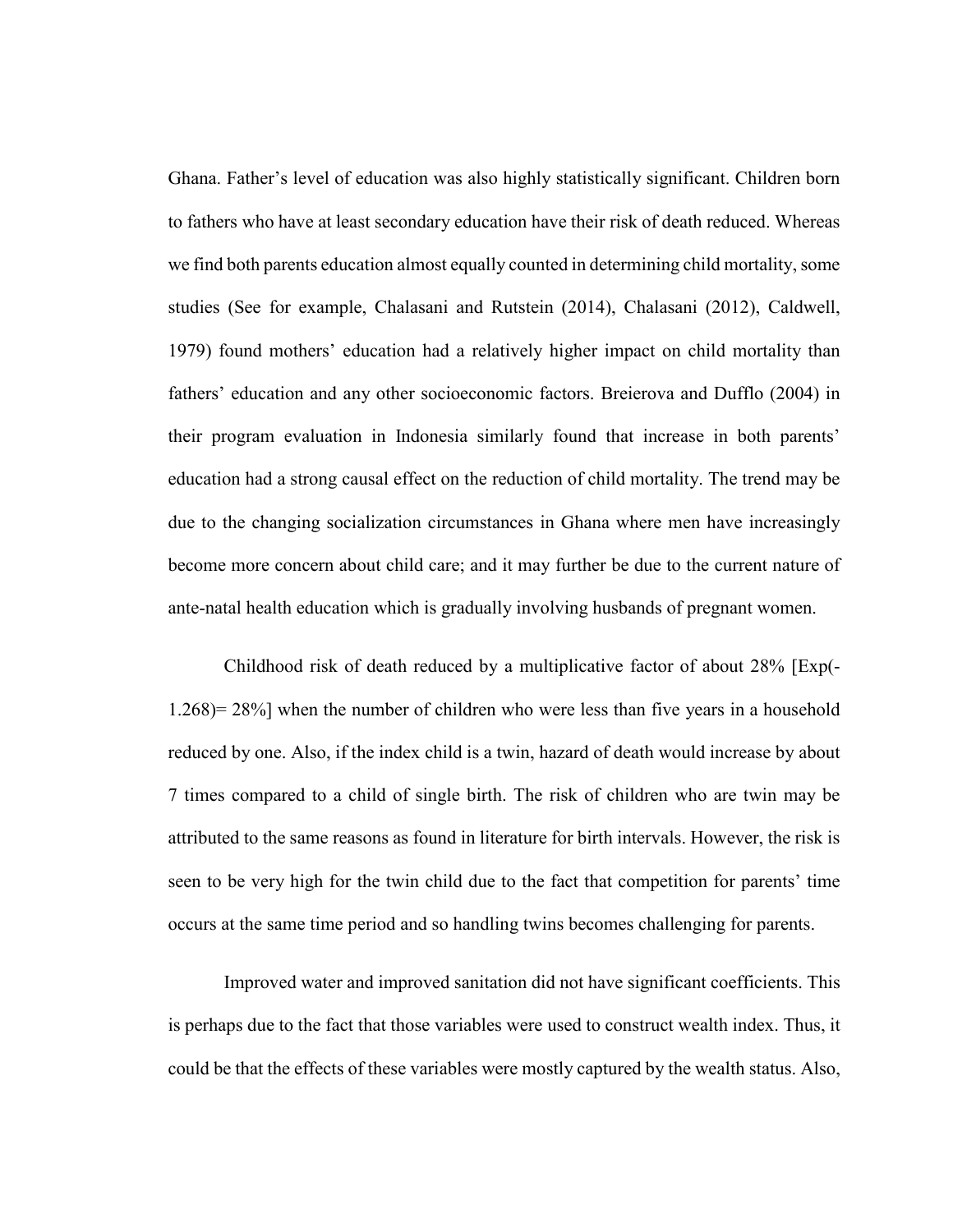urban dummy variable had negative but insignificant coefficient. This may appear contradict the Figure 1 that shows that urban areas generally had lower mortality rate throughout our sample period. The insignificant estimate may be due to the fact that most of the urban areas are concentrated in the Southern belt and Ashanti-Brong regions. Thus the regional dummies especially southern belt dummy may mostly capture the effect of urban area.

Even though it had weak significance, children born to Muslims households were less likely to die before reaching their fifth birthday than those born into households who had no religion. Furthermore, the risk of childhood mortality significantly reduced in relations to regional location of the household. The risk of dying for children born in households located in the Southern belt, Ashanti-Brong and Eastern-Volta reduced by a multiplicative factor of 70%, 61% and 55% respectively compared to those born within households in the Northern belt. Thus, a child faces a high hazard of death when he/she is located in a household in the Northern Belt.

The findings on regional location using child survival as a major indicator of household's economic status and by extension, the economic development of the region, are supported by findings by Overseas Development Institute and Centre for Policy Analysis (2005) of Ghana. They indicated that the three northern regions of Ghana which is captured as Northern belt in this study are persistently the poorest; and unfortunately, the stable economic growth which has been experienced in Ghana since the early 1990s has not extended to the north. Generally, the risk of child mortality reduced over the historic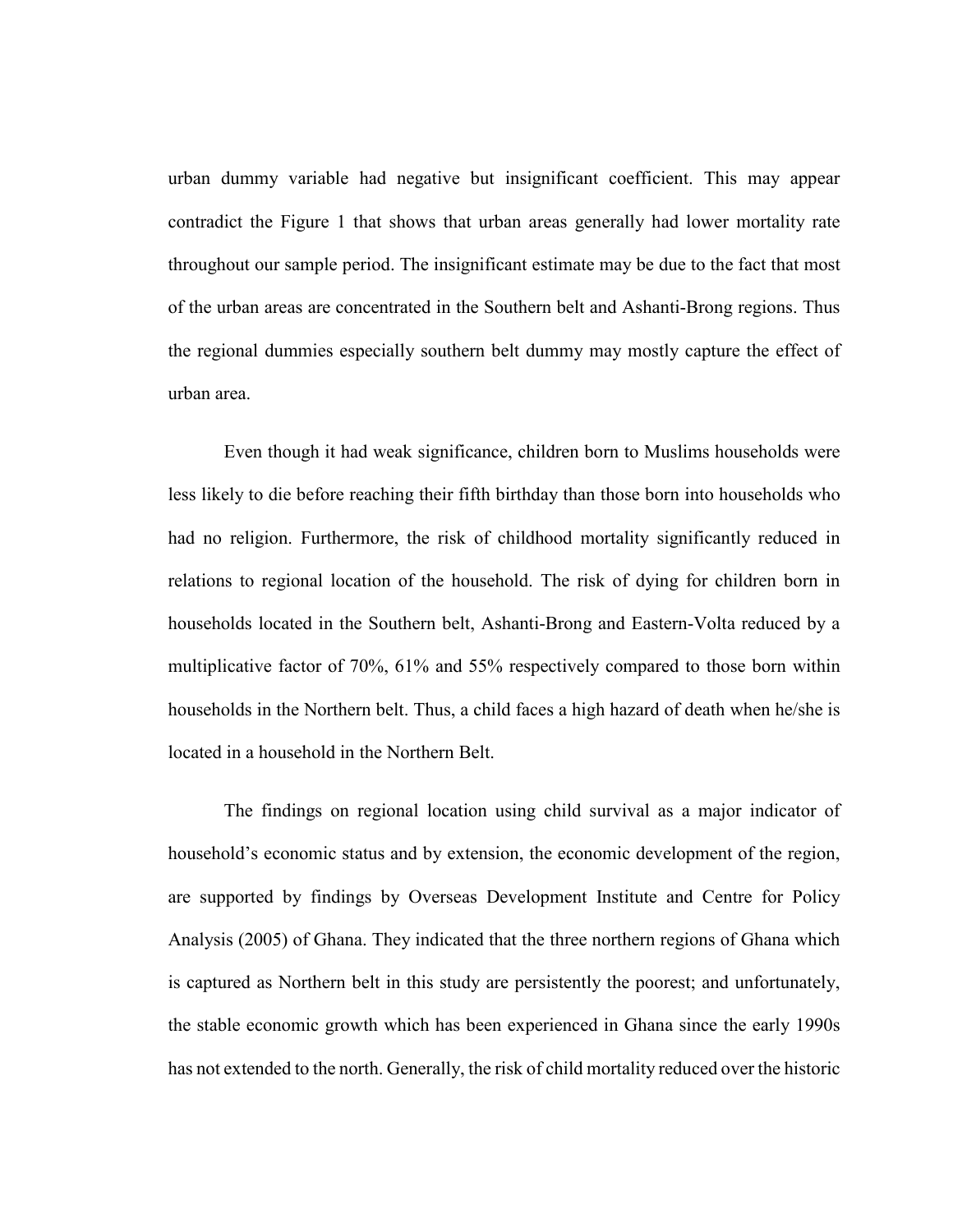period under the study. The shape of the hazard rate,  $\alpha$  is 0.59, which is less than 1, indicating that there is negative duration dependence. Thus, if children were alive for a longer period, they were less likely to die.

#### **3.3 Robustness Check: Infant Survival**

As shown in Table 3, model 4 shows a model restricted to the duration 0-11 months, as a robustness check. As can be seen, the sign of coefficients were un-altered, though the main explanatory variable was not statistically significant. The difference in survival between infants from poorest and richest households is illustrated in Figure 7 which shows that the poorest are less likely to survive compared to the richest over the same period. The insignificant estimate suggests that wealth status of the household is not a major determinant survival in infancy. The results is not out of place since it is theoretically known that at the early stages of life, biological and genetic factors mediate more in mortality; and income effect is expected to be stronger after infancy.



**Figure 7**: Graph of Weibull hazard rate by poorest and richest classes for Infants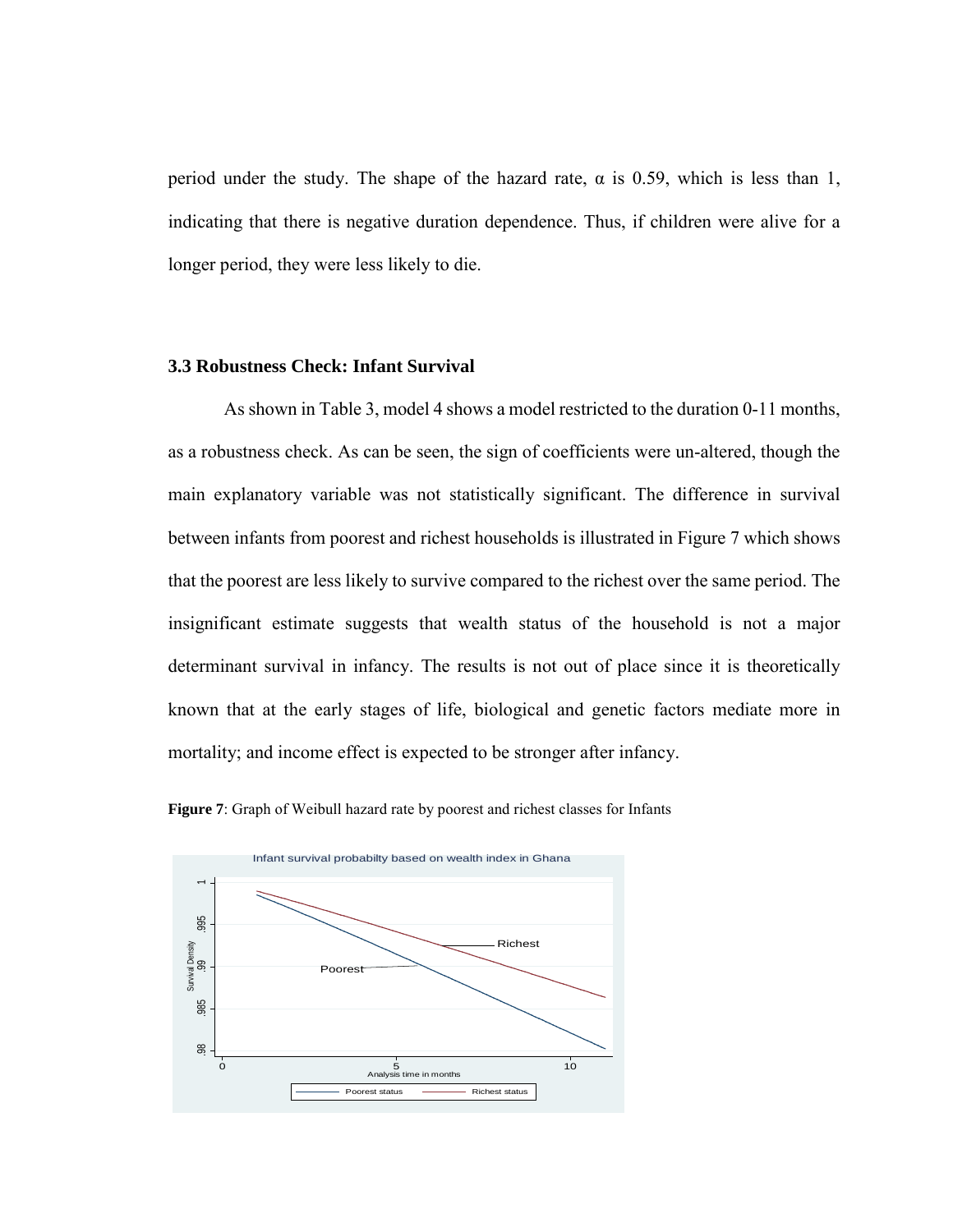## **4. Conclusion and Recommendation**

Empirical evidence of the consequence of households' wealth status on child survival is scarce in developing countries, particularly in Sub-Saharan Africa. We use four waves of data from DHS for the historic years of 1993-2008 to study a policy-relevant question which has not been studied with Ghanaian data. Thus we estimate the effect of wealth on child survival in Ghana.

We found that household wealth status had a negative and significant effect on the hazard rate. Thus a child is more likely to survive when he/she is from a household with high wealth status. An upward move into the next highest class in wealth quintile by a household reduced the risk of child death by a multiplicative factor of 89%. Before reaching their fifth birthday, the risk of dying if a child is from the poorest household was about two times higher than one of the same age from richest household. This could be an indication that high under-fives' mortality rates experienced over the years have its sources rooted in the circumstances of the poorest/ poor households. However, we found that such disparity in survival rates by wealth status gradually reduced overtime. This may be due to an increased healthcare system in Ghana during this period.

Many reasons may account for the high risk seen among children in the poorest/poor households, thus household, health systems and program level mediators could account for this. For example, poor households cannot afford to provide basic needs of the children; they are unable to pay for extra medical bills aside what the National Health Insurance Scheme provides; and there could also be unequal access to health services; low human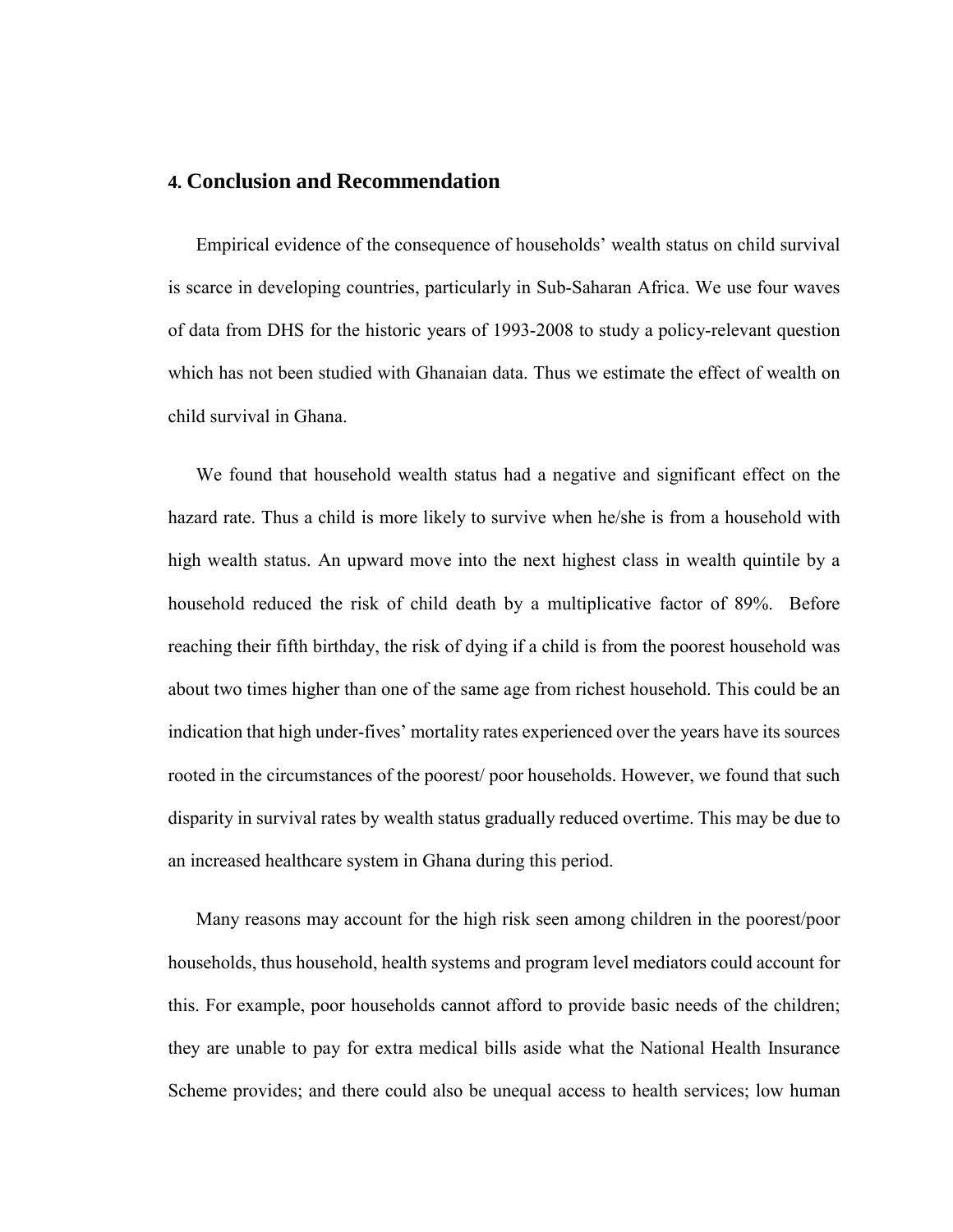and material resources in facilities that serve the poor; low or sometimes the lack of technical quality of health care for the poor; and universality nature of programs which should alleviate poverty. It is known that a lot of efforts have been made to improve child survival in many developing countries including Ghana. However, due to the multi-facetted nature of the solution to reducing child mortality as observed in literature, there is the need to work much harder as we approach the end of 2015 when all countries will need to fully account for how far they have met the MDG 4, linking the achievements and failures to the Sustainable Development Goals (SDGs).

Improving universal access to health is important. However, various studies over the years and current studies have provided evidence that the risk of child mortality is highest among the poor; therefore there is an increasing need to appropriately target the poor. This could be done by making services more accessible to the poor, increase the availability of human and material resources in facilities that serve the poor; make available and increase technical quality of health care services to the poor (see, for example, literature review by Wagstaff, et al, 2004); and implementing policies which alleviate poverty and sustain wealth in deprived areas targeting such disadvantaged groups. However, the cost-effectiveness of such policy strategies is beyond this study and is recommended for future research. The study further recommends that as a developing country, Ghana needs to conduct studies that will help it appropriately target the poor before implementing the various pro-poor programs.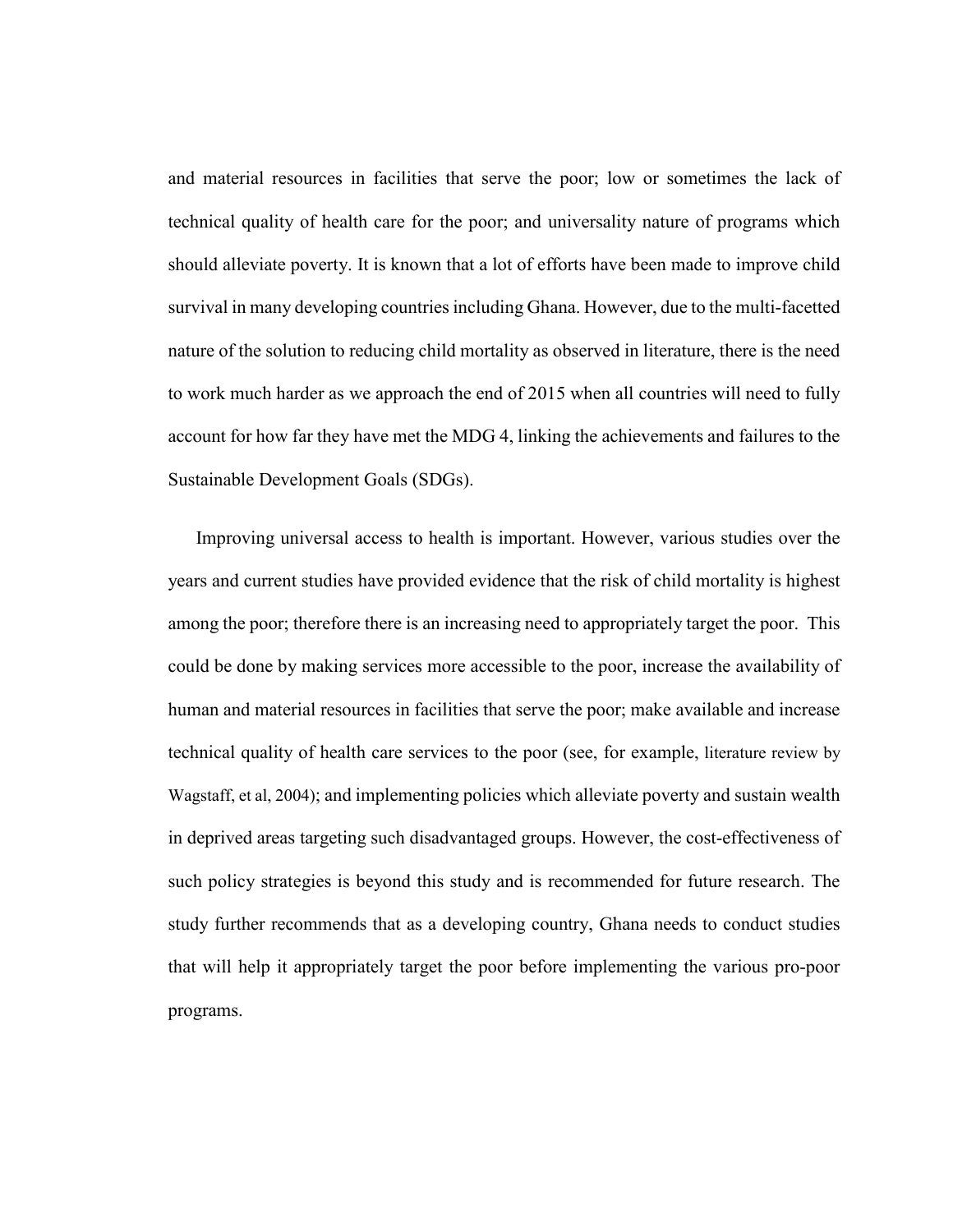Other than wealth effect, we found the following results, which should also be emphasized. Estimates of this study suggest that preceding birth interval which is commonly known as "child spacing" had a significant effect on both infant and child survival. These finding are similar with studies by Rutstein (2008) and DaVanzo, et al (2004). Based on our findings, we recommend that policy makers should make it as part of their message when educating parents about family planning to wait at least 24 months after birth to conceive the next child in order to reduce the risk of death among children below the age of five. Common approaches to prolong child spacing are through the use of family planning methods and also effective parental education.

Another important finding of this study is the high risk of death in childhood when the index child is a twin. This may have similar reasons as those of child spacing, but in addition, competition for parent's limited time occurs at the same time and this is a formidable challenge for parents. This finding is similar to that of Uthman, Uthman and Yahaya (2008) and Hong (2006). The evidence suggests that it is important to have a considerable number of screening programs at the community level in order to identify high risk pregnancies and to refer them appropriately in order to reduce the risk. It is also important that once such high risk pregnancies are identified, the parents are given enough education on how to handle the children when they are born.

We found that an increase in both maternal and paternal education reduced the risk of death especially among children. This may be because educated parents become more capable to take steps to protect their children from diseases. Findings are similar to those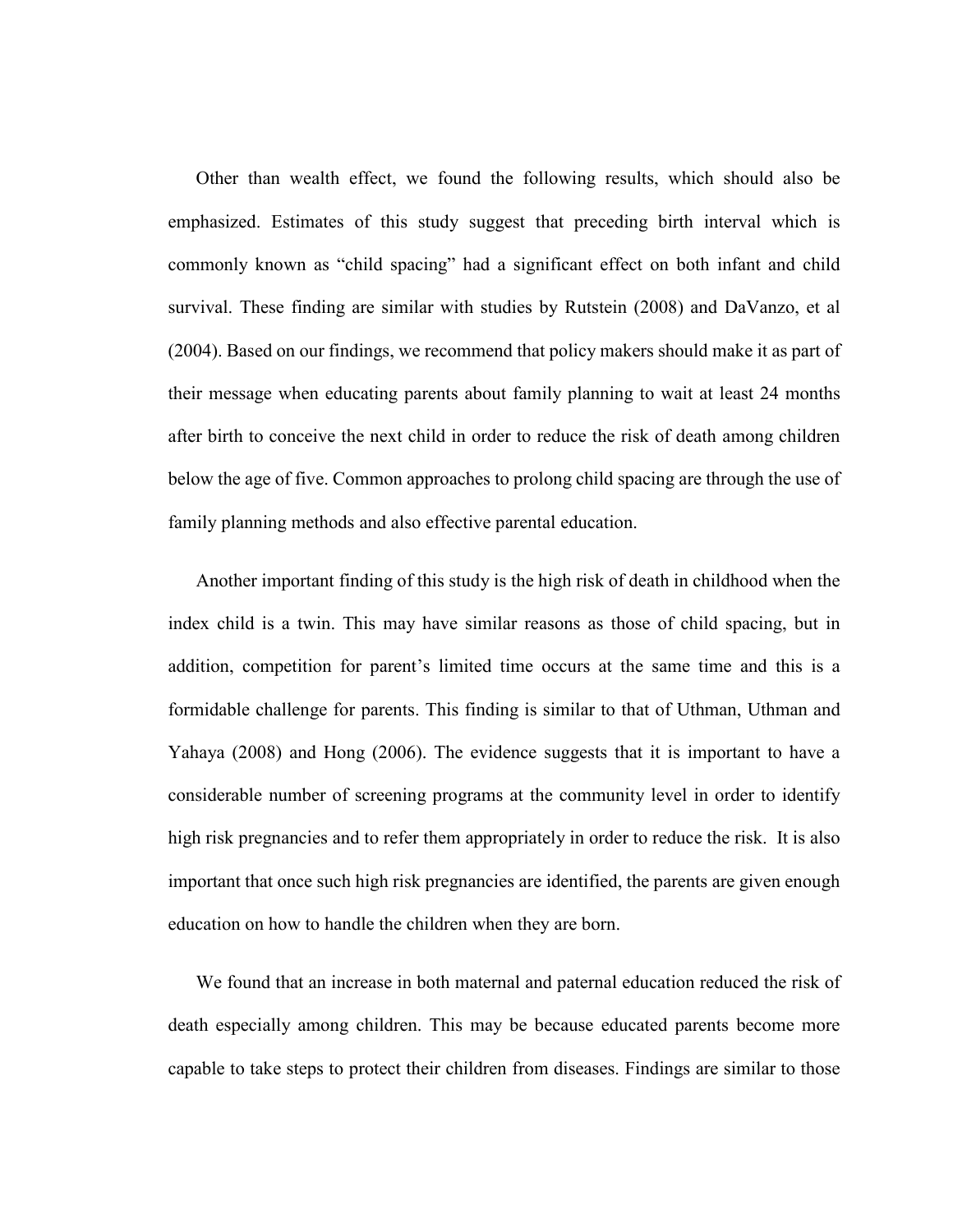of Breierova and Dufflo (2004). Thus educating both females and males is essential for child survival in Ghana.

We also find that survival in all children below age five years vary with the region of residence, when other variables are held constant. As already shown in the results section, children in the Northern belt had the highest risk of death. This is not to underscore the risk of deaths in households in the other regions; however this does suggest that it is only necessary that poverty reduction and wealth sustenance initiatives targeted the deprived regions, reduce and if possible totally mute regional disparities in order to improve the wealth status of households and in so doing, reduce the risk of dying among children below the age of five years in Ghana.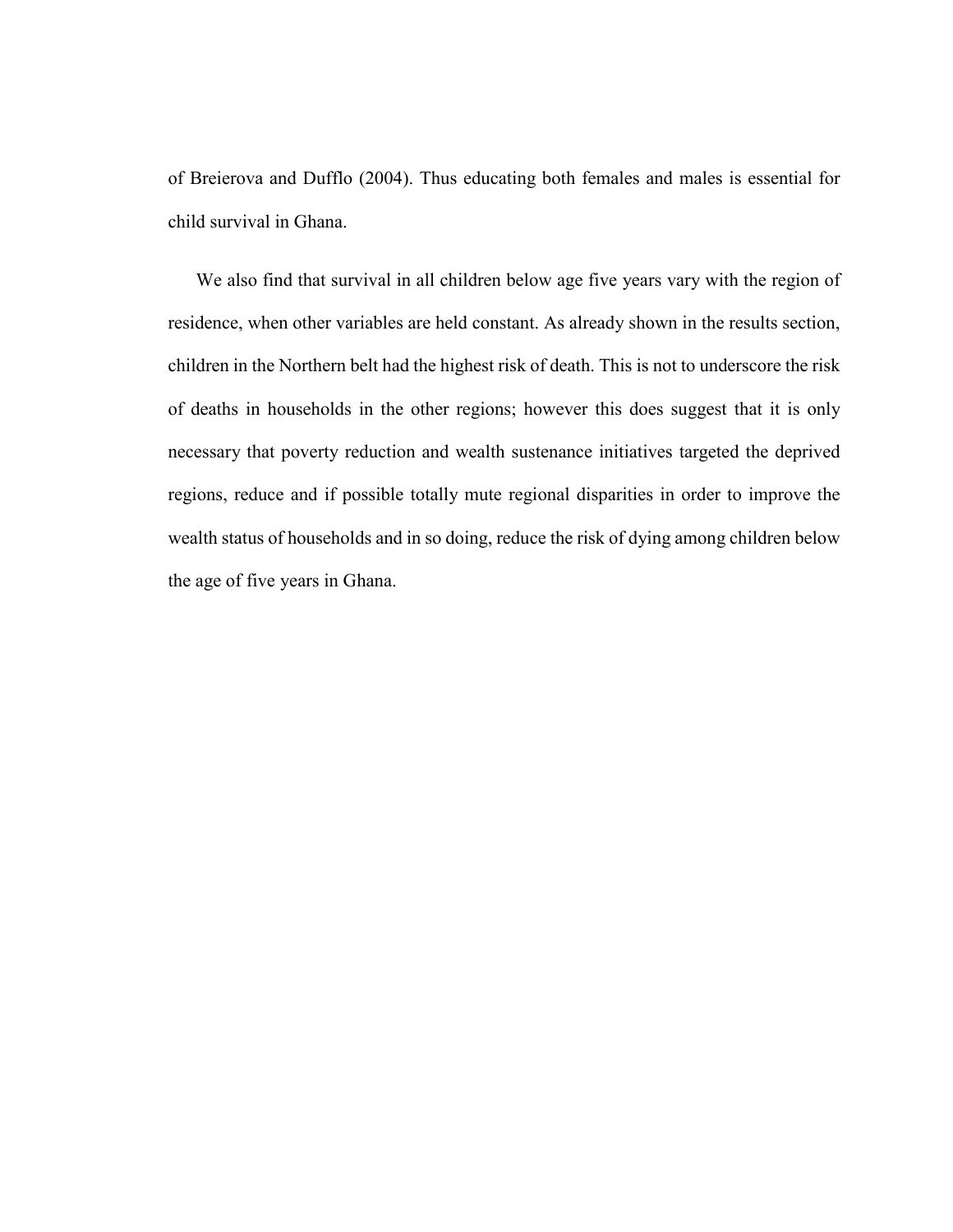#### **Reference**

- Acemoglu, D., & Johnson, S. (2007). Disease and development: The effect of life expectancy on economic growth. *Journal of Political Economy*, *115*(6), 925-976.
- Basu, A. M., & Stephenson, R. (2005). Low levels of maternal education and the proximate determinants of childhood mortality: A little learning is not a dangerous thing. *Social Science & Medicine*, *60*(9), 2011-2023.

Blunch (2013). Staying Alive: Adult Literacy Programs and Child Mortality in Rural Ghana, World Development, Vol.42, 114—126.

- Box-Steffensmeier, J., & Jones, B. S. (2004). *Event history modeling*. (1 ed., Vol. 1, pp. 25-31, 142-148). Cambridge: Cambridge University Press.
- Box-Steffensmeier, J. M., Linn, S., & Smidt, C. D. (2013). Analyzing the robustness of semi-parametric duration models for the study of repeated events. *Political Analysis Advanced Access*, 1-22. doi: 10.1093/pan/mpt015
- Boyle, M. H., Racine, Y., Georgiades, K., Dana, S., Sungjin, H., Omariba, W., Hurley, P., & Rao-Melacini, P. (2006). The influence of economic development, household wealth and maternal education on child health in the developing world. *Social Science & Medicine*, *63*, 2242-2254. doi: 10.1016/j.socscimed.2006.04.034
- Breierova, L. & Dufflo, E. (2004). "The impact of education on fertility and child mortality: do fathers really matter less than mothers?" *NBER Working Paper* 10513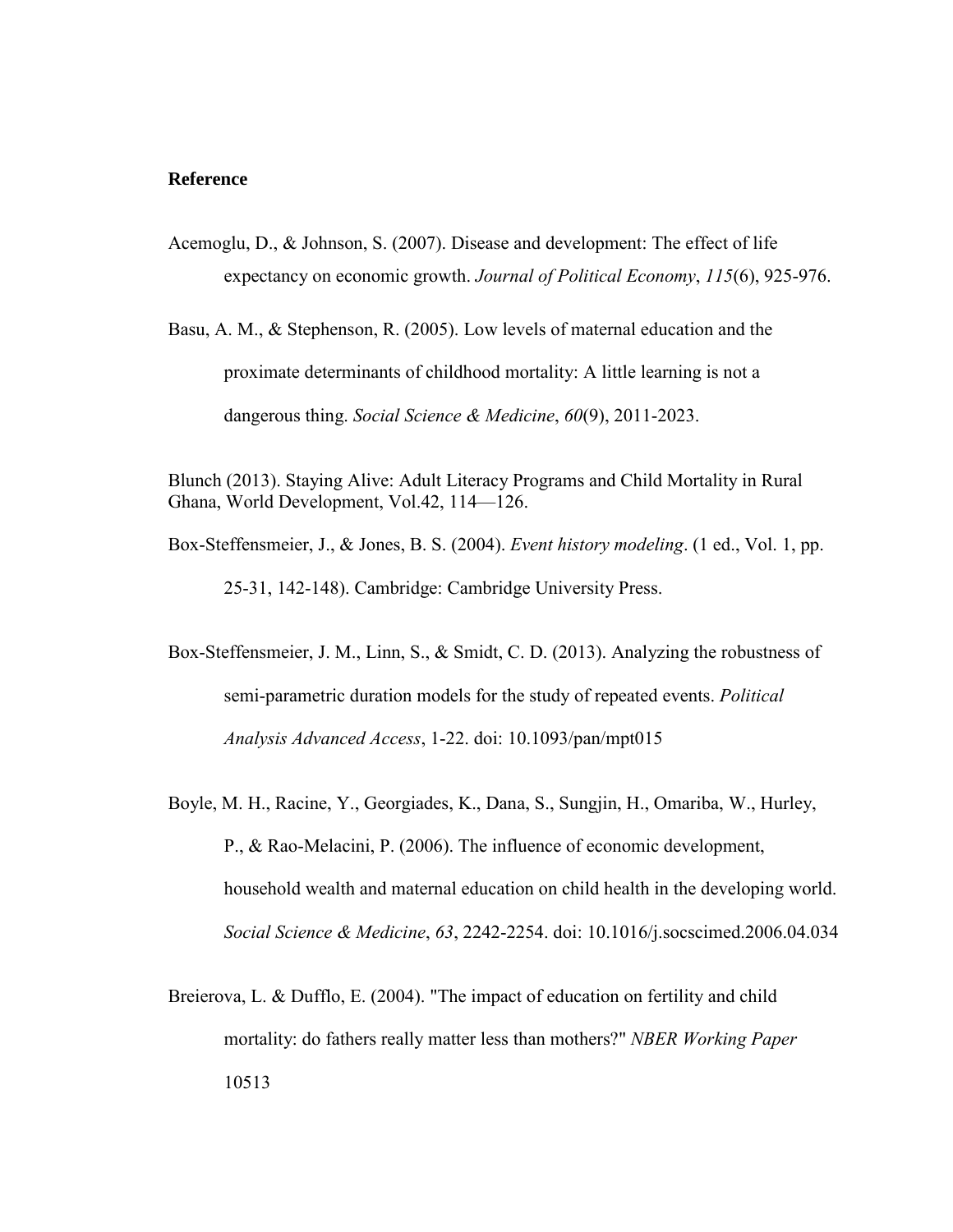- Caldwell, J. C. (1979). Education as a factor in mortality decline an examination of Nigerian. *Population Studies*, *33*(3), 395-413.
- Caldwell, J. C, & McDonald, P. (1982). Influence of maternal education on infant and child mortality: Levels and causes. *Health Policy and Education*, *2*(3-4), 251-267.
- Cameron, L., & William, J. (2009). Demography is the relationship between socioeconomic status and health stronger for older children in developing countries? *Demography*, *46*(2), 303-324.
- Case, A., Lubotsky, D., & Paxson, C. (2002). Economic status and health in childhood: The origins of the gradient. *American Economic Review*, *92*(5), 1308-1334.
- Casterline, J. B., Cooksey, E. C., & Ismail, A. F. E. (1989). Household income and child health. *Demography*, *26*(1), 15-35.
- Chalasani, S. (2012). Understanding wealth-based inequalities in child health in India: A decomposition approach. *Social Science and Medicine*, 75 (2012), 216 - 2169
- Chalasani, S. Rutstein, S. (2014). Household wealth and child health in India. Population Studies, 68 (1), 15 -41.
- Choe, M. K. (1981). Fitting the age pattern of infants and child mortality with Weibull survival function. *Asian and Pacific Census Forum*, *7*(4), 10-13.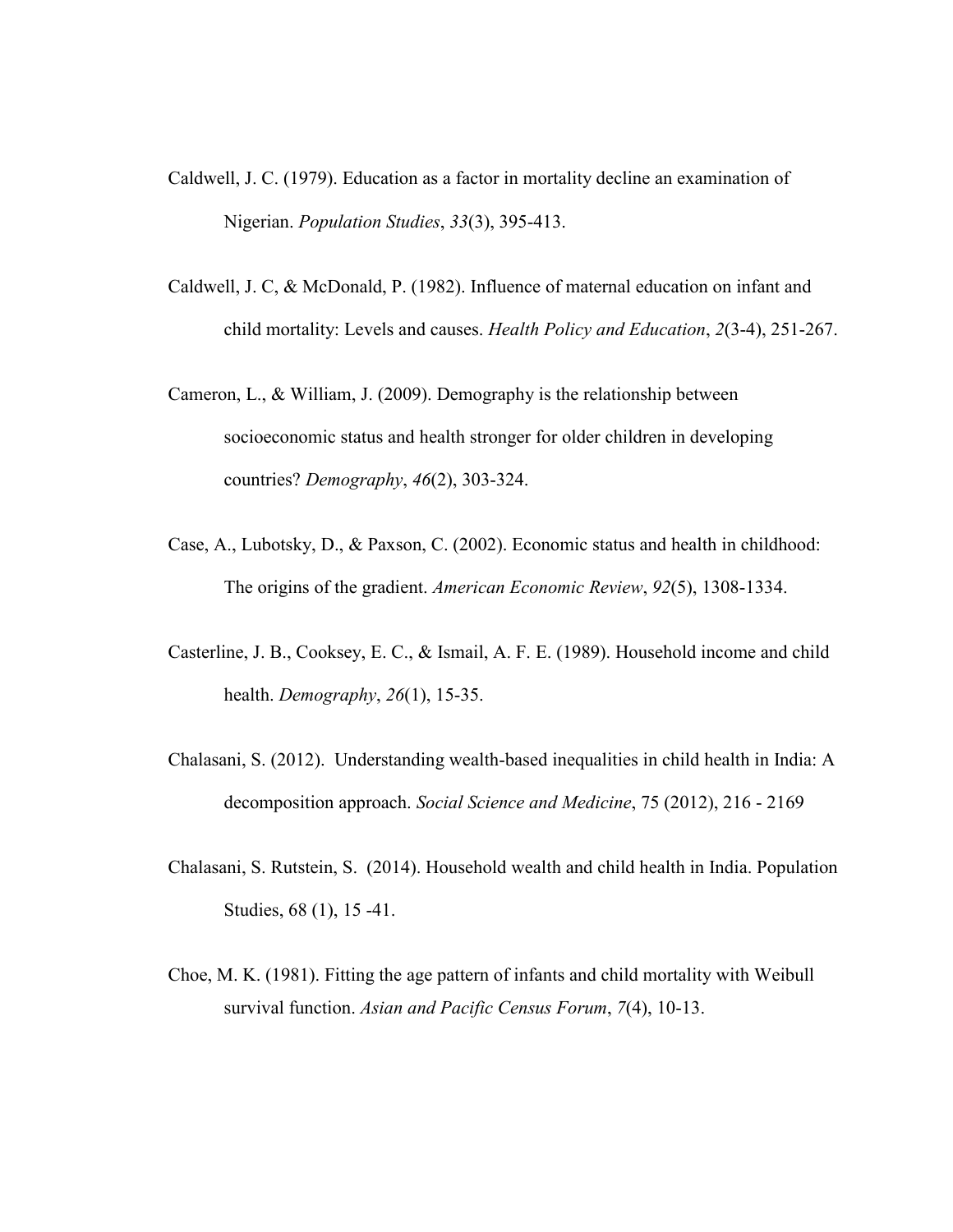- Cleland, J. G., & Van Ginneken, J. K. (1988). Maternal education and child survival in developing countries: The search for pathways of influence. . *Social Science & Medicine*, *27*(12), 1357-1368.
- Cochrane, S. H., Leslie, J., & O'Hara, D. J. (1982). Parental education and child health: Intracountry evidence. *Health Policy and Education*, *2*(3-4), 213-250.
- Currie, J., & Stabile, M. (2003). Socioeconomic status and child health: why is the relationship stronger for older children? *American Economic Review*, *93*(5), 1819- 1823.
- DaVanzo, J., Razzaque, A., Rahman, M., Lauren Hale, L., Ahmed, K., Khan, M. A.,

A. H. M. G. Mustafa & Gausia. G. (2004). Effects of birth spacing on infant and child mortality, pregnancy outcomes, and maternal morbidity and mortality in Matlab, Bangladesh, *RAND Labor and Population Working Paper* (198)

- Filmer, D., & Pritchett, L. H. (2001). Estimating wealth effects without expenditure data—or tears: An application to educational enrollments in states of India. *Demography*, *33*(1), 115-132.
- Ghana Statistical Service (GSS), Ghana Health Service (GHS), and Macro International Inc. (2009). *Ghana Demographic and Health Survey 2008*. Accra, Ghana: GSS, GHS, and Macro International Inc.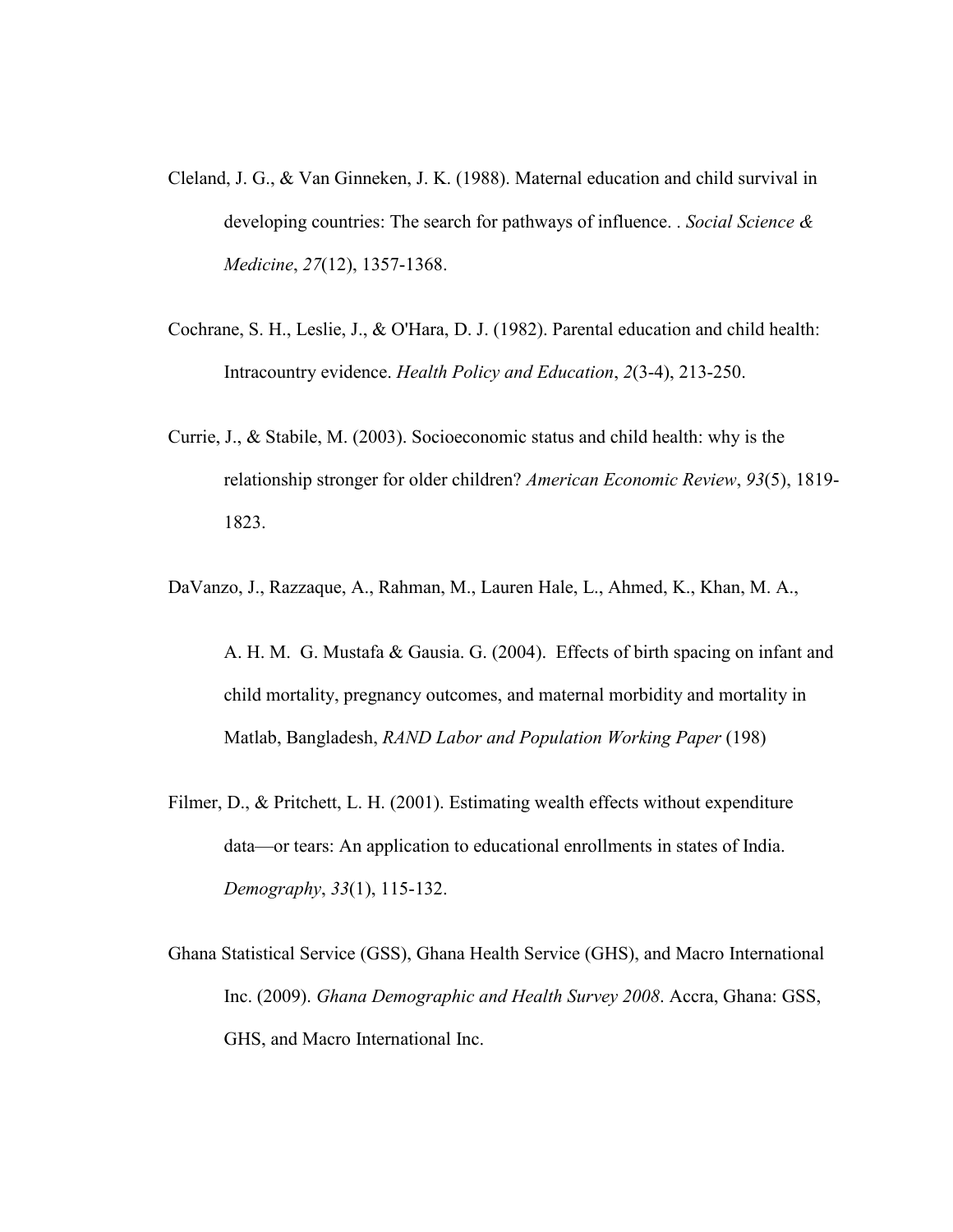- Ghana Statistical Service (2012). Multiple indicator cluster survey (MICS) with an enhanced Malaria module and Biomaker-2011. Ghana
- Gutierrez, R. G. (2002). Parametric frailty and shared frailty survival models. *The Stata Journal*, *2*(1), 22-44.
- Gutierrez, R. G. (2008). Analyzing Survey Data using Stata 10. *Summer NASUG,* Chicago.
- Gwatkin, D.R., Rutstein, S., Johnson, K., Pande, R. & Wagstaff, A. (2000). "Socio-Economic Differences in Health, Nutrition, and Population." HNP/Poverty Thematic Group, World Bank, Washington, DC.
- Hong, R. (2006). Effect of multiple birth on infant mortality in Bangladesh. *Journal of Paediatrics and Child Health*, *42*(10), 630-635.
- Hong, R., Mishra, V., & Michael, J. (2007). Economic disparity and child survival in Cambodia. *Asia-Pacific Journal of Public Health*, *19*, 37-44. doi: 10.1177/10105395070190020701
- Hougaard, P. (1999). Modeling heterogeneity Survival-Data. *Journal of applied Probability*, 28, 695-701.
- Jenkins, S. P. (2005). Survival Analysis. Unpublished manuscript, Institute for Social and Economic Research, University of Essex, Colchester, UK.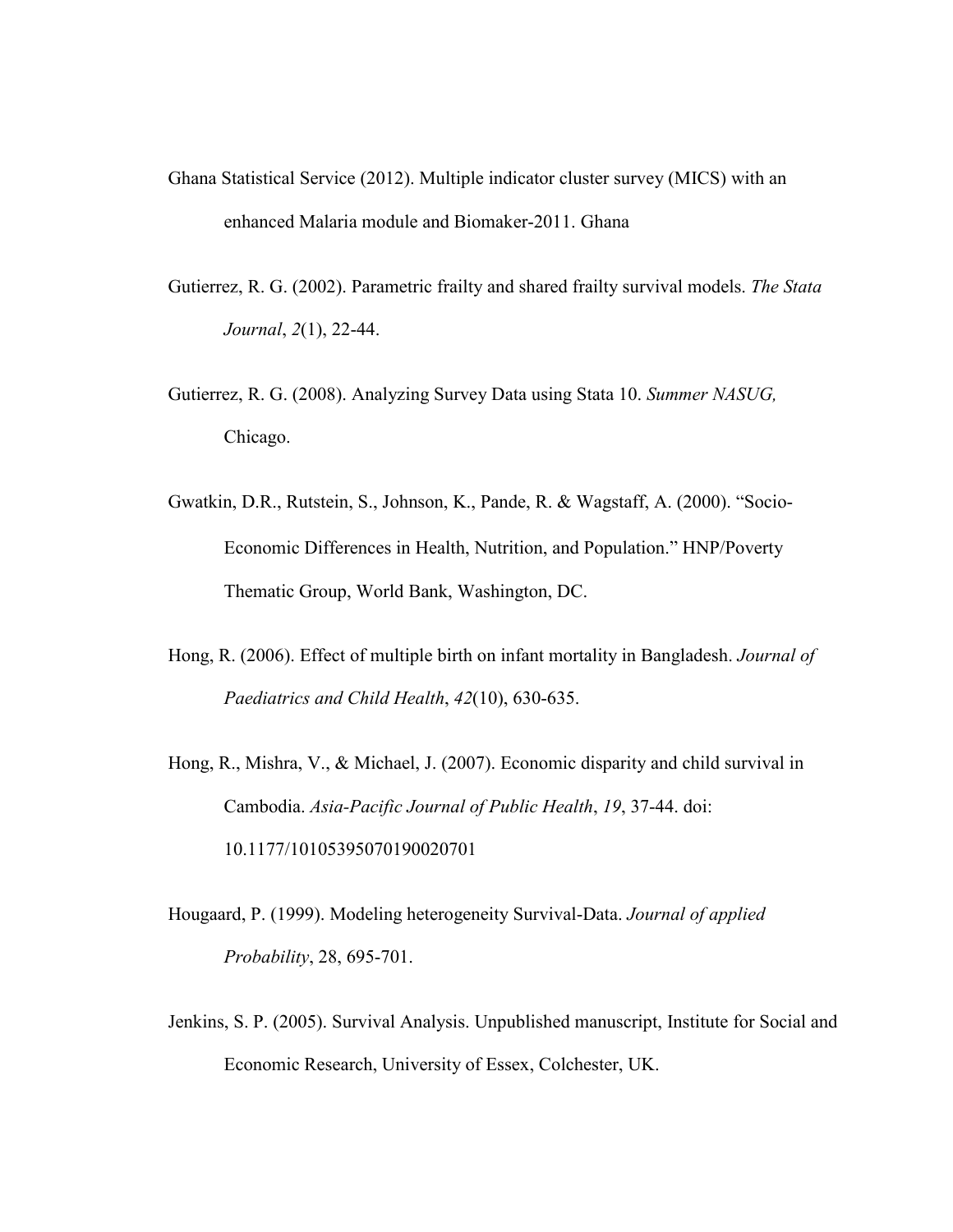Khanam, R, Nghiem, H. S, & Connelly, L. B. 2009. Child Health and the Income Gradient: Evidence from Australia. *Journal of Health Economics,* 28, 805- 817.

Khanam, R, Nghiem, H. S, & Connelly, L. B. 2014. What Roles Do Contemporaneous and Cumulative Incomes Play in the Income Child Health Gradient for Young Children? Evidence from an Australian Panel. *Health Economics*, 23(8):879-93.

Klein, J. P., & Moeschberger, M. L. (1997). Survival analysis: Techniques for censored and truncated data In New York: Springer-Verlag.

Lancaster, T. (1979). Econometric methods for the duration of unemployment

*Econometrica*, *47*, 939-956.

Ministry of Health-Child Survival Steering Committee, (2006). *Under five's child health policy: 2007-2015* MOH: Ghana

- Mosley, H. W., & Chen, L. C. (1984). An analytical framework for the study of child survival in developing countries. *Population and Development Review*, *10*(Issue Supplement), 25-45.
- Omariba, R. W. D., Beaujot, R., & Rajulton, F (2007). Determinants of infant and child mortality in Kenya: an analysis controlling for frailty. *Population Research and Policy Review*, *26*, 299-321. doi: 10.1007/s11113-007-9031-z

Overseas Development Institute and Centre for Policy Analysis (2005). Economic Growth in Northern Ghana. Ghana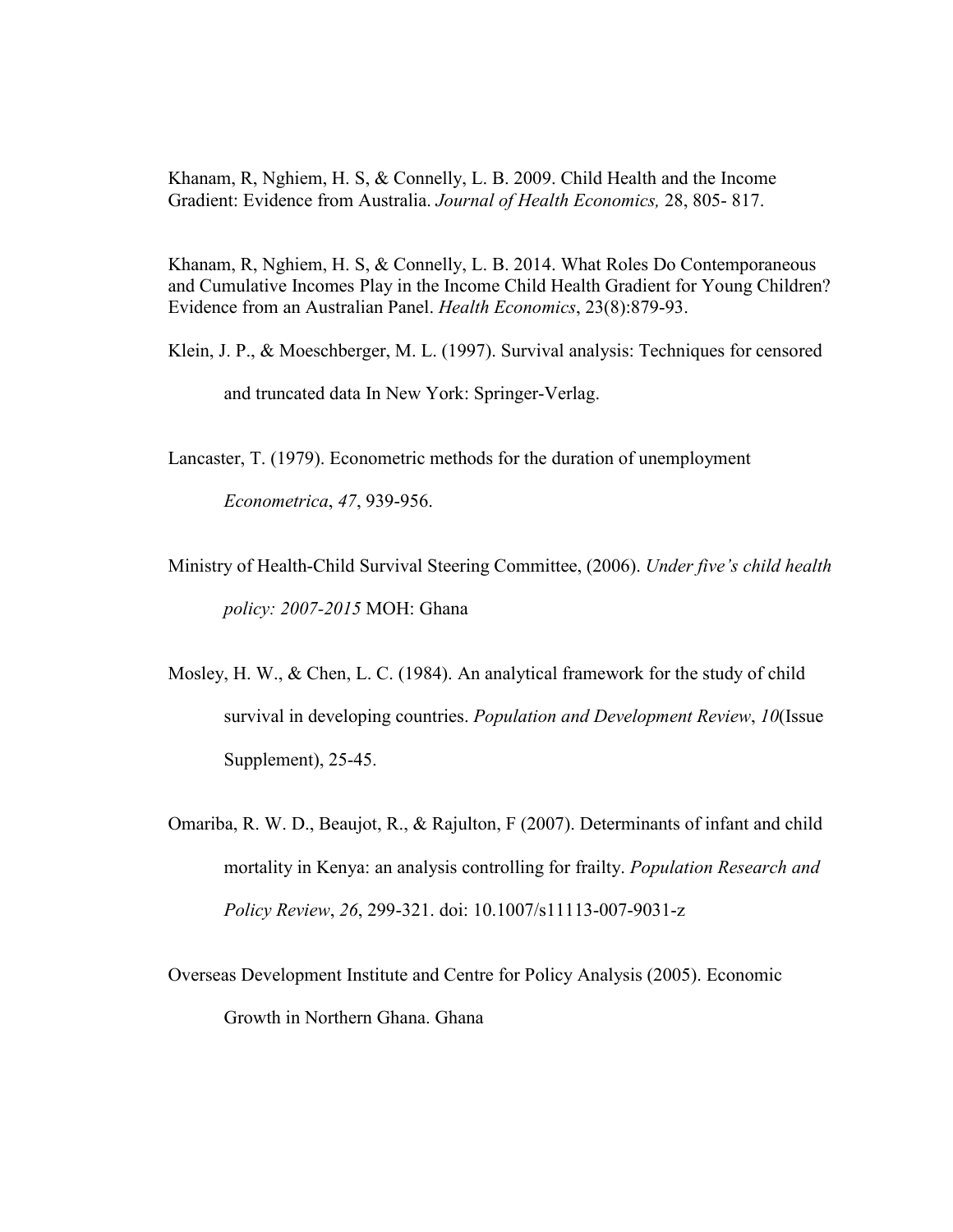Pritchett, L. & Summers, L. H. (1996) Wealthier is Healthier. *Journal of Human* 

*Resources* 31: 841-868.

Reinbold, Gary W. (2011): Economic Inequality and Child Stunting in Bangladesh and Kenya: An Investigation of Six Hypotheses. *Population and Development Review,* 37(4): 691–719

Rutstein, S. O. (2008). Further Evidence of the Effects of Preceding Birth Intervals on

Neonatal, Infant, and Under-Five-Years Mortality and Nutritional Status in

Developing Countries: Evidence from the Demographic and Health Surveys. *DHS* 

*Working Papers* Number 41. Calverton, Maryland, USA: ICF Macro.

Rutstein, S. O. & Johnson, K. (2004) *DHS Wealth Index.* DHS Comparative Reports No.

6. Calverton, Maryland: ORC Macro.

Smith, C. L.and Hadad, L. (2015). Reducing Child Undernutrition: Past Drivers and Priorities for the Post-MDG Era, *World Development*, Vol.68,180—204.

Uthman, O. A., Uthman, M. B., & Yahaya, I. (2008). A population-based study of effect of multiple birth on infant mortality in Nigeria. *BMC Pregnancy and Childbirth*, 8 (41), 1-6.

Vyas, S., & Kumaranayake, L. (2006). Constructing socio-economic status indices: how to use principal component analysis. *Oxford Journals-Health Policy and Planning*, *21*(6), 459-468.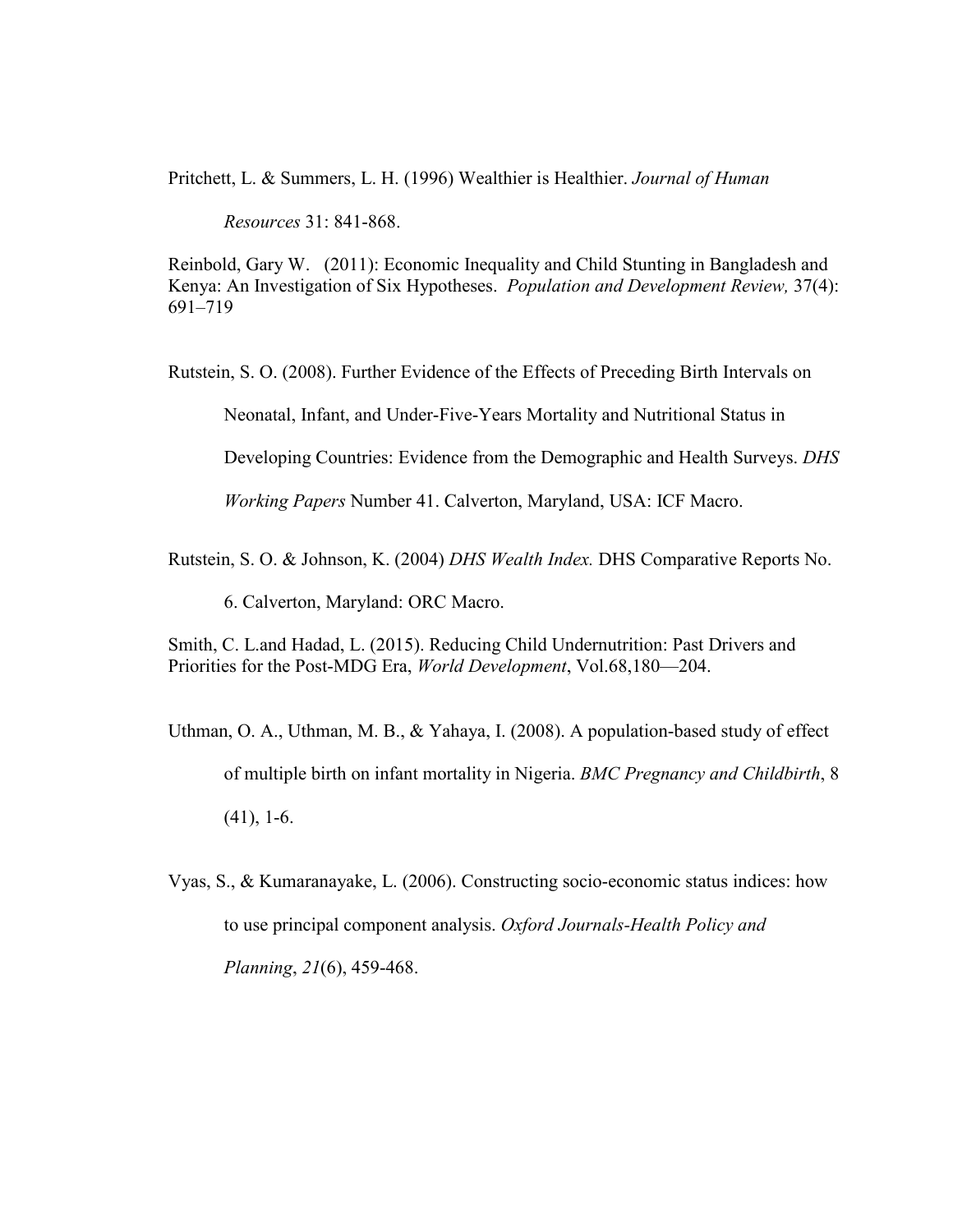- Wagstaff, A., Bustreo, F., Bryce, J., Claesond, M. & WHO–World Bank Child Health and Poverty Working Group, (2004). Child health: Reaching the poor. *American Journal of Public Health*, *94*(5), 726-736.
- WHO/UNICEF. (2009) *Joint Monitoring Program (JMP) for Water Supply and Sanitation.* Retrieved in January 2014 from [http://www.wssinfo.org/definitions](http://www.wssinfo.org/definitions-methods/watsan-categories/)[methods/watsan-categories/](http://www.wssinfo.org/definitions-methods/watsan-categories/)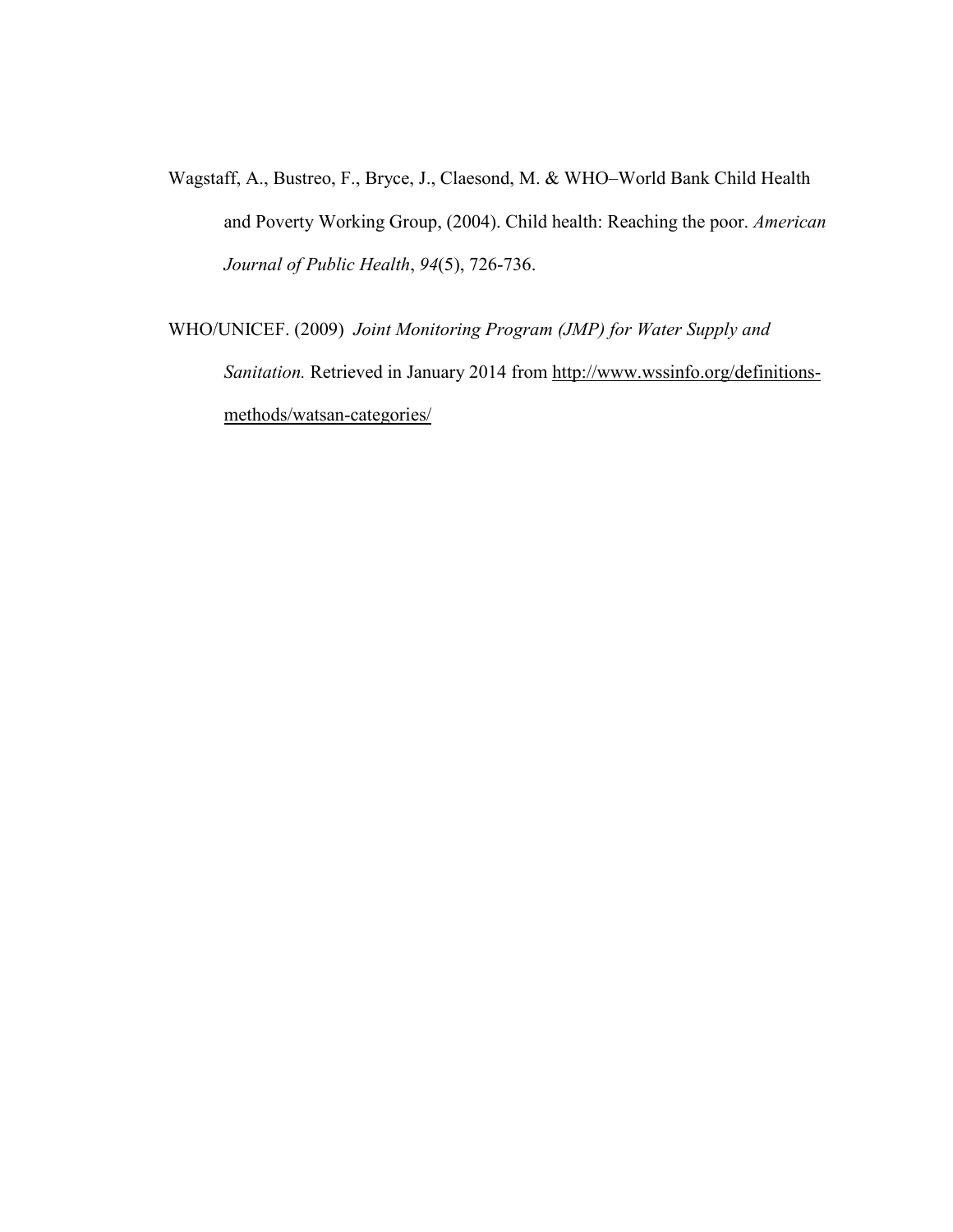## **Appendix I**

#### **Wealth index construction**

We develop a proxy for the household economic status using the Principal Component Analysis. Research has shown that the use of PCA in the construction of the wealth index based on household assets and housing characteristics is robust, valid and correctly represents the long-run household economic status (Gwatkin, et al, 2000; Filmer & Pritchett, 2001; Rutstein & Johnson, 2004; Vyas & Kumaranayake, 2006; Chalasani 2012; Chalasani and Rutstein, 2014). PCA is a multivariate technique used to extract from a set of variables the few orthogonal linear combinations of the variables that capture the common information most successfully. In this, a number of variables in the data set are reduced into a smaller number of dimensions. First, the asset variables used are changed into indicator variables which are separately entered in a linear multivariate regression equation that will create weights on the variables; and so each principal component is a weighted linear combination of the original variable. From the set of correlated variables, the PCA extracts a set of uncorrelated principal components.

Supposed there are n correlated variables,  $X_1 - X_n$  representing the number of assets in each household *i,* each variable is normalized by using its own mean and standard deviation.

 $X_1 = (x_1 - x_1)^* / S_1^*$ , where  $x_1^*$  is the mean of all values of the first variable and  $S_1^*$  is its standard deviation. Given a set of variables from  $X_1$  through to Xn, the principal components are expressed as: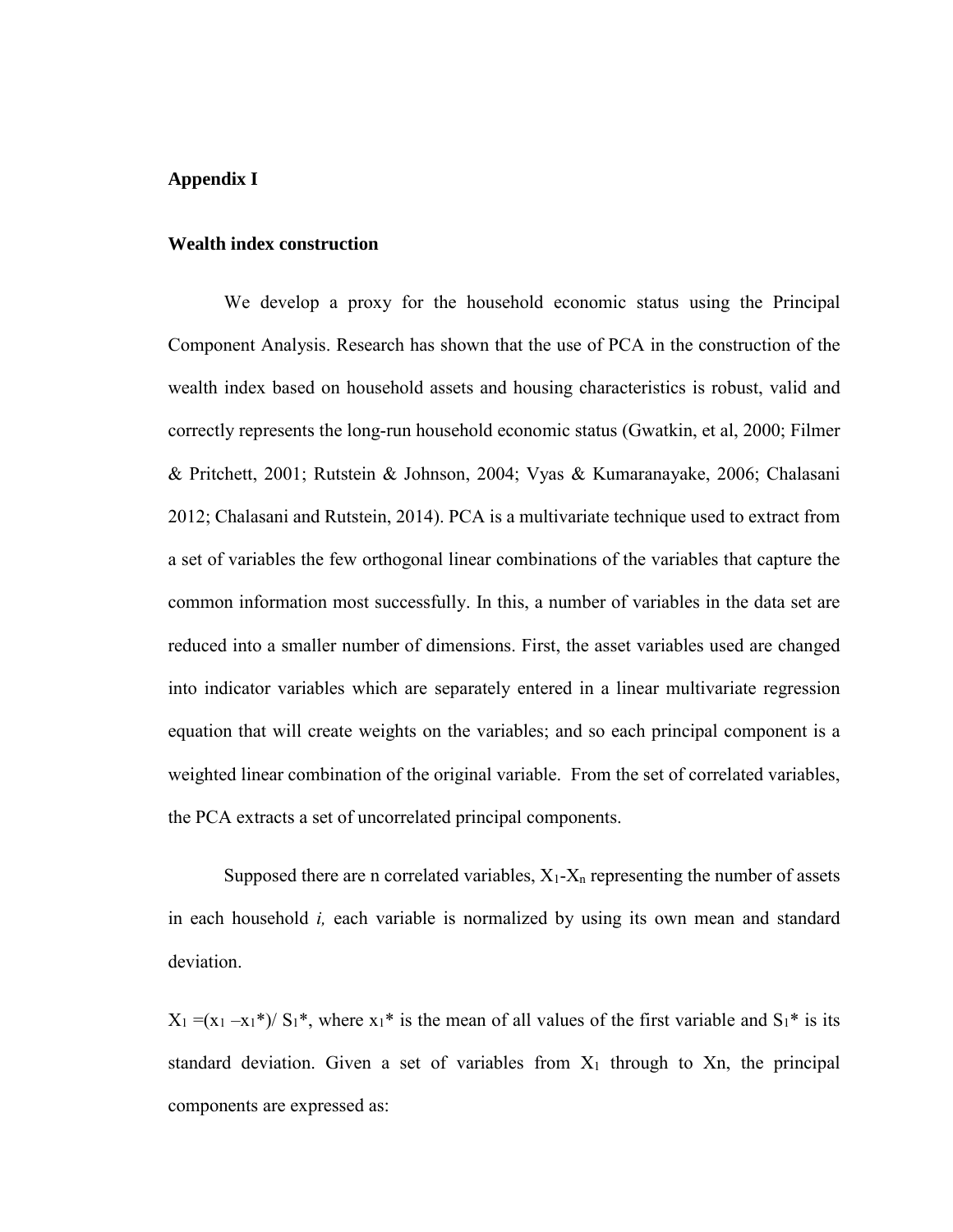$PC_1 = \alpha_{11}X_1 + \alpha_{12}X_2 + \ldots + \alpha_{1n}X_n$  . . .  $P C_m = \alpha_{m1} X_1 + \alpha_{m2} X_2 + \ldots + \alpha_{mn} X_n$ Where,

*αmn* is the coefficient or weight or the factor score for the *mth* principal component and the *nth* variable.

When PCA is used, the variance for each principal component (PC) is given by the eigenvalue of the corresponding eigenvector. Each principal component is the sum of each variable multiplied by its weight; weight is different for each variable in each principal component and is effectively defined by a factor score. The components are ordered such that the first principal component  $(PC_1)$  explains the largest part of variation in the original data and corresponds to the largest eigenvalue of the correlation matrix of X, subject to the constraint that the sum of the squared weights is equal to one  $(a_{11}^2 + a_{12}^2 + ... + a_{1n}^2)$ . PC<sub>1</sub> is uncorrelated to the second component and the other components which give additional variations; and  $PC<sub>1</sub>$  is assumed to represent the economic status.

It is important to note that the number of households in each wealth group is based on the factor scores obtained from the principal component analysis. Higher positive scores are assigned to variables that are more likely to be associated with the richer households while the negative scores are to those variables that are more likely to be associated with the poorer households. The higher the resulting score, the higher the contribution of that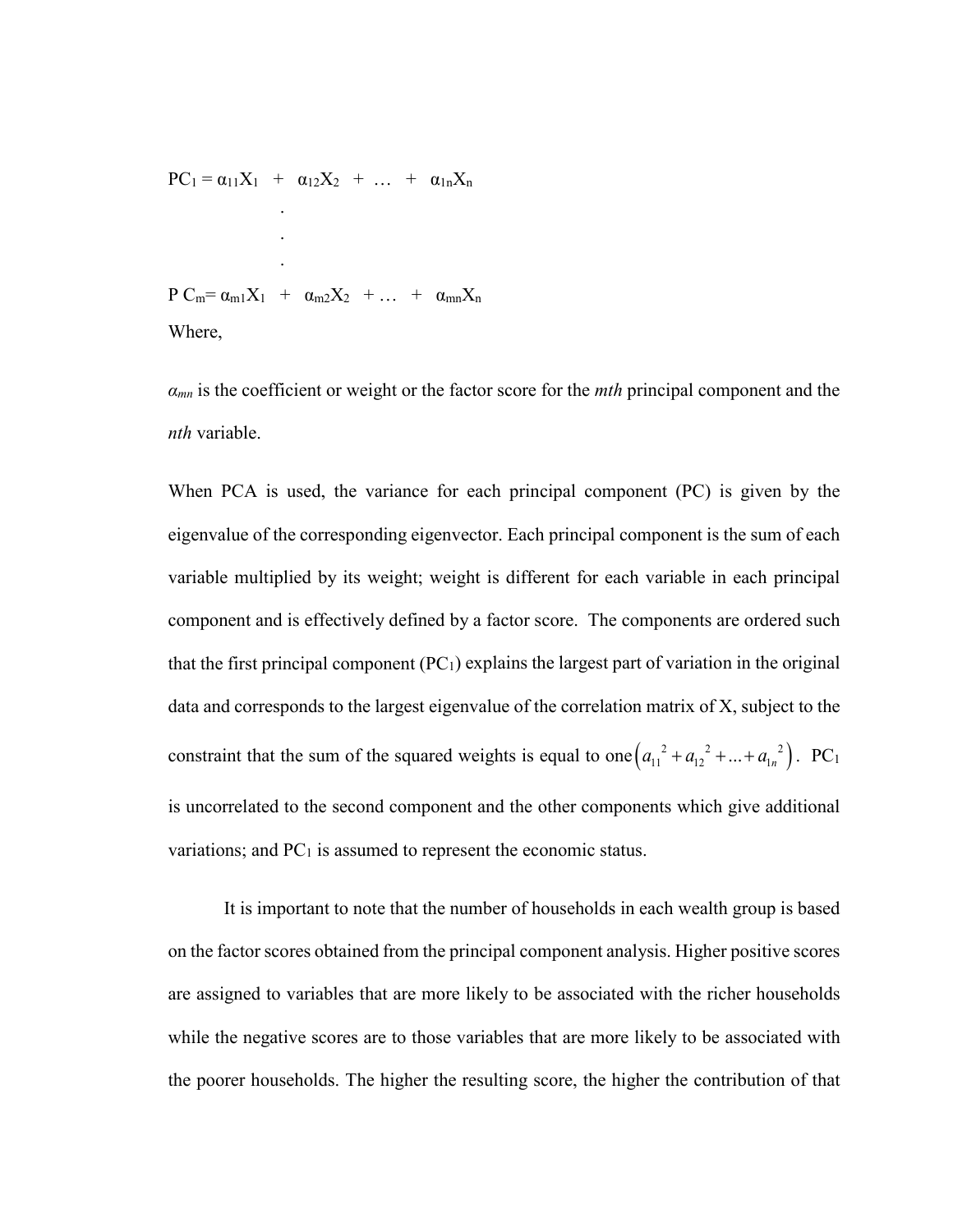variable to the wealth index. Appendix Table 1 shows the principal components and Table 2 shows the scoring coefficients constrained on the fact that the sum of squares is equals to 1.

| <b>Components</b> | <b>Eigenvalues</b> |       |                  |                  |  |
|-------------------|--------------------|-------|------------------|------------------|--|
|                   | 1993               | 1998  | 2003             | 2008             |  |
| $\mathbf{1}$      | 3.222              | 3.171 | 3.279            | 3.086            |  |
| $\overline{2}$    | 1.819              | 1.968 | 1.793            | 1.803            |  |
| $\overline{3}$    | 1.421              | 1.323 | 1.450            | 1.511            |  |
| $\overline{4}$    | $1.000\,$          | .985  | .992             | 1.022            |  |
| 5                 | .895               | .934  | .910             | .924             |  |
| 6                 | .857               | .873  | $.828\,$         | .823             |  |
| $\overline{7}$    | .725               | .704  | $.787$           | .790             |  |
| $\,8\,$           | .663               | .702  | .688             | .698             |  |
| 9                 | .582               | .530  | .479             | .582             |  |
| $10\,$            | .434               | .452  | .447             | .447             |  |
| $11\,$            | .383               | .355  | .348             | .316             |  |
| 12                | $.002\,$           | .003  | $\boldsymbol{0}$ | $\boldsymbol{0}$ |  |

**Table 1:** Principal Components/Correlation for 1993, 1998, 2003 and 2008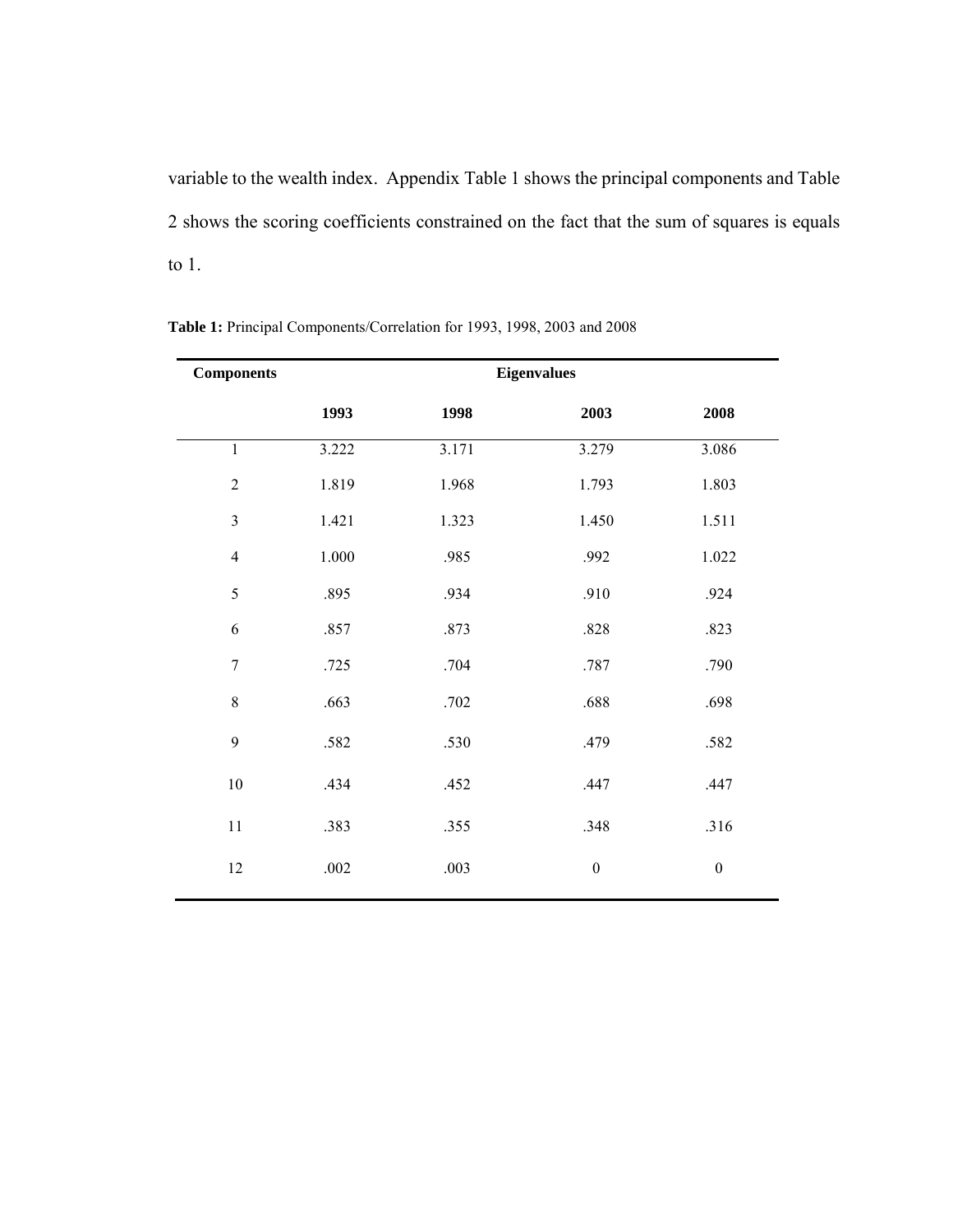## **Table 2:** Scoring Coefficients of standardized variables

Constraint: Sum of squares (column Loading) = 1

| <b>Variables</b>                | 1993     | 1998    | 2003    | 2008    |
|---------------------------------|----------|---------|---------|---------|
| Radio                           | .275     | .268    | .176    | .157    |
| Television                      | .431     | .448    | .440    | .466    |
| Refrigerator                    | .436     | .430    | .433    | .415    |
| Bicycle                         | $-0.047$ | $-.135$ | $-169$  | $-.175$ |
| Motorcycle                      | .084     | .083    | .026    | .017    |
| Car                             | .255     | .221    | .253    | .191    |
| Electricity                     | .418     | .430    | .417    | .460    |
| <b>Improved Water</b>           | .240     | .240    | .216    | .085    |
| <b>Improved Toilet Facility</b> | .068     | .176    | .254    | .346    |
| Cement/tile floor               | $-212$   | $-.032$ | $-.170$ | .047    |
| Wood type floor                 | .420     | .367    | .393    | .291    |
| Earth/mud floor                 | $-126$   | $-.242$ | $-.162$ | $-.305$ |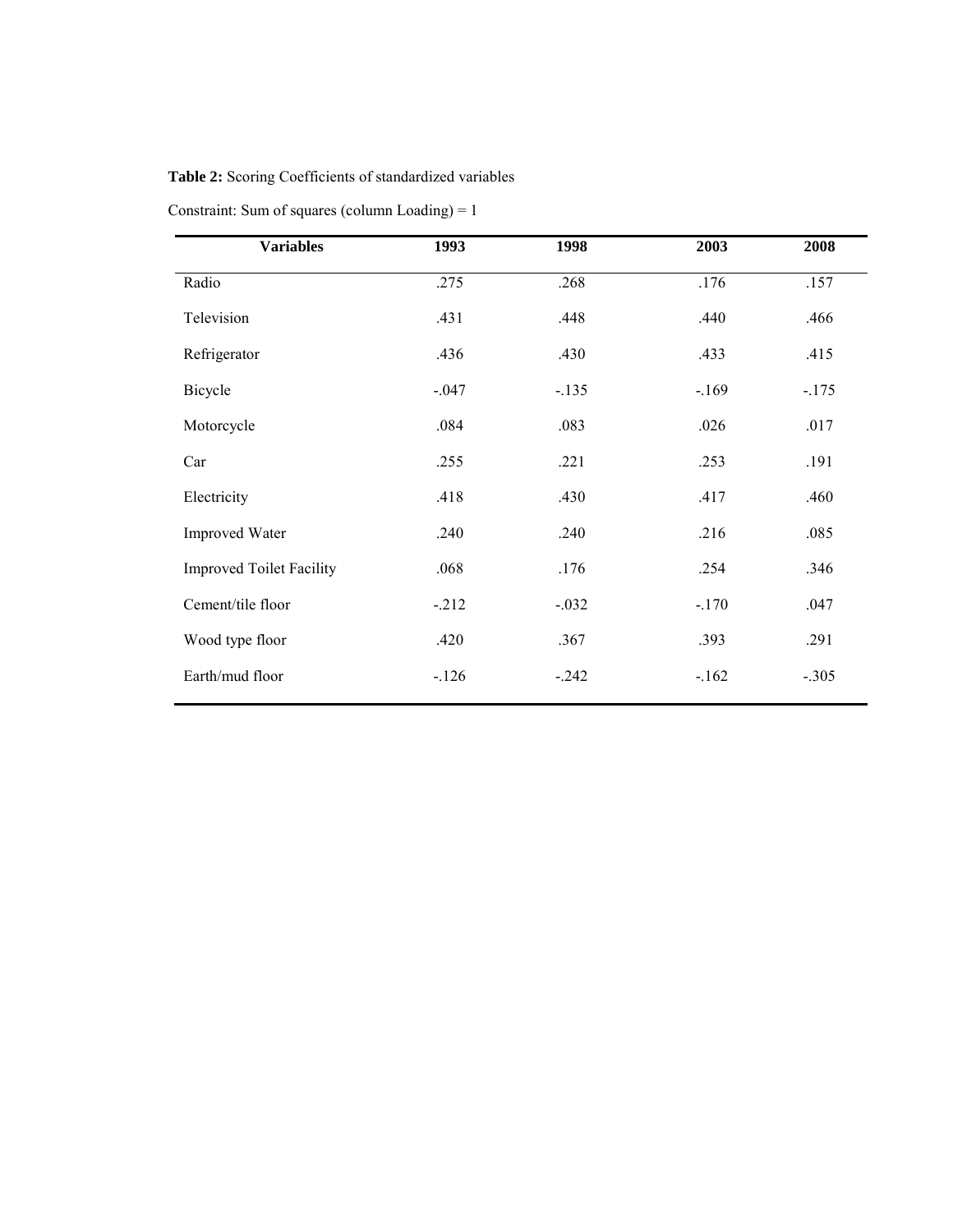## **Appendix II**

**Table 3**: Effect of wealth and other factors on child survival in Ghana-Estimated with Standard Weibull

| <b>Variables</b>           | <b>All under-fives</b> | <b>Infants</b>      |               |            |  |  |
|----------------------------|------------------------|---------------------|---------------|------------|--|--|
|                            | Model 1                | Model 2             | Model 3       | Model 4    |  |  |
|                            |                        | Coefficient (s. e.) |               |            |  |  |
| <b>Household level</b>     |                        |                     |               |            |  |  |
| <b>Wealth Status</b>       | $-0.120**$             |                     | $-0.257**$    | $-0.096$   |  |  |
|                            | (0.050)                |                     | (0.105)       | (0.067)    |  |  |
| Poorest                    |                        | $0.523**$           |               |            |  |  |
|                            |                        | (0.234)             |               |            |  |  |
| Poor                       |                        | $0.405**$           |               |            |  |  |
|                            |                        | (0.212)             |               |            |  |  |
| Middle                     |                        | 0.298               |               |            |  |  |
|                            |                        | (0.195)             |               |            |  |  |
| Richer                     |                        | 0.245               |               |            |  |  |
|                            |                        | (0.189)             |               |            |  |  |
| Mothers' age (Years)       |                        |                     |               |            |  |  |
| 20-29                      | 0.225                  | 0.232               | 0.217         | 0.226      |  |  |
|                            | (0.272)                | (0.273)             | (0.272)       | (0.336)    |  |  |
| 30-39                      | 0.136                  | 0.147               | 0.119         | 0.197      |  |  |
|                            | (0.295)                | (0.296)             | (0.295)       | (0.369)    |  |  |
| Over 40                    | $-0.178$               | $-0.164$            | $-0.201$      | $-0.183$   |  |  |
|                            | (0.344)                | (0.345)             | (0.345)       | (0.446)    |  |  |
| Mothers' Education         |                        |                     |               |            |  |  |
| Primary                    | (0.0030)               | $-0.002$            | 0.004         | 0.155      |  |  |
|                            | (0.127)                | (0.127)             | (0.127)       | (0.173)    |  |  |
| Secondary or Higher        | $-0.384**$             | $-0.377**$          | $-0.399***$   | $-0.094$   |  |  |
|                            | (0.152)                | (0.152)             | (0.152)       | (0.201)    |  |  |
| Fathers' Education         |                        |                     |               |            |  |  |
| Primary                    | $-0.148$               | $-0.149$            | $-0.134$      | $-0.453*$  |  |  |
|                            | (0.160)                | (0.160)             | (0.160)       | (0.229)    |  |  |
| Secondary or Higher        | $-0.407***$            | $-0.407***$         | $-0.0409$ *** | $-0.374**$ |  |  |
|                            | (0.127)                | (0.127)             | (0.127)       | (0.169)    |  |  |
| <b>Improved Water</b>      | $-0.004$               | $-0.009$            | 0.028         | 0.007      |  |  |
|                            | (0.107)                | (0.110)             | (0.110)       | (0.144)    |  |  |
| <b>Improved Sanitation</b> | $0.256*$               | $0.254*$            | 0.128         | 0.128      |  |  |
|                            | (0.133)                | (0.135)             | (0.134)       | (0.177)    |  |  |

\* Indicates significance at 10% level, \*\* Indicates significance at 5% and \*\*\* Indicates 1% significance level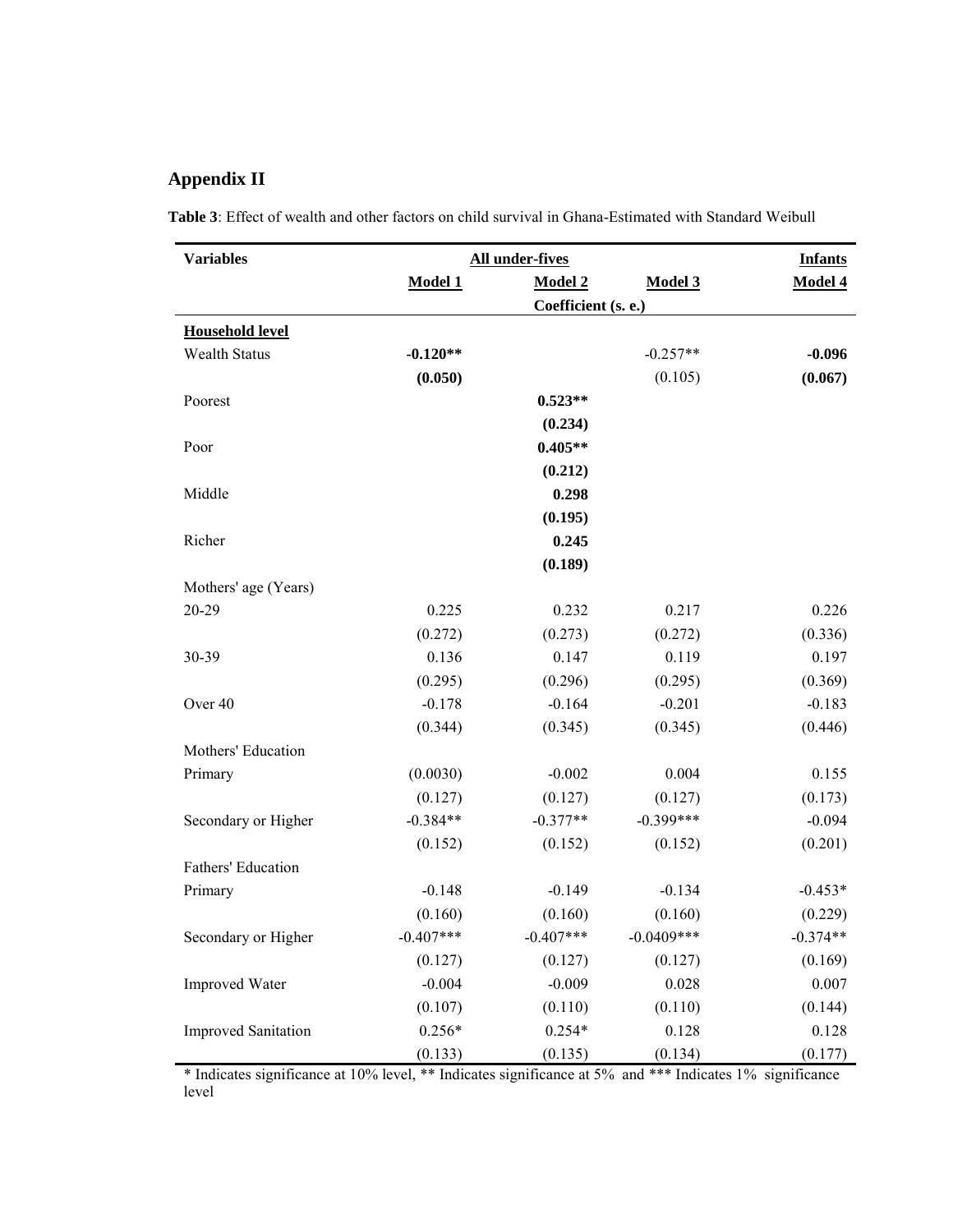| <b>Variables</b>                     | All under-fives     |             |                |             |  |  |
|--------------------------------------|---------------------|-------------|----------------|-------------|--|--|
|                                      | Model 1             | Model 2     | <b>Model 3</b> | Model 3     |  |  |
|                                      | Coefficient (s. e.) |             |                |             |  |  |
| <b>Individual Level</b>              |                     |             |                |             |  |  |
| Male                                 | $-0.039$            | $-0.039$    | $-0.042$       | 0.023       |  |  |
|                                      | (0.091)             | (0.091)     | (0.091)        | (0.123)     |  |  |
| <b>Birth Order</b>                   | $0.059*$            | $0.058*$    | $0.061**$      | 0.049       |  |  |
|                                      | (0.030)             | (0.030)     | 0.030          | (0.041)     |  |  |
| Preceding Birth Interval<br>(months) |                     |             |                |             |  |  |
| Below 24                             | $0.361**$           | $0.357**$   | $0.362**$      | $0.607***$  |  |  |
|                                      | (0.141)             | (0.141)     | (0.141)        | (0.180)     |  |  |
| Above 36                             | $-0.448***$         | $-0.451***$ | $-0.449***$    | $-0.429***$ |  |  |
|                                      | (0.110)             | (0.110)     | (0.111)        | (0.150)     |  |  |
| #Children aged $\leq$ 5              | $-1.185***$         | $-1.183***$ | $-1.185***$    | $-0.973***$ |  |  |
|                                      | (0.064)             | (0.064)     | (0.064)        | (0.082)     |  |  |
| Twin                                 | $1.571***$          | $1.571***$  | $1.566***$     | $1.300***$  |  |  |
|                                      | (0.175)             | (0.175)     | (0.175)        | (0.211)     |  |  |
| <b>Community Level</b>               |                     |             |                |             |  |  |
| Urban                                | $-0.074$            | $-0.060$    | $-0.083$       | $-0.153$    |  |  |
|                                      | (0.134)             | (0.138)     | (0.134)        | (0.180)     |  |  |
| Regional Distribution                |                     |             |                |             |  |  |
| Southern Belt                        | $-0.391**$          | $-0.398**$  | $-0.382**$     | $-0.426**$  |  |  |
|                                      | (0.155)             | (0.156)     | (0.155)        | (0.209)     |  |  |
| Ashanti-Brong                        | $-0.514***$         | $-0.516***$ | $-0.497***$    | $-0.595***$ |  |  |
|                                      | (0.166)             | (0.166)     | (0.166)        | (0.228)     |  |  |
| Eastern-Volta                        | $-0.632***$         | $-0.641***$ | $-0.618***$    | $-0.59**$   |  |  |
|                                      | (0.183)             | (0.185)     | (0.183)        | (0.241)     |  |  |
| Religion                             |                     |             |                |             |  |  |
| Christianity                         | $-0.203$            | $-0.205$    | $-0.176$       | $-0.123$    |  |  |
|                                      | (0.173)             | (0.173)     | (0.174)        | (0.244)     |  |  |
| Moslem                               | $-0.567**$          | $-0.569**$  | $-0.557*$      | $-0.325$    |  |  |
|                                      | (0.280)             | (0.280)     | (0.281)        | (0.358)     |  |  |
| Traditional                          | $-0.208$            | $-.0208$    | $-0.207$       | 0.057       |  |  |
|                                      | (0.203)             | (0.203)     | (0.204)        | (0.278)     |  |  |
| Others                               | $-0.068$            | $-0.069$    | $-0.041$       | 0.001       |  |  |
|                                      | (0.177)             | (0.177)     | (0.177)        | (0.270)     |  |  |

\* Indicates significance at 10% level, \*\* Indicates significance at 5% and \*\*\* Indicates 1% significance level